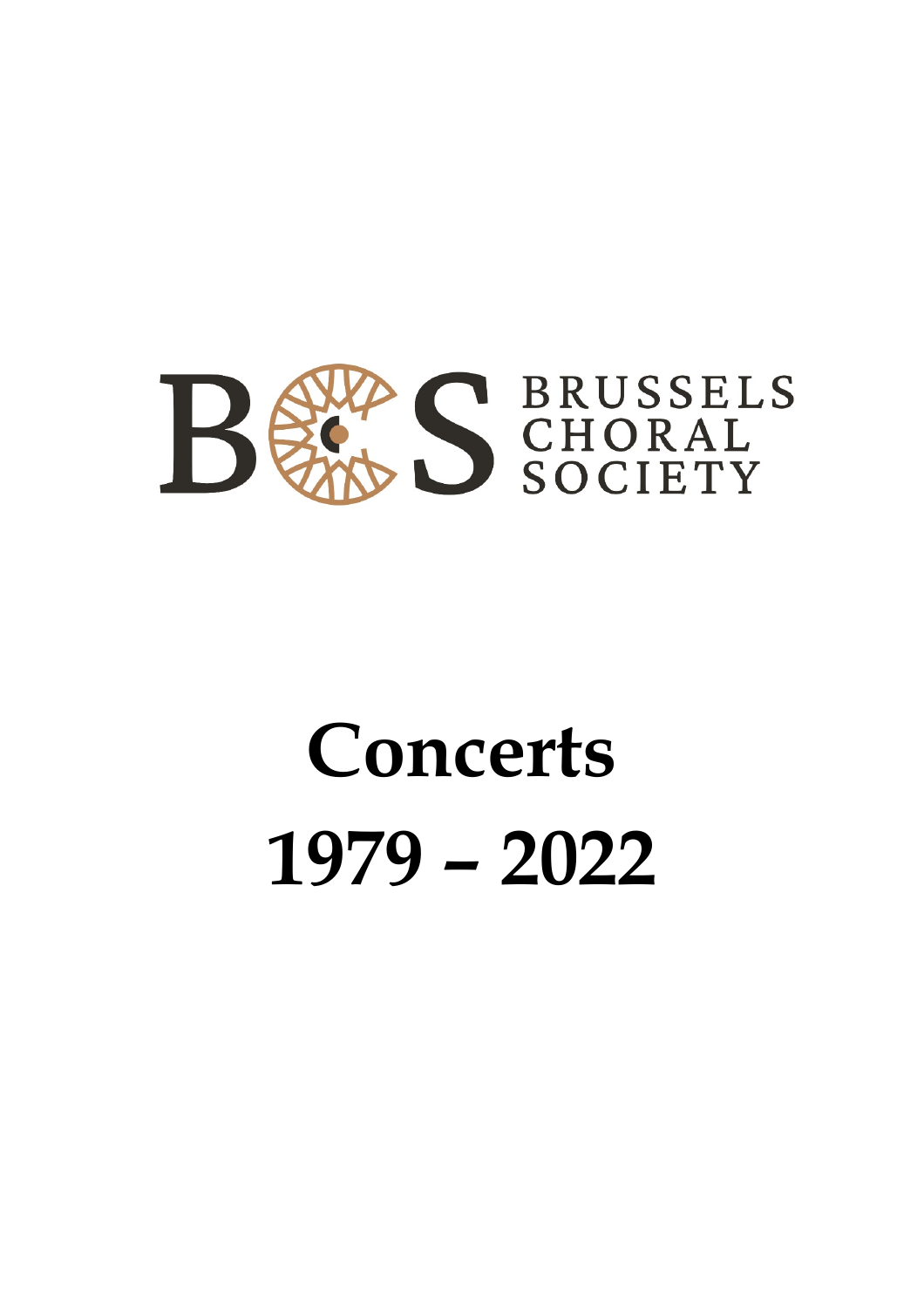*Saturday, 26 March 2022, Flagey Studio 4, Brussels* **Pieter Van Maldere, Sinfonia in D Major (op. 5) Joseph Haydn, Die Schöpfung** Soloists: Julie Gebhart, soprano Teun Michiels, tenor Ivan Thirion, baritone Brussels Philharmonic Orchestra David Navarro Turres, conductor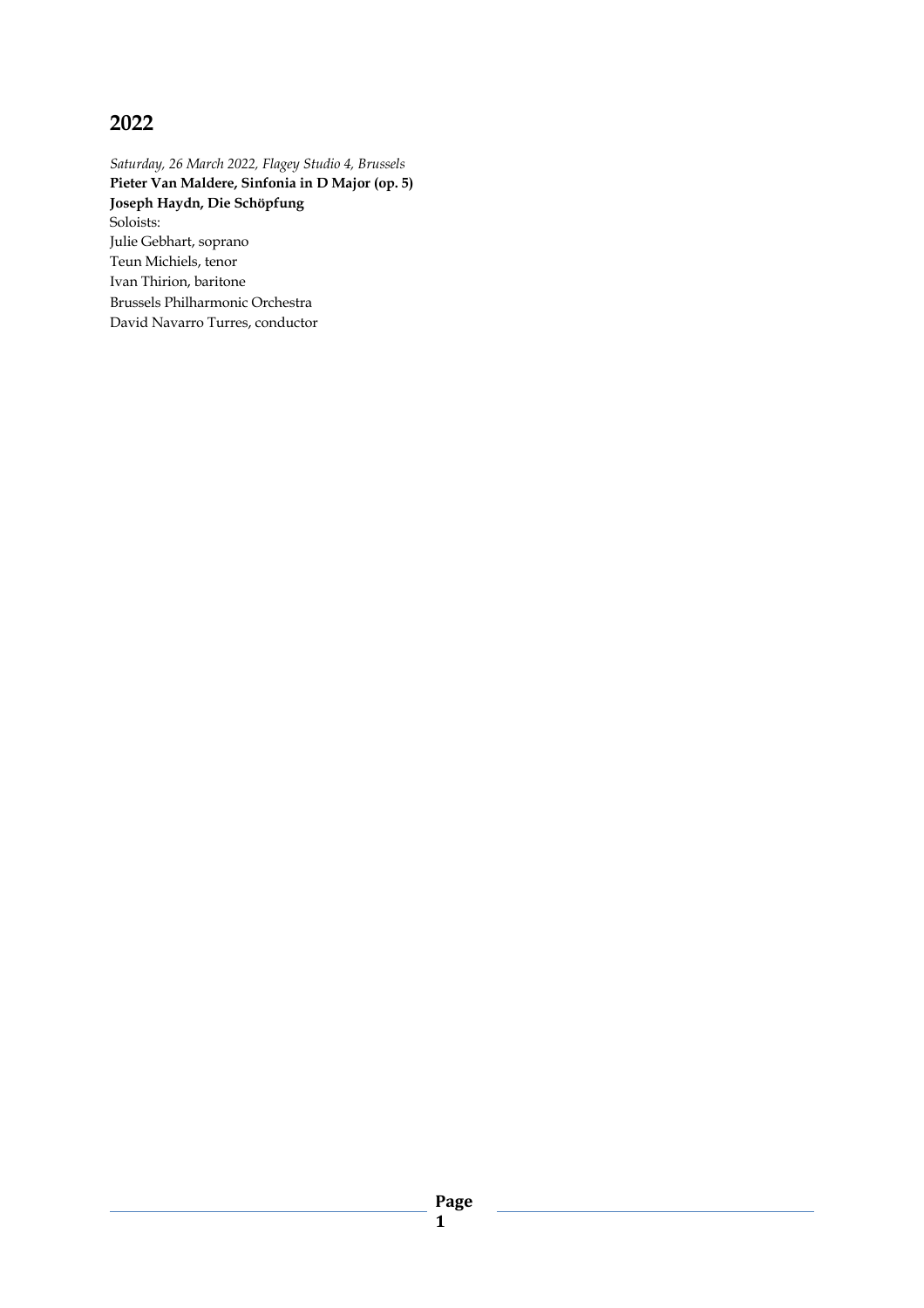*Saturday, 27 November 2021, Palais des Beaux-Arts, Brussels* **Concert for Hope Johannes Brahms, Nänie Felix Mendelssohn Bartholdy, Lobgesang (Symphony No. 2) Gustav Mahler, Adagietto (from Symphony No. 5) Eric Delson, On The Edge of Hope (world premiere)** Soloists: Julie Gebhart, soprano Amalia Avilàn, soprano Teun Michiels, tenor (replaced by Denzil Delaere) Brussels Philharmonic Orchestra David Navarro Turres, conductor

*Saturday, 19 June 2021, Hippodrome de Boitsfort*

**"Ceci n'est pas un concert" (Public rehearsal at « The Drohme » Grandstand) Johannes Brahms, Selections from 'Liebeslieder Walzer' No 1 - Rede Mädchen No 6 - Ein kleiner hübscher Vogel No 9 - Donaustrande Gabriel Fauré, Cantique de Jean Racine Wolfgang-Amadeus Mozart, Ave Verum Corpus Greensleeves (trad. English, arr. Chilcott) Felix Mendelssohn Bartholdy, Sagt es, die ihr erlöset seid (from 'Lobgesang') Daniel Elder , Ballade to the Moon Frideric Handel, Hallelujah (from 'Messiah')** Philippe Navarre, accompanist Eric Delson, conductor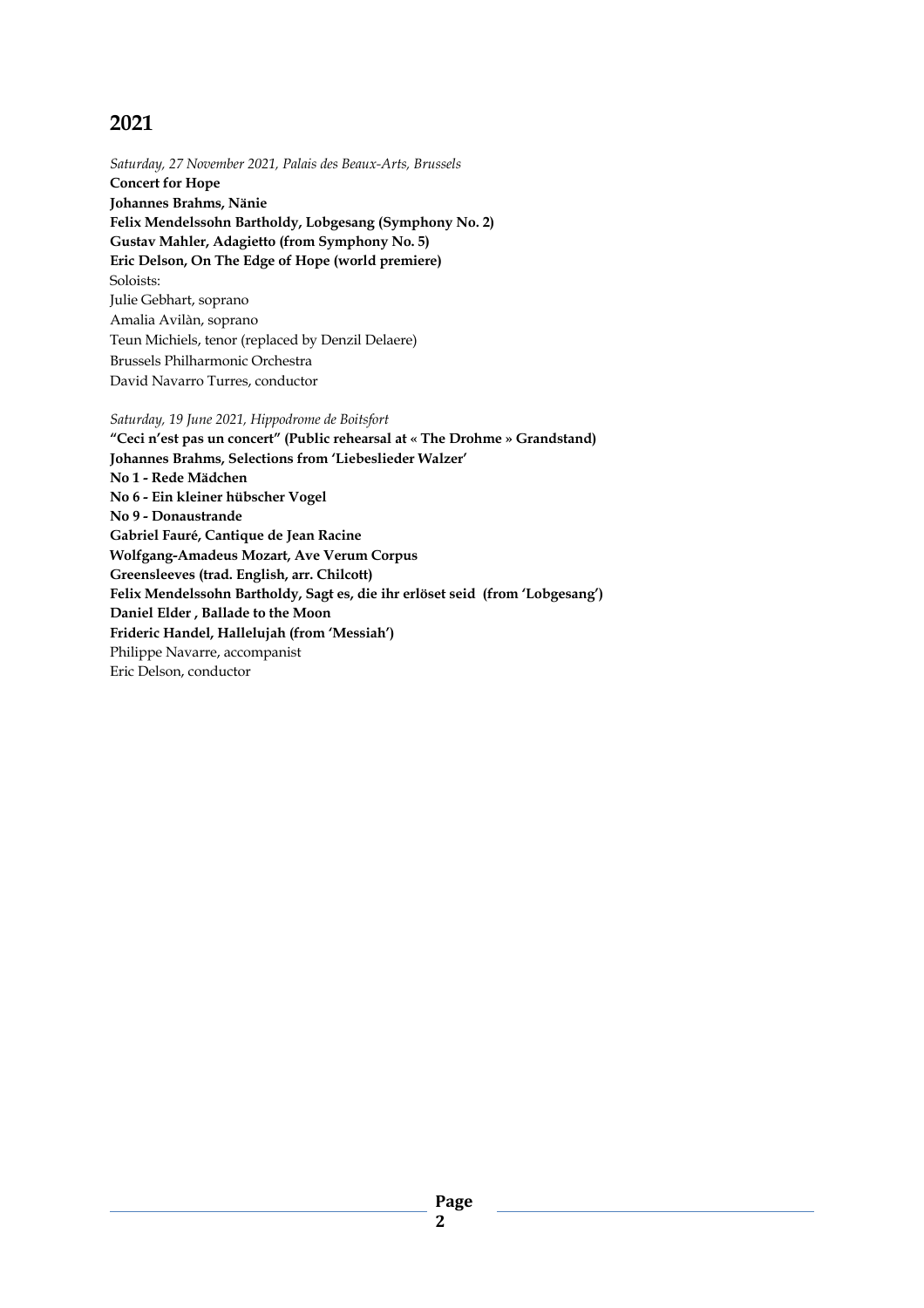*Saturday, 23 November 2019, Palais des Beaux-Arts, Brussels* **40th anniversary of the Brussels Choral Society Leonard Bernstein: Chichester Psalms Igor Stravinsky: Symphony of Psalms Carl Orff: Carmina Burana** Soloists: Julie Gebhart, soprano Teun Michiels, tenor Michael Adair, baritone Julia O'Connor, soprano (A member of La Monnaie Children's and Youth Choir) The International School of Brussels VoiceWorks Choir Members of Les Petits Chantres de Saint-François Ensemble Orchestral de Bruxelles Eric Delson, conductor

*Saturday, 18 May 2019, N.D. des Grâces, Chant d'Oiseau, Brussels*

#### **Made in Italy**

Carlo Gesualo - *Asciugate i begli occhi* -*T'amo, mia vita!* Salomone Rossi - *Psalm 124* - *Psalm 128* Claudio Monteverdi - *Hor ch'el Ciel e la Terra* Giovanni Pierluigi - *Da Palestrina* - *Sicut cervus* - *Missa Brevis* Soloists: Carina Miruna Adam, violin Silva Bazantova, violin Koen Berger, cello Gabriel Diaconu, harpsichord Eric Delson, conductor

*Saturday, 16 February 2019, Palais des Beaux-Arts, Brussels*

**A Concert for Peace Guillaume Lekeu: Adagio pour Quatuor d'Orchestre Max Bruch: Violin Concerto No 1 in G minor, Op. 26 Arnold Schönberg: Friede auf Erden, Op. 13 Ralph Vaughan Williams: Dona Nobis Pacem** Soloists: Laeticia Cellura, violin Iris Hendrickx, soprano Matthew Zadow, bass Brussels Philharmonic Orchestra David Navarro Turres, conductor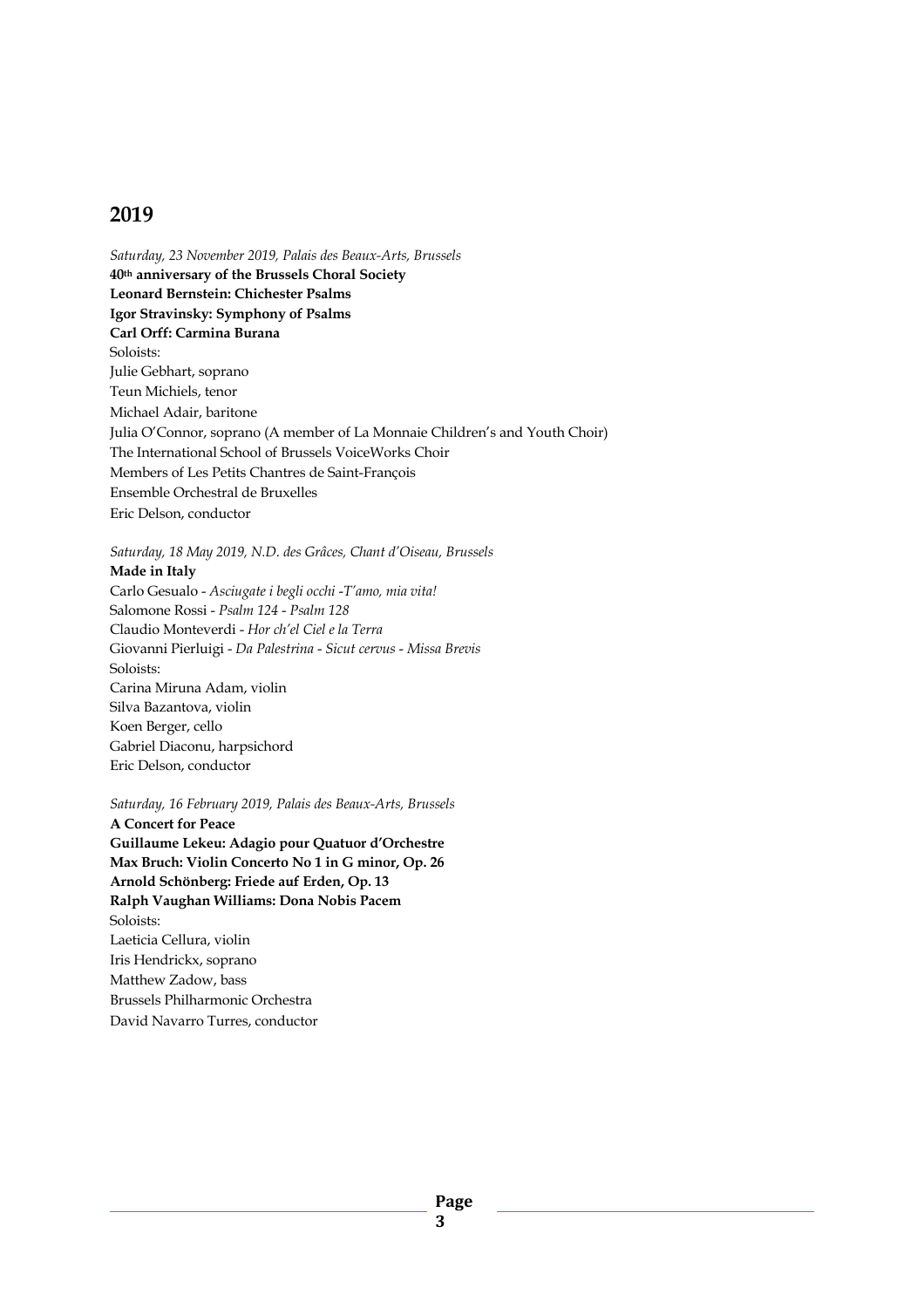*Saturday, 17 November 2018, Palais des Beaux-Arts, Brussels* **Giuseppe Verdi: Missa da Requiem** Soloists: Agnes Selma Weiland, soprano Ève-Maud Hubeaux, mezzo-soprano Alex Kim, tenor Raimund Nolte, bass Philharmonisher Chor der Stadt Bonn Ensemble Orchestral de Bruxelles Eric Delson, conductor

*Friday, 9 November 2018, Opernhaus, Bonn (Germany)* **Giuseppe Verdi: Missa da Requiem** Soloists: Adina Aaron, soprano Julia Gertseva, mezzo-soprano Eduardo Aladrén, teno Albert Pesendorfer, bass Philharmonisher Chor der Stadt Bonn Beethoven Orchester Bonn Dirk Kaftan, conductor

#### *Saturday, 16 June 2018, N.D. des Grâces, Chant d'Oiseau, Brussels*

**American Nocturne** Randall Thompson - *The Last Words of David – Alleluia - Frostiana (Seven Country Songs by Robert Frost)* Stephen Paulus - *The Old Church - Pilgrims' Hymn* Dan Forrest - *Entreat Me Not To Leave You* Samuel Barber - *Agnus Dei* Eric Whitacre - *Lux Aurumque - Water Night* Morten Lauridsen - *Nocturnes* Gabriel Diaconu, piano Eric Delson, conductor

*Saturday, 10 March 2018, Palais des Beaux-Arts, Brussels* **Gabriel Fauré** *Elégie*, for cello and orchestra *Pavane*, for orchestra and choir *Super flumina Babylonis*, for orchestra and choir *Requiem* **Jean Absil –** *Petite Suite* **Claude Debussy –** *Petite Suite* Soloists: Aurélie Moreels, soprano Kamil Ben Hsaïn Lachiri, baritone Ipek Akdeniz - cello Brussels Philharmonic Orchestra David Navarro Turres, conductor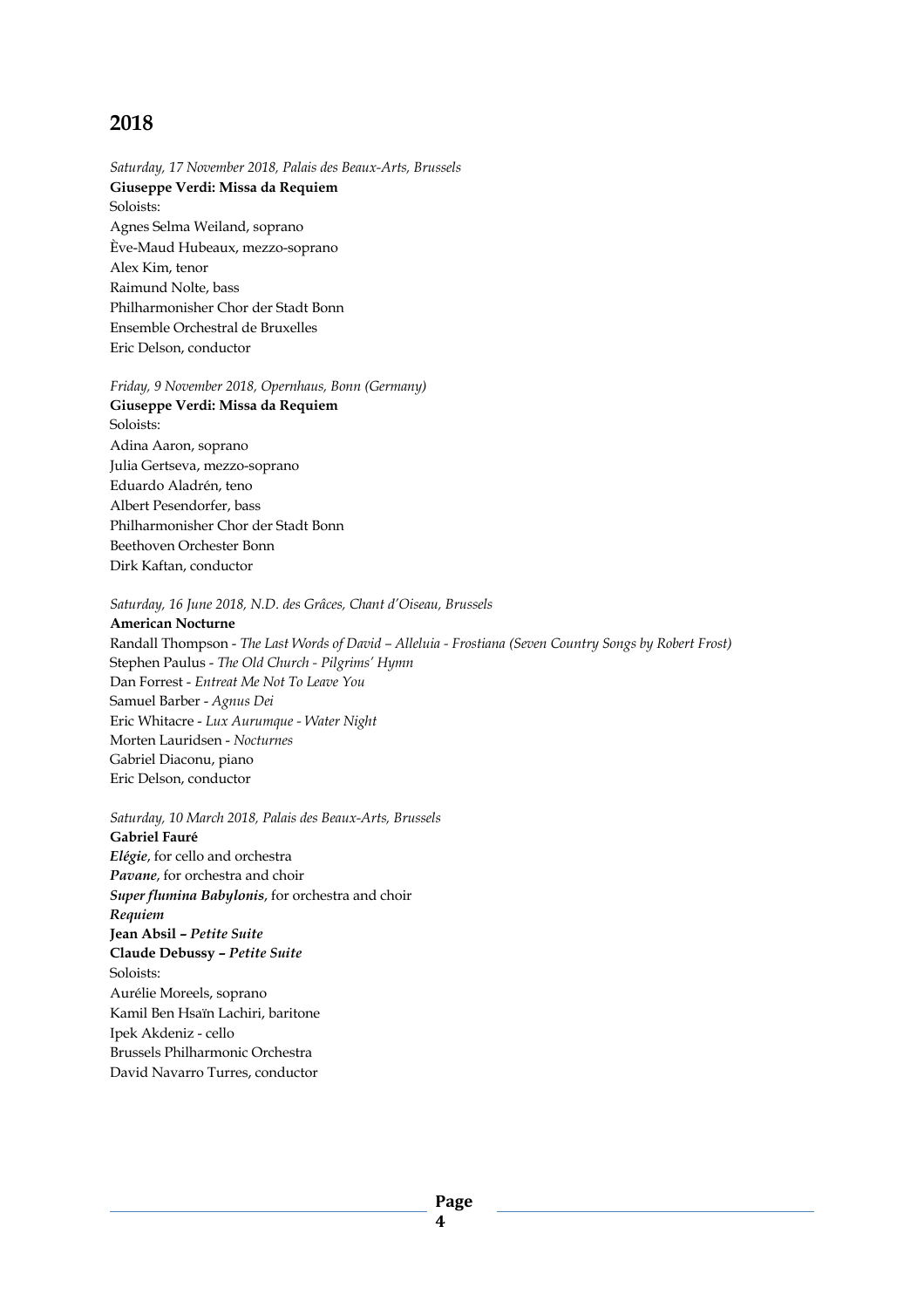*Saturday, 16 December 2017, Palais des Beaux-Arts, Brussels* **Mozart Concert Requiem** (edited and completed by R. Levin) **Vesperae solennes de confessore Piano Concerto No. 23 in A**  Soloists: Agnieszka Sławińska, soprano Inez Carsauw, mezzo-soprano Teun Michiels, tenor Jan van der Crabben, baritone Ensemble Orchestral de Bruxelles Eric Delson, conductor

*Saturday, 17 June 2017, Concertgebouw, Bruges* **Ludwig van Beethoven: Missa Solemnis** Soloists: An De Ridder, soprano Rena Kleifeld, alto Wolfgang Schwaninger, tenor Huub Claessens, bass Arti Vocali, Antwerp (choir) Symfonieorkest Akademos, Bruges Marc Sierens, conductor

*Saturday, 29 April 2017, Palais des Beaux-Arts, Brussels* **Ludwig van Beethoven: Missa Solemnis** Soloists: Agnieszka Sławińska, soprano Inez Carsauw, mezzo-soprano Markus Brutscher, tenor Norman D. Patzke, bass Guildford Choral Society Ensemble Orchestral de Bruxelles Eric Delson, conductor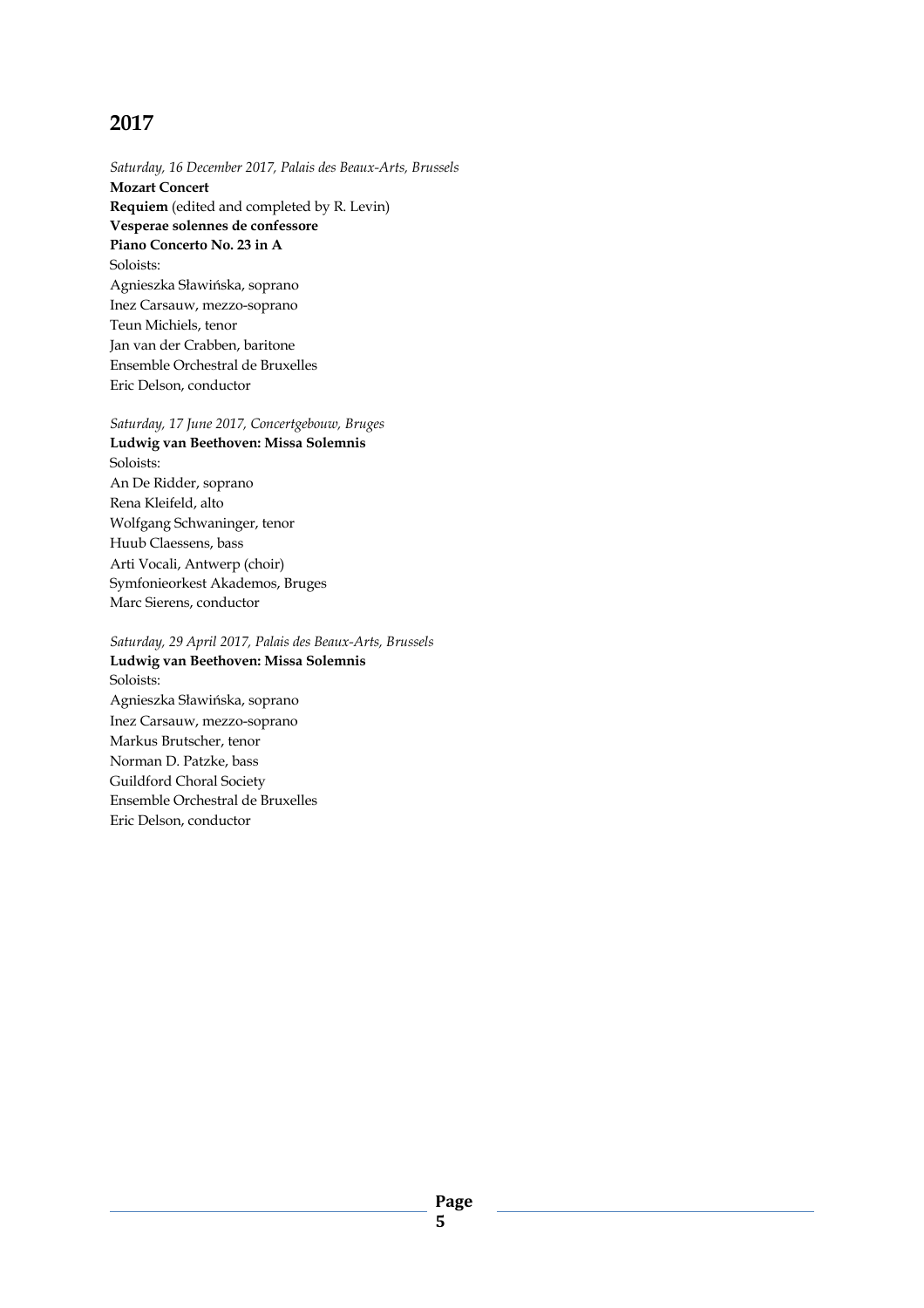*Saturday, 10 December 2016, Palais des Beaux-Arts, Brussels* **Händel – Schubert - Haydn** Georg Friedrich Händel – *Dixit Dominus* Franz Schubert – *Mass No. 5 in A-flat major* Joseph Haydn – *Symphony No. 94* ('Surprise') Soloists: Iris Luypaers, soprano Julie Prayez, soprano Pauline Claes, alto Joris Bosman, tenor Matthew Zadow, bass Brussels Philharmonic Orchestra David Navarro Turres, conductor

*Saturday, 18 June 2016, N.D. des Grâces, Chant d'Oiseau, Brussels* **Northern Lights** Kim André Arnesen: "Dormi, Jesu" & "Magnificat" Ēriks Ešenvalds: "Only in Sleep" Ola Gjeilo: "Northern Lights" Edvard Grieg: "Ave Maris Stella" & Holberg Suite Soloists: Catherine Leclerc, soprano Philippe Navarre, piano Raphaël Wiltgen, organ symphoniaASSAI Eric Delson, conductor

*Saturday, 4 June 2016, Palais des Beaux-Arts, Brussels Sunday, 5 June 2016, Palais des Beaux-Arts, Brussels* **Singing Brussels Celebration Weekend**

*Saturday, 30 April 2016, Palais des Beaux-Arts, Brussels* **Karl William Jenkins: The Armed Man Antonin Dvořák: Nocturne for Strings Sir Edward Elgar: Cello Concerto in E minor** Soloists: Camille Thomas, cello Jennifer Whennen, soprano Brussels Philharmonic Orchestra David Navarro Turres, conductor

*Saturday, 27 February 2016, Palais des Beaux-Arts, Brussels*

**Joseph Haydn: Die Jahreszeiten** Soloists: Laure Delcampe, soprano Vincent Lesage, tenor Jan Van der Crabben, baritone Ensemble Orchestral de Bruxelles Eric Delson, conductor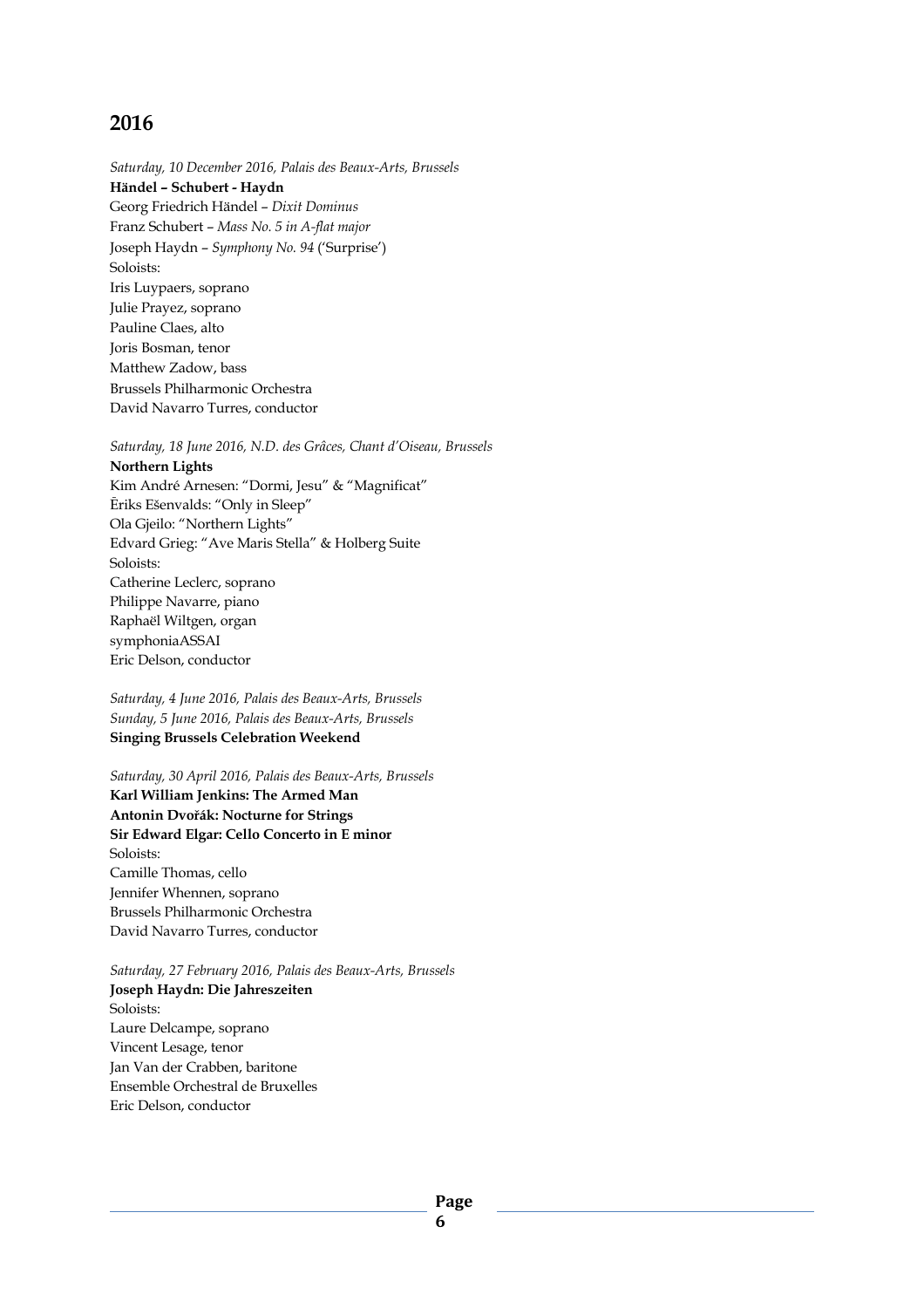*Sunday, 17 January 2016, Conservatoire Royal de Bruxelles,Brussels* **Monteverdi to Verdi** Monteverdi: "Lasciatemi morire" & "Lasciate i monti" (*L'Orfeo*) Purcell: "See, We Assemble" (*King Arthur*) Purcell: "With Drooping Wings" (*Dido and Aeneas*) Lully: "Nous goûtons une paix profonde" (*Psyché*) Handel: "Ogn'uno acclami" (*Ariodante*) Mozart: "Amanti costanti, seguaci d'amor" & "Non più andrai, farfallone amoroso" & "Se vuoi ballare" (*Le Nozze di Figaro*) Mozart: "O Isis und Osiris" & "Es siegte die Stärke"(*Die Zauberflöte*) Mozart: "Il catalogo è questo, Leporello" (*Don Giovanni*) Mozart: "Lakmé, ton doux regard se voile" (*Lakmé*) Leoncavallo: "Si puó? Signore, Signori" & "I zampognari: din don – suona vespero" (*I Pagliacci*) Rossini: "Largo al factotum della città" (*Il Barbiere di Seviglia*) Verdi: "Coro dei Mattadori Spagnuoli" & "Di provenza al mare il suol" (*La Traviata*) Verdi: "Cortigiani, vil razza dannata" (*Rigoletto*) Beethoven: "Heil! Heil" (*Fidelio*) Puccini: "Tre sbirri" (*Tosca*) Soloist: Marcel Vanaud,baritone Ensemble Orchestral de Bruxelles Eric Delson, conductor Jacques Vanherentals, conductor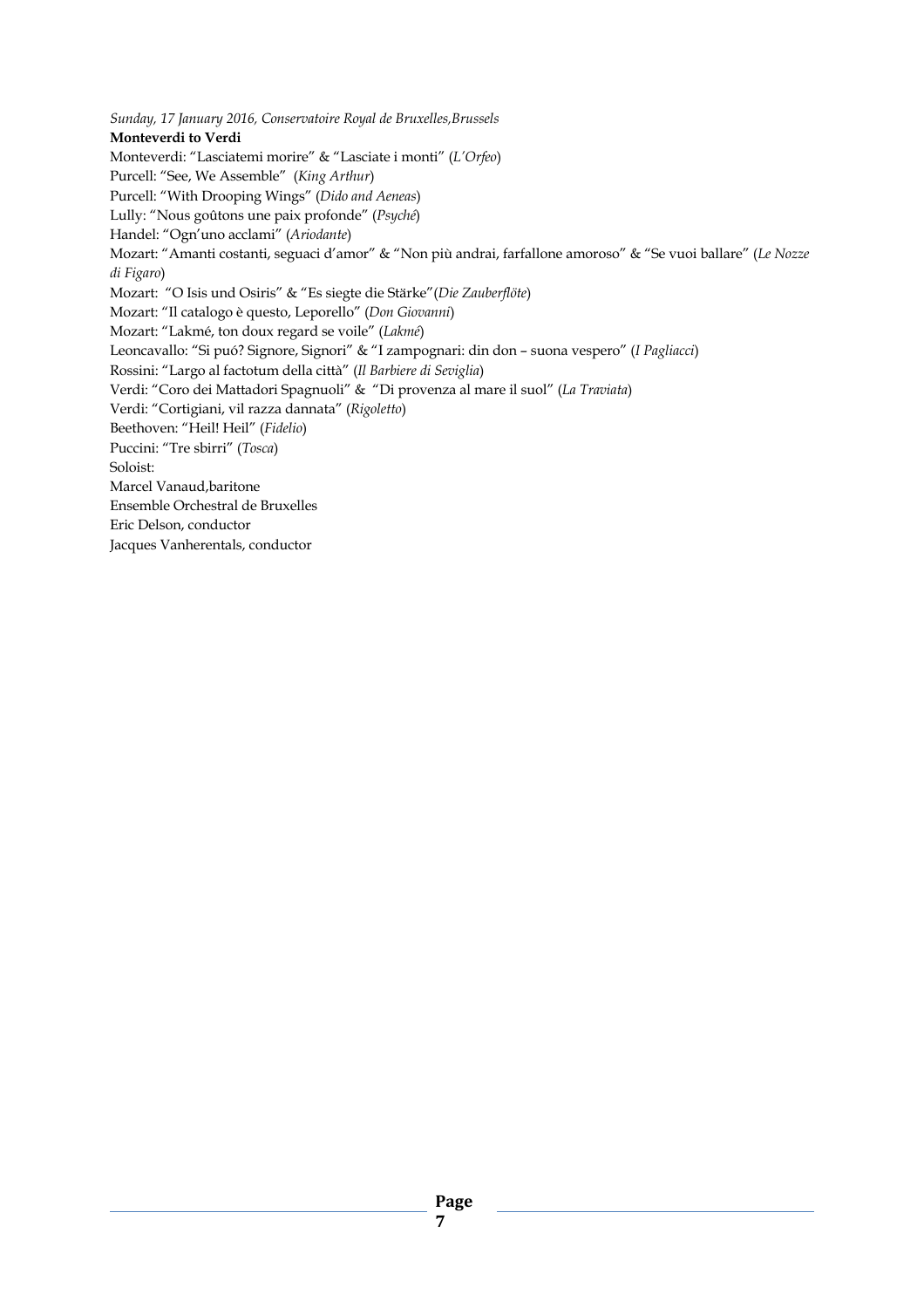*Friday, 28 August 2015, Abbaye de Villers-la-Ville Saturday, 29 August 2015, Abbaye de Villers-la-Ville* **La Nuit des Chœurs** Mozart: Overture to "Le Nozze di Figaro" Bernstein: "Tonight" (*West Side Story*) Fauré: Cantique de Jean Racine Keith Hampton: "Praise His Holy Name" & "This Little Light" Handel: "Hallelujah!" (*Messiah*) Accompanist: Gabriel Diaconu, piano Eric Delson, conductor

#### *Saturday, 13 June 2015, Conservatoire Royal de Bruxelles, Brussels*

**Johannes Brahms: Ein Deutsches Requiem Anton Bruckner: Three Motets ("Os justi"; Locus iste"; "Christus factus est") Johannes Brahms: Walzer (Op. 39) version for piano, duet and choir** Soloists: Sarah Van Mol, soprano Michael Adair, baritone Gabriel Diaconu, piano Philippe Navarre, piano Eric Delson, conductor

*Saturday, 28 February 2015, Palais des Beaux-Arts, Brussels*

**Giovanni Bottesini: Messa da Requiem Piotr IlitchTchaikovsky: Piano Concerto No. 1 in B-flat minor** Soloists: Amalia Avilan, soprano Sarah Laulan, mezzo Denzil Delaere, tenor Bertrand Duby, bass Alexander Gürning, piano Les Chœurs de l'Union Européenne Ensemble Orchestral de Bruxelles Jacques Vanherentals, conductor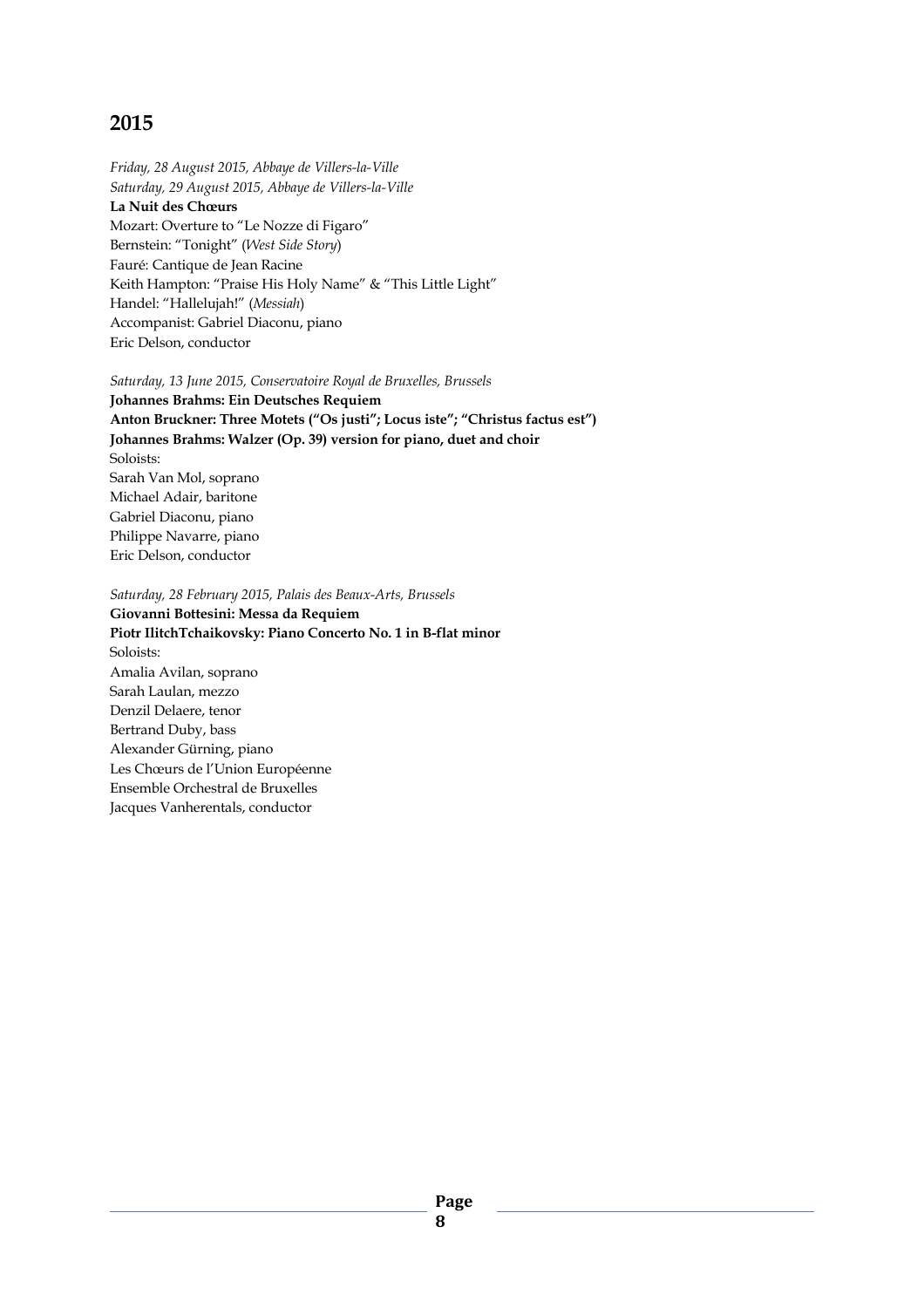*Saturday, 6 December 2014, Sint-Germanuskerk, Tienen Saturday, 12 December 2014, Palais des Beaux-Arts, Brussels* **George Frideric Handel: Messiah** Soloists: Hendrickje van Kerckhove, soprano Angélique Noldus, alto Jan van Elsacker, tenor Charles Dekeyser, bass Ensemble Orchestral de Bruxelles Eric Delson, conductor

#### *Friday, 3 October 2014, Conservatoire Royal de Bruxelles, Brussels*

**Beethoven Concert Piano Concerto No. 4 in G major Choral Fantasy for piano, choir and orchestra Triple Concerto for violin, cello and piano** Soloists: Eliane Reyes, piano Véronique Bogaerts, violin Sarah Dupriez, cello Jean-Claude Vanden Eynden, piano Ensemble Orchestral de Bruxelles Jacques Vanherentals, conductor

*Saturday, 14 June 2014, N.D. des Graces, Chant d'Oiseau, Brussels* **Johannes Brahms: Music for choir and two pianos** Brahms: Liebeslieder - Walzer op . 52 Vier Quartette op. 92 Fünf Gesänge op. 104 Soloists: Gabriel Diaconu, piano Philippe Navarre, piano Eric Delson, conductor

#### *Friday, 25 April 2014, N.D. des Graces, Chant d'Oiseau, Brussels*

**A Homage to Wagner & Verdi Verdi: opera choruses** Soloists: Catherine Leclerc, soprano Osvaldo Navarro Turres, tenor Brussels Philharmonic Orchestra David Navarro Turres, conductor

*Saturday, 15 March 2014, Guildford Cathedral*

**Sir Edward Elgar: The Dream of Gerontius** Brussels Choral Society & Guildford Choral Society Soloists: Louise Winter, mezzo-soprano Ed Lyon, tenor Marcus Farnsworth, bass Bournemouth Symphony Orchestra Jonathan Willcocks, conductor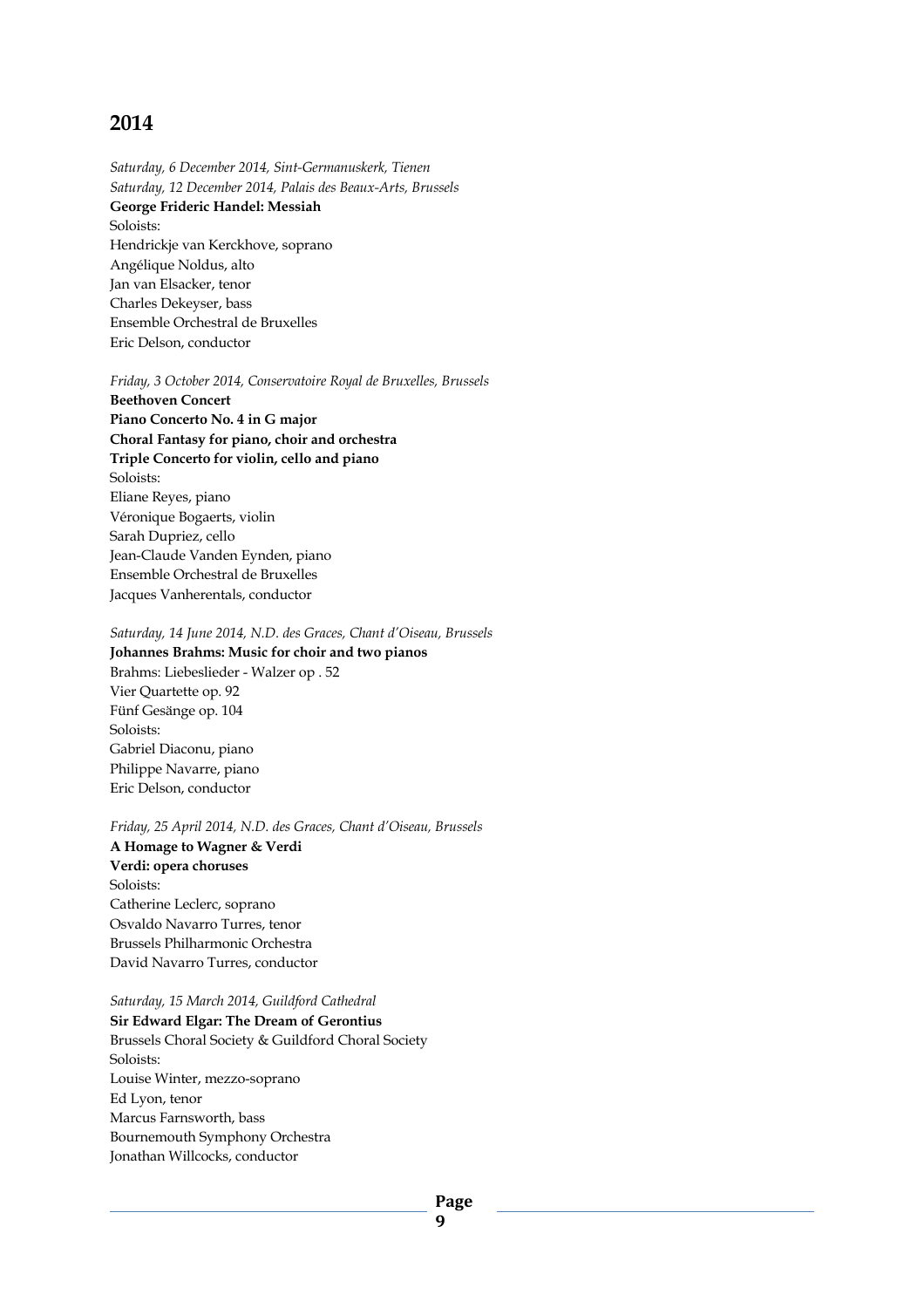*Saturday, 14 December 2013, Palais des Beaux-Arts, Brussels*  **A Concert for Christmas Poulenc: Gloria Vaughan Williams: Fantasia on Christmas Carols Delson: A Holiday Triptych** Soloists: Iris Luypaers, soprano Michael Adair, baritone Natasha Binder, piano Ensemble Orchestral de Bruxelles Eric Delson, conductor

*Friday, 21 June 2013, N.D. des Graces, Chant d'Oiseau, Brussels*

**A Midsummer Concert Britten: Five Flower Songs. Op. 47 Saint-Saëns: Calme des nuites & Les fleures et les arbres. Op. 68 Nos. 1&2 Persichetti: Flower Songs (Cantata No. 6). Op. 157 Duruflé: Requiem. Op. 86** Soloists: Julie Bailly, mezzo-soprano Matthew Zadow, baritone Naomi Takagi, organ Brussels Philharmonic Orchestra Eric Delson, conductor

*Saturday, 2 March 2013, Palais des Beaux-Arts, Brussels*  **Beethoven: Mass in C major** Soloists: Talar Dekrmanjian, soprano Cassandra Zoé Velasco, alto Stefan Cifolelli, tenor Tuncay Kurtoğlu, bass Charlemagne Orchestra for Europe Bartholomeus-Henri Van de Velde, conductor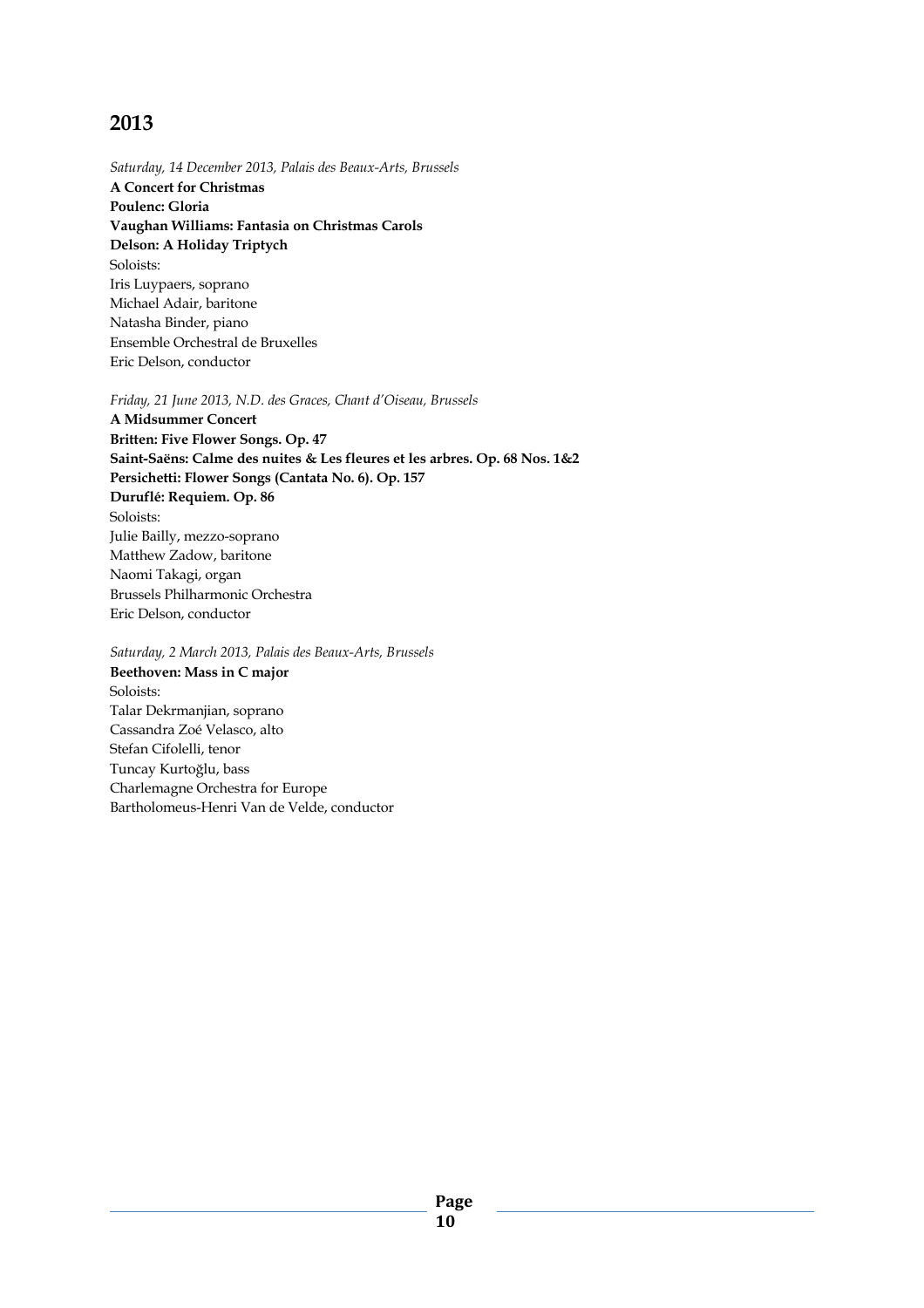*Sunday, 16 December, 2012, De Singel, Antwerp Monday, 17 December 2012, Flagey Studio 4, Brussels* **Vivaldi: Gloria. RV 589 & Magnificat. RV 610** (on 17 December only) Soloists: Martine Ryeners, soprano Malgorzata Godlewska, contralto Charlemagne Orchestra for Europe Bartholomeus-Henri Van de Velde, conductor

*Thursday, 30 November, 2012, Palais des Beaux-Arts, Brussels*

**Orff: Carmina Burana Tchaikovsky – 1812 Overture (with Choir)** Soloists: Anja Van Engeland, soprano Vincent Lesage, tenor Vitaly Rozynko, baritone La Musique Royale des Guides Yves Segers, conductor

*Friday, 6 September, 2012, The Square, Brussels*

Opening Ceremony of the 58th Europa Forum, Lions Club International (a private event) **National Anthems of Belgium, France, China & the USA European Hymn (Extract from Beethoven's Symphony No. 9) Verdi - Va Pensiero from Nabucco Verdi - Brindisi from La Traviata Bizet - Air du Toréador from Carmen Gounod - Valse from Faust** Nobuko Takahashi, soprano Julie Bailly, alto Gijs Van Der Linden, tenor Bernard Giovani, bass Les Symphonistes Européens Pierre-Yves Gronier, conductor

*Friday, 22 June 2012, N.D. des Graces, Chant d'Oiseau, Brussels* 

**Haydn: Missa in Angustiis (Nelson Mass) Vasks: Dona Nobis Pacem** Soloists: Sarah Van Mol, soprano Inez Carsauw, mezzo-soprano Joris Bosman, tenor Kai-Rouven Seeger, bass-baritone Nuove Musiche Eric Delson, conductor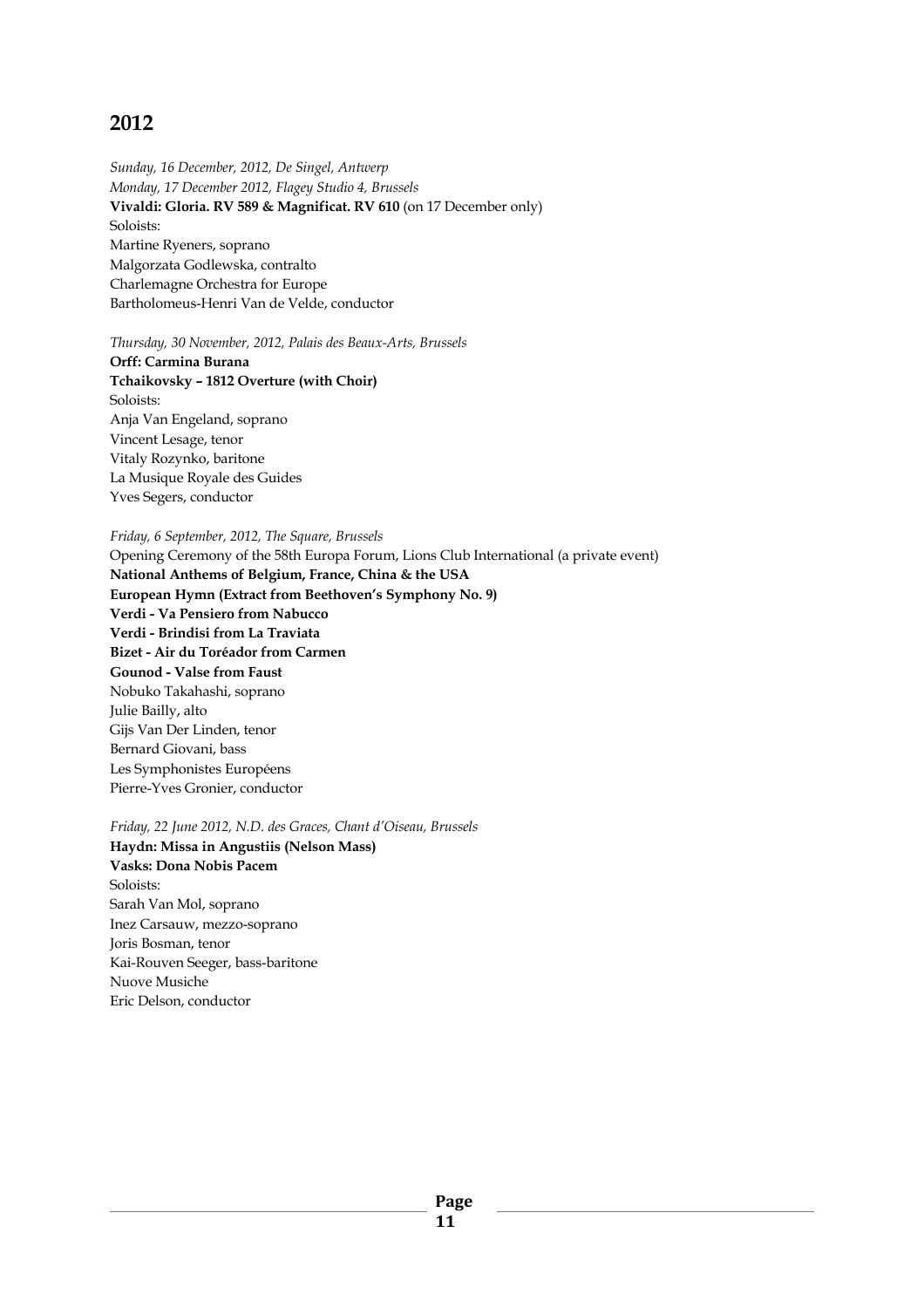*Sunday, 1 April, 2012, Kölner Philharmonie, Cologne (Germany)* **Dvořák: Requiem**  Brussels Choral Society & Philharmonischer Chor Köln Soloists: Maria Ryu, soprano Diana Haller, mezzo-soprano Dominik Wortig, tenor Vasilios Manis, bass New Philharmonic Orchestra of Westphalia Horst Meinardus, conductor

*Monday, 23 January 2012, Conservatoire Royal de Bruxelles, Brussels* **Beethoven: Symphony No 9 in D minor**  Soloists: Reyhan Gorbil, soprano Kinga Dobay, alto Ayhan Ustuk, tenor Tuncay Kurtoğlu, bass Charlemagne Orchestra for Europe Bartholomeus-Henri Van de Velde, conductor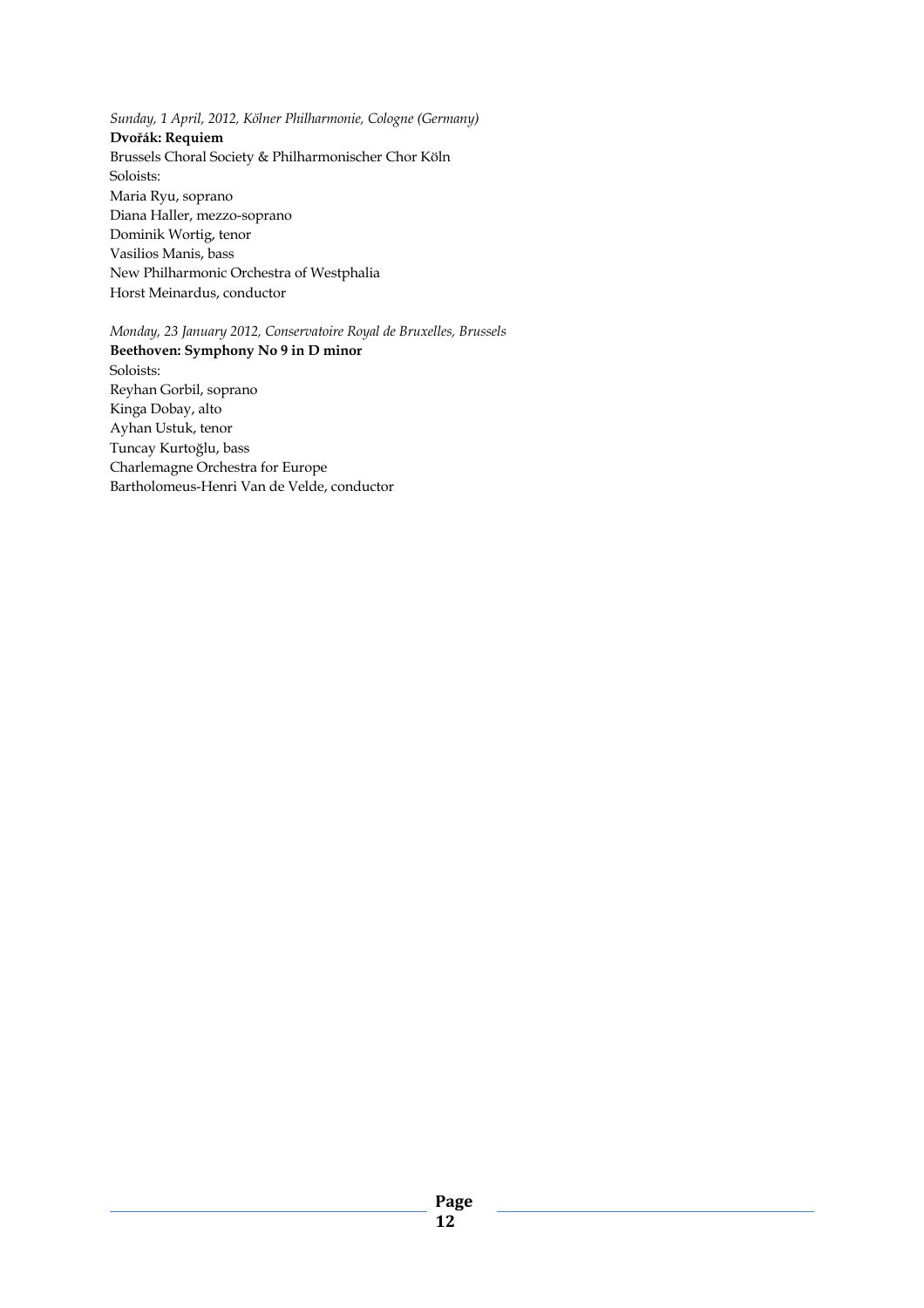*Saturday, 17 December 2011, Palais des Beaux-Arts, Brussels*  **Verdi: Requiem**  Soloists: Anja Van Engeland, soprano Cassandra Zoé Velasco, mezzo-soprano Maurizio Pace, tenor Marcell Bakonyi, baritone Charlemagne Orchestra for Europe Bartholomeus-Henri Van de Velde, conductor

#### *Sunday, 9 October 2011, Kölner Philharmonie, Cologne (Germany)*

**Vaughan Williams: A Sea Symphony** Brussels Choral Society & Philharmonischer Chor Köln Soloists: Jana Stehr, soprano Michael Adair, baritone Staatsorchester Rheinische Philharmonie Koblenz Horst Meinardus, conductor

*Saturday, 27 August 2011, Château de Beloeil, Beloeil*

Part of Musicales de Beloeil 2011 **Beethoven: Symphony No 9 in D minor Opera extracts** Soloists: Olga Kindler, soprano Kinga Borowska, mezzo-soprano Giovanni Tristacci, tenor José Van Dam, baritone Brussels Philharmonic Michel Tabachnik, conductor

#### *Sunday, 20 March 2011; Flagey, Brussels*

**'Ars Musica' - Surprise singing (flash mob) among the audience at an Ars Musica concert (Radio Filharmonisch Orkest Hilversum & Groot Omroepkoor, conducted by Marin Alsop) Amazing Grace** (*a cappella* & without conducting)

*Sunday, 12 March 2011, Palais des Beaux-Arts, Brussels*

**Vaughan Williams: A Sea Symphony** Brussels Choral Society & Philharmonischer Chor Köln Soloists: Anja Van Engeland, soprano Thomas Bauer, baritone Ensemble Orchestral de Bruxelles Eric Delson, conductor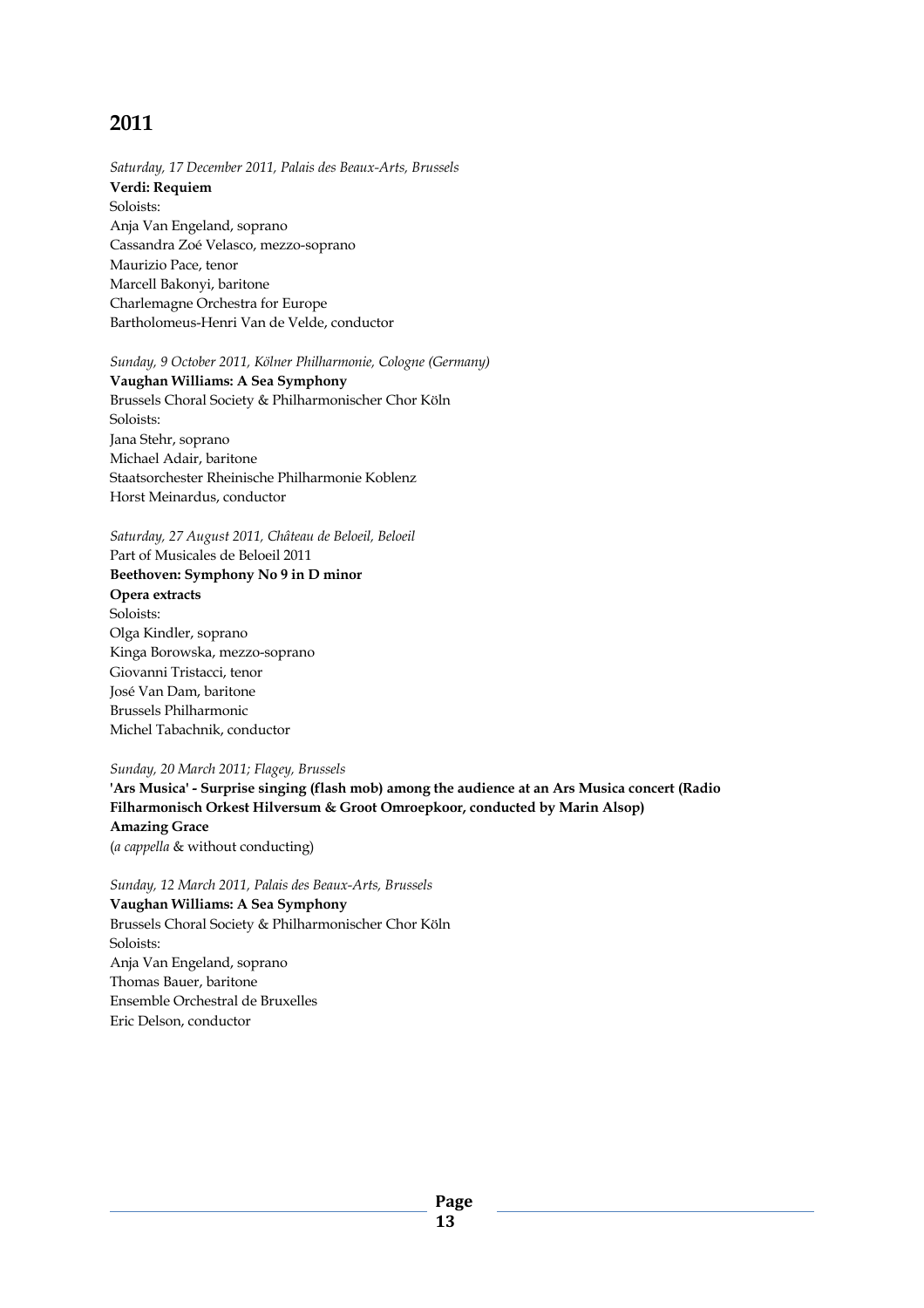*Friday 17 December 2010 Conservatoire Royal de Bruxelles* **'A Christmas Concert' - Works by John Rutter What Sweeter Music Psalm 150 O Clap Your Hands Jesus Child Gloria** Brassband Buizingen Luc Vertommen, conductor

*Thursday 25 November 2010 Palais des Beaux-Arts, Brussels* **Orff: Carmina Burana** Soloists: Amaryllis Grégoire, soprano Luc De Meulenaere, tenor Lionel Lhote, baritone Brussels Philharmonic Orchestra Pierre-Yves Gronier, conductor

*Saturday 26 June 2010 Lemmensinstituut, Leuven*

**Stravinsky: Symphony of Psalms Schubert: Nachtgesang im Walde Brahms: Gesänge für Frauenchor Lili Boulanger: Sous Bois, La Source, Hymne au Soleil** Soloists: Luc Devos and Catherine Mertens, pianos 'ensemble' Eric Delson, conductor

*Friday 28 May 2010 Eglise Notre-Dame des Grâces du Chant d'Oiseau, Brussels* 

**Lauridsen: Lux Aeterna Schubert: Mass No 2 in G Major Biebl: Ave Maria Delson: O Lord Support Us** Ensemble Orchestral de Bruxelles Eric Delson, conductor

*Monday 22 March 2010 Palais des Beaux-Arts, Brussels*

'Passioni & Emozioni, Gala Concert, Ligue Nationale Belge de la Sclérose en Plaques asbl' **Opera Extracts** Soloists: Iwona Sobotka, soprano Werner Van Mechelen, bass-baritone Nuove Musiche Eric Lederhandler, conductor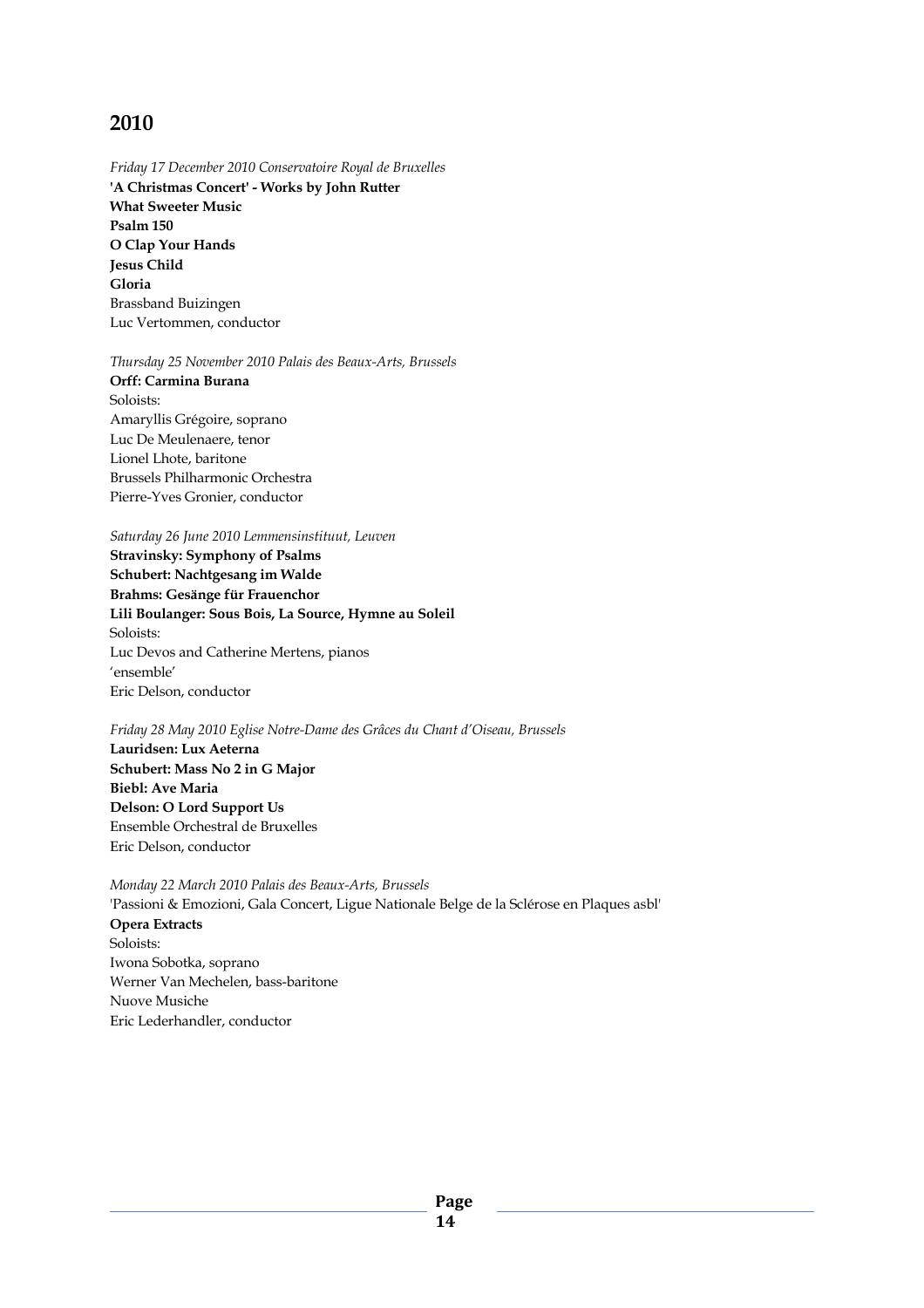*Saturday 19 December 2009 Palais des Beaux-Arts, Brussels*  **BCS 30th Anniversary Concert JS Bach: Mass in B minor**  Soloists: Iwona Sobotka, soprano Julie Nesrallah, mezzo-soprano Kerem Kurk, tenor Tom Sol, bass Charlemagne Orchestra for Europe Bartholomeus-Henri Van de Velde, conductor

*Friday, 26 June 2009 Heerlen Theater, Heerlen, Netherlands Saturday 27 June 2009 Theater aan het Frijthof, Maastricht, Netherlands*  **Beethoven:** 

**Fantasy for piano, chorus and Orchestra, Opus 80**  Soloists: Ronald Brautigam, piano Caroline Cartens, soprano Guy van Horne, tenor **Symphony No 9 in D minor, Opus 125**  Angelina Ruzzafante, soprano Lani Poulson, mezzo-soprano Patrick Henckens, tenor Henk Neven, bass Limburgs Symphonie Orkest Ed Spanjaard, conductor

*Monday 20 April 2009 Flagey Studio 4*  **Mendelssohn: Elias Op 40**  Soloists: Jennifer Grimaldi, soprano Julie Nesrallah, mezzo-soprano Carlo Scibelli, tenor John Cheek, bass Charlemagne Orchestra for Europe Bartholomeus-Henri Van de Velde, conductor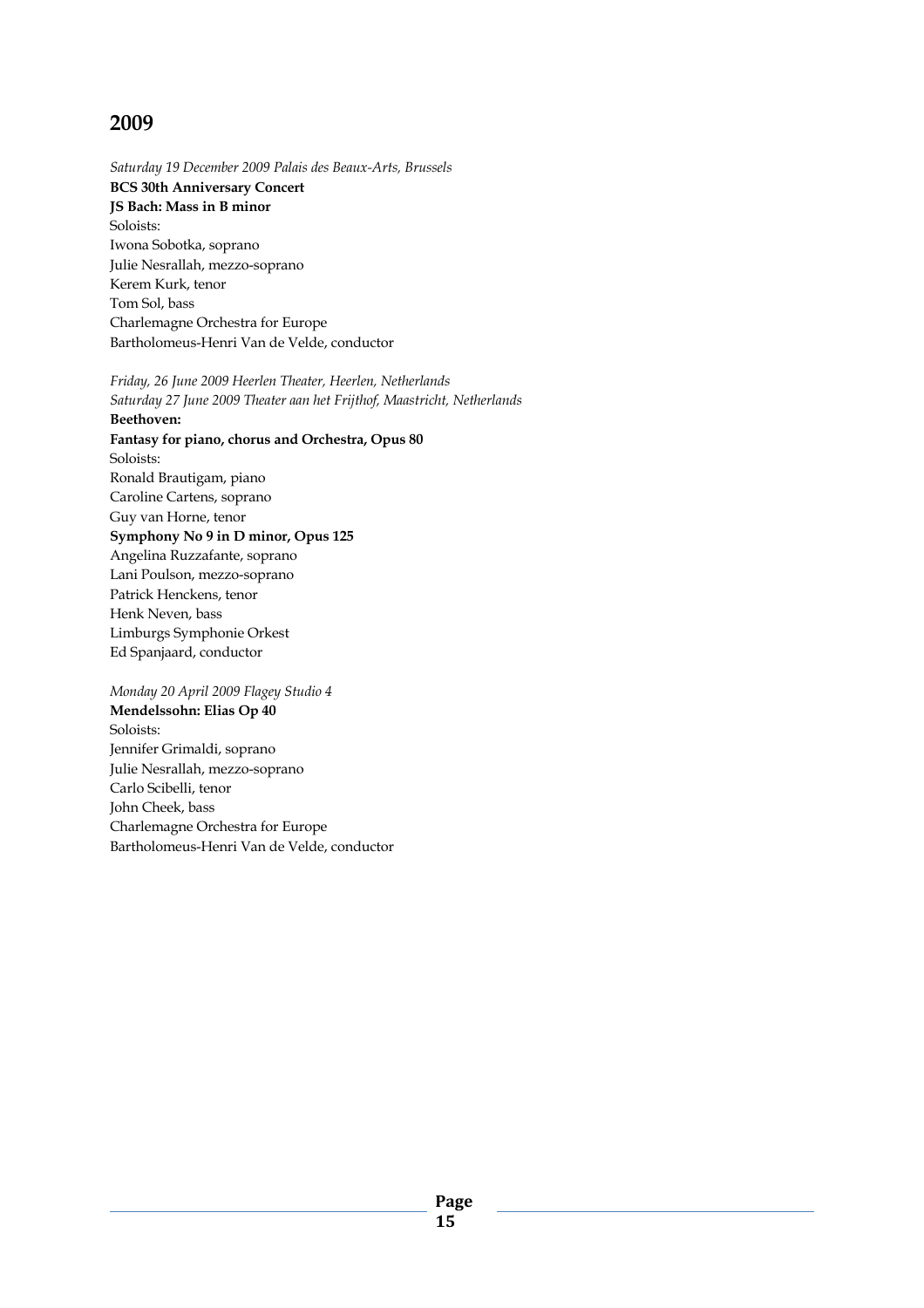*Saturday, 29 November 2008 Palais des Beaux Arts Brussels*  **Brahms: Ein Deutches Requiem**  Soloists: Hendrickje Van Kerchove, soprano Tristan Faes, baritone Brussels Philharmonic Orchestra Roger Bausier, conductor

*Thursday, 19 June 2008 Basilique St. Christophe – Charleroi Friday, June 20, Cathedral St Michel et St Gudule, Brussels* 

**Marian Mitea: Requiem**  World Premiere Soloists: Aurelie Vrabie, soprano Claudia Codreanu, alto Stefano Memma, tenor Stefan Schuller, bass With Choeur Sammartini Marian Mitea, conductor

*Sunday, 13 March 2008 Conservatoire Royal de Bruxelles* 

**Americana Copland: Fanfare for the Common Man Corigliano: Fern Hill Copland: Appalachian Spring Two choral excerpts from The Tender Land Bernstein: Overture Candide Gershwin: Porgy and Bess Concert version Bernstein: West Side Story Concert Suite No 2**  Brussels Philharmonic Orchestra Eric Delson, conductor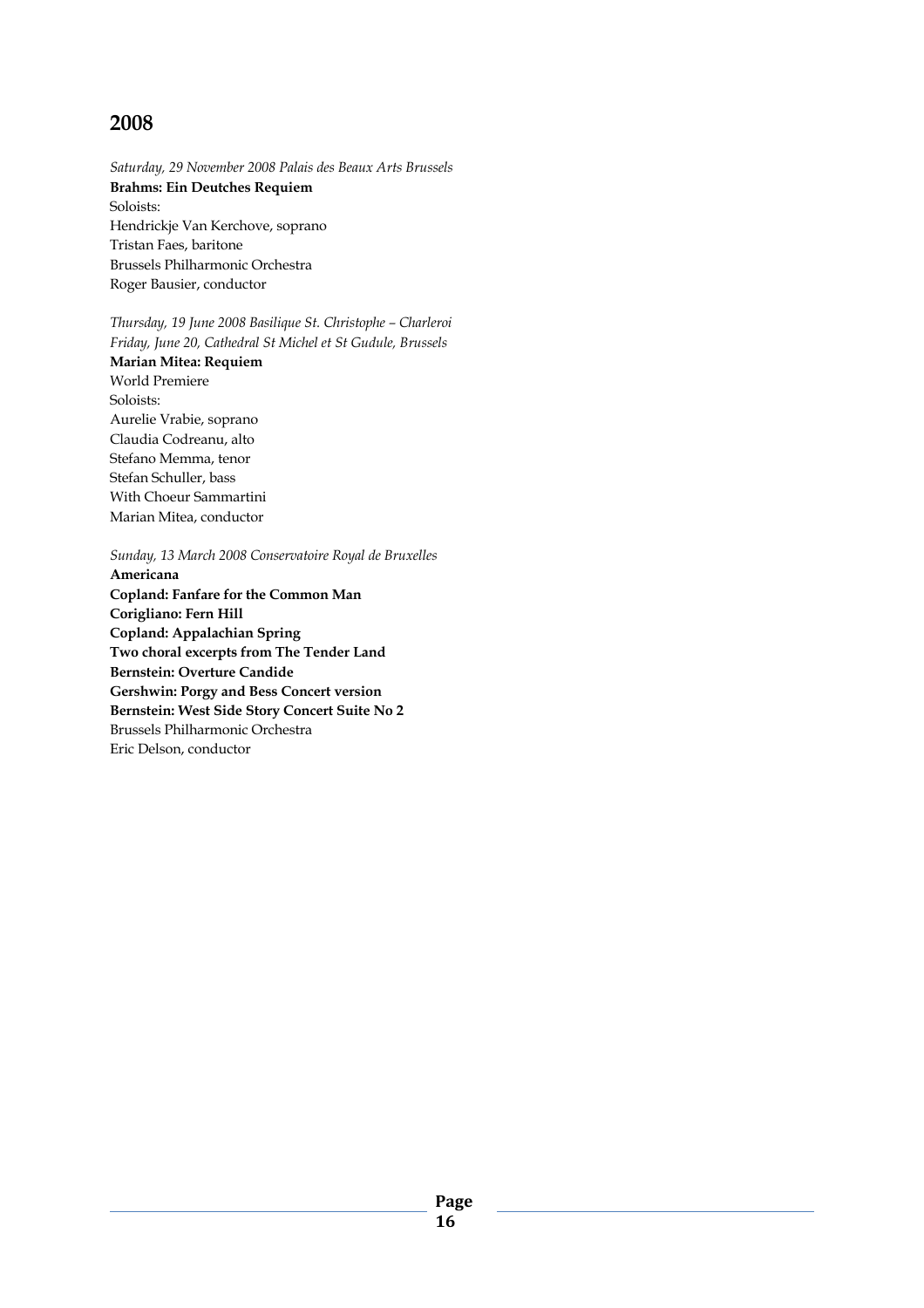*Saturday, 1 December 2007 Palais des Beaux-Arts, Brussels Saturday, 8 December 2007 Eglise St. Jacques, Tournai*  **Handel: Messiah**  Soloists: Elise Gäbele, soprano Isabelle Everarts de Velp, alto Stephane Van Dyck, tenor (Brussels) Jan Van Elsacker, tenor (Tournai) Ian Degen, bass Orchestre de la Chapelle Musicale de Tournai Philippe Gérard, conductor

*Wednesday, 14 November 2007 South Station, Brussels*  **International celebration of the opening of the new Eurostar terminal at St Pancras, London Handel: Messiah (choruses)**  Members of the BCS Eric Delson, conductor Philippe Navarre, accompanist

*Saturday, Sunday 1 & 2 September 2007 Koninklijke Vlaamse Schouwburg, Brussels*  **Uit de Bol/Coup de Choeurs**  Opening of the Klara Festival

*Sunday, 24 June 2007 Théâtre de Namur*  **Pianofolies** 

*Friday, 15 June 2007 N.D. des Graces, Chant d'Oiseau, Brussels*  **Delson: Threnody for Those Ignored Duruflé: Motets Rachmaninov: Vespers (extracts) Fauré: Cantique de Jean Racine Fauré: Requiem**  Soloists: Sarah Van Mol, soprano Pierre Doyen, baritone Naomi Takagi, organ Members of the Brussels Philharmonic Orchestra Eric Delson, conductor

*Saturday, 31 March 2007 Conservatoire Royal de Bruxelles*  **Haydn: Schöpfungsmesse Bruckner: Mass No. 1 in D minor**  Soloists: Anja Van Engeland, soprano Julie Bailly, alto Sébastien Romignon, tenor Philippe Favette, bass Brussels Philharmonic Orchestra Eric Delson, conductor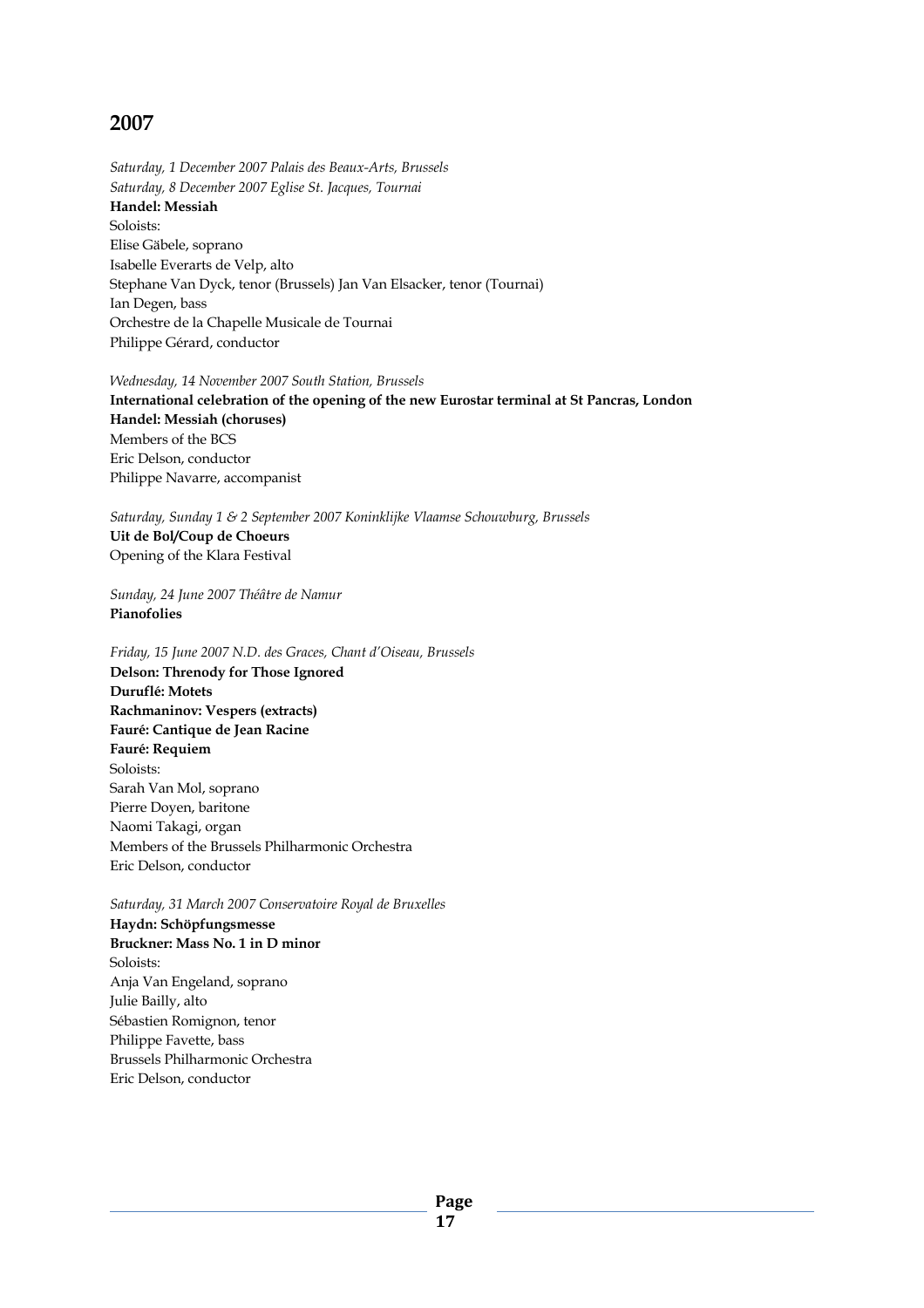*Friday, 15 December 2006 Koninklijk Conservatorium Brussel Saturday 16 December 2006 O.L.V. Basiliek, Halle*  **Jenkins: The Armed Man: A Mass for Peace (extracts)**  \*Première in Belgium Rutter: Gloria Christmas carols Brassband Buizingen Luc Vertommen, conductor

*Sunday, 25 November 2006 Palais des Beaux-Arts, Brussels* 

**Mozart: Symphony No. 38 'Prague' Great Mass in C minor K427**  (reconstructed and completed by Robert D. Levin) Premiere in Belgium Soloists: Hendrickje Van Kerckhove, soprano Anja Van Engeland, soprano Lars Piselé, tenor Wilfried Van den Brande, bass Limburgs Symphonie Orkest Ed Spanjaard, conductor

*Sunday 25 June 2006 - 20:00 Théâtre National, Brussels* 

**Pianofolies Film music and tribute to Mozart**  Soloists: Nathalie Loriers, Philippe Navarre, Fred Wilbo, Eliane Reyes, le Duo Bizart, Pierre Brunello, Laurent Beeckmans, Jean-Yves Cornet, Marie Hallynck, Ronald Van Spaendonck, Elise Gäbele

*Friday 16 June 2006 - 20:15 N.D. des Grâces, Chant d'Oiseau Brussels*  **Joseph Jongen: Mass Op. 130 Anton Bruckner: Motets**  Members of the Brassband Buizingen Eric Delson, conductor

*Saturday 8 April 2006 - 20:00 Sunday 9 April 2006 - 15:00 KVS Brussels*  **Opening KVS BOL** 

*Saturday 1 April 2006 - 20:00 Palais des Beaux-Arts, Brussels*  **Rossini: Stabat Mater Puccini: Messa di Gloria**  Soloists: Marie-Noëlle de Callataÿ, soprano Angélique Noldus, mezzo-soprano Philip Sheffield, tenor Wilfried Van Den Brande, bass Ensemble Orchestral de Bruxelles Eric Delson, Conductor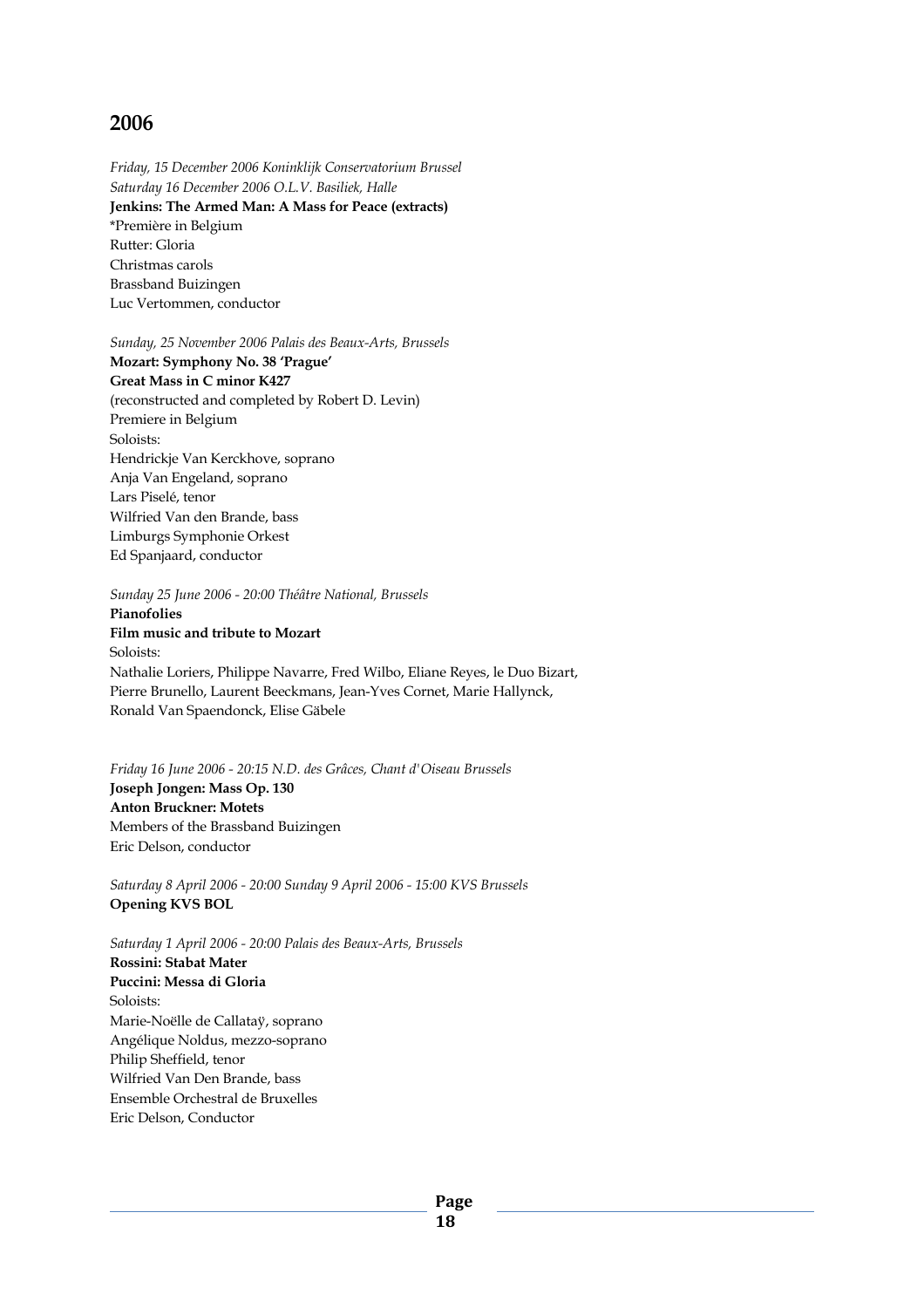*Thursday 15 December 2005 - 18:15 Conservatoire Royal de Bruxelles*  **Opera and Christmas programme**  Private concert for ONSS anniversary Soloists: Julie Bailly, mezzo-soprano Piet Vansichen, bass Ensemble Orchestral de Bruxelles Eric Delson, conductor

#### *Friday 25 November 2005 - 20:00 Conservatoire Royal de Bruxelles*

**J. Haydn: Die Schöpfung**  Soloists: Marie-Noëlle de Callataÿ, soprano Yves Saelens, tenor Jan Van der Crabben, bass-baritone Ensemble Orchestral de Bruxelles Jacques Vanherenthals, Conductor

# *Saturday 1 October 2005 - 20:00 Koningin Elisabethzaal, Antwerpen*

**Opera extracts**  "Funiculi funicula" 15th anniversary concert Soloists: Anja Van Engeland, soprano Ernst Daniël Smid, baritone Vlaams Radio Orkest & Vlaams Radiokoor Silveer Van den Broeck, Conductor

*Sunday 19 June 2005 - 20:00 Flagey, Studio 4*  **Pianofolies** 

*Saturday, 11 June 2005 British School of Brussels, Tervuren*  **WORKSHOP**  Works by Arthur Sullivan, Zoltán Kodály, Emil Petrovics, György Ligeti, Norman Dello Joio, Aaron Copland, Paul Halley, Randall Thompson, Charles Ives, etc. Workshop directed by Dina Grossberger, with Eric Delson

*Saturday, 30 April 2005 - 20:00 Palais des Beaux-Arts, Brussels*  **Haydn: Mass in Time of War, "Paukenmesse" H. XXII, No. 9 W.A. Mozart: Requiem Mass, K 626**  Soloists: Susan Duwe, soprano Julie Bailly, alto Robert Luts, tenor Wilfried Van den Brande, bass Ensemble Orchestral de Bruxelles Conductor: Eric Delson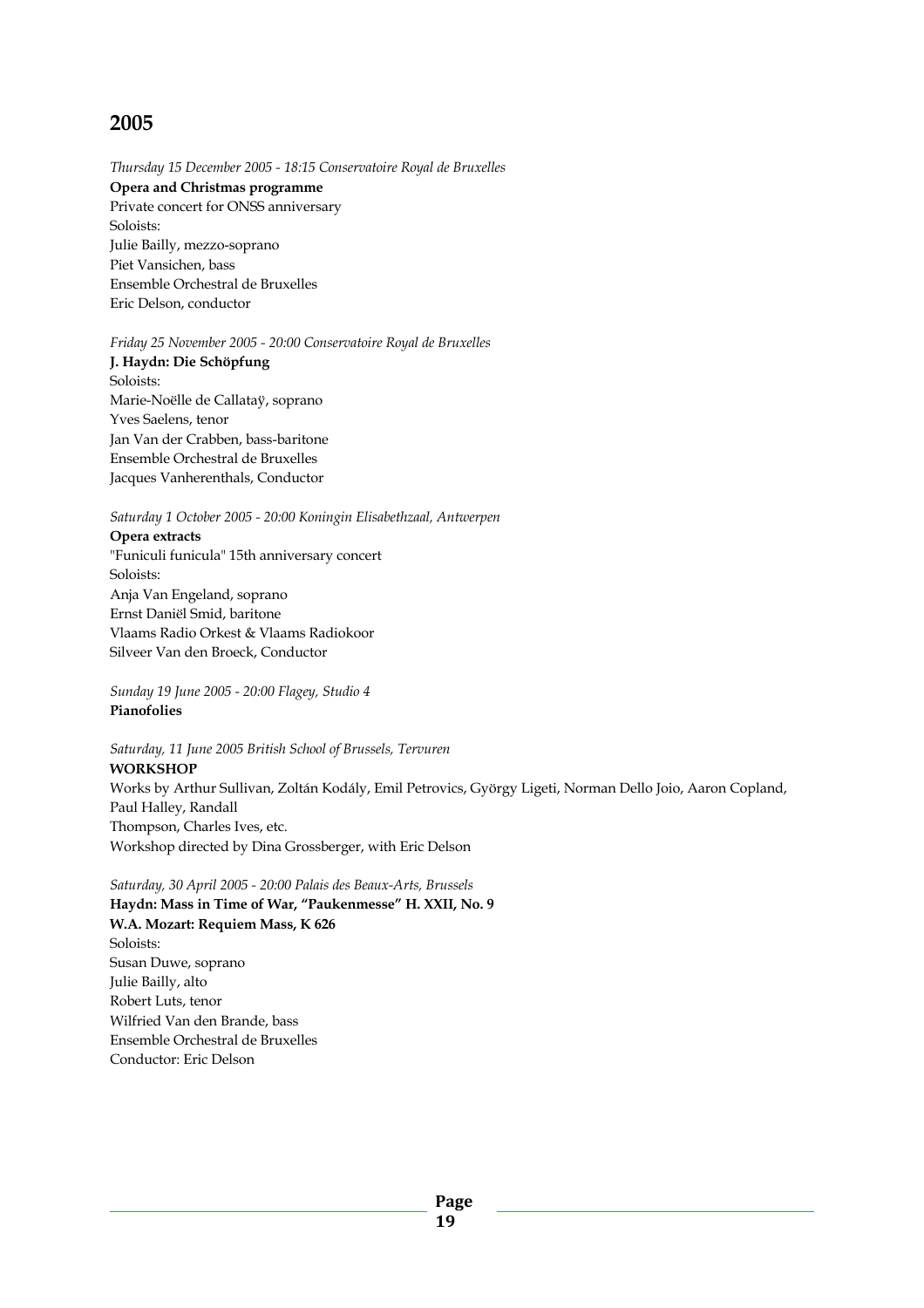*8 December 2004 - 20:00 Conservatoire Royal de Bruxelles* 

**Arvo Pärt : Te Deum, Silouans Song, Summa Ralph Vaughan Williams: Serenade to Music, Dona Nobis Pacem**  Soloists: Karolina Rüegg, soprano Quirijn de Lang, baritone Ensemble Orchestral de Bruxelles Eric Delson, Conductor

*Sunday 20 June 2004 - 20.00 Flagey Studio 4 Brussels* 

#### **"PIANOFOLIES" MUSIC HAPPENING**

Philippe Navarre & Laurent Beeckmans piano, arrangement Bernadette Malter, Pierre Brunello, Jean-Yves Cornet, Jean-Pierre Mommaerts piano. Solo singers. Eric Delson director.

*Saturday June 12 2004 Palais des Beaux-Arts, Brussels* 

**BCS 25th Anniversary concert Felix Mendelssohn-Bartholdy: Paulus Oratorio Op. 36**  Solists: Susanne Duwe, soprano Julie Bailly, mezzo-soprano Lorenzo Carola, tenor Hubert Claessens, bass Vlaams Radio Orkest Janos Acs, Conductor

#### *29 May 2004 De Doelen Rotterdam*  **G. Puccini: Tosca (concert Performance)**  Soloists: Hasmik Papian, soprano Sergei Larin, tenor Anthony Michaels-Moore, Bass Vlaams Radio Orkest & Koor Yoel Levi, Conductor

*Thu.29 April 2004 -20:00 Stadsschouwburg Sittard Fri. 30 April 2004 - 20:15 Theater a/h Vrijthof Maastricht Sat. 1 May 2004 - 20:00 De Maaspoort Venlo*  **O. Ketting: Symphony N° 1 L. van Beethoven: Symphony N° 9**  Limburg Symphony Orchestra Ed Spanjaard, Conductor

*Thursday 18 March 2004 - 20:30 Palais des Beaux-Arts, Brussels*  **Charles Ives: Symphony nr 4, 1909-1916 – part of the 'Haas, Staud, Ives' Concert of the Ars Musica cycle**  SWR Sinfonieorchester Baden-Baden und Freiburg Sylvain Cambreling, Conductor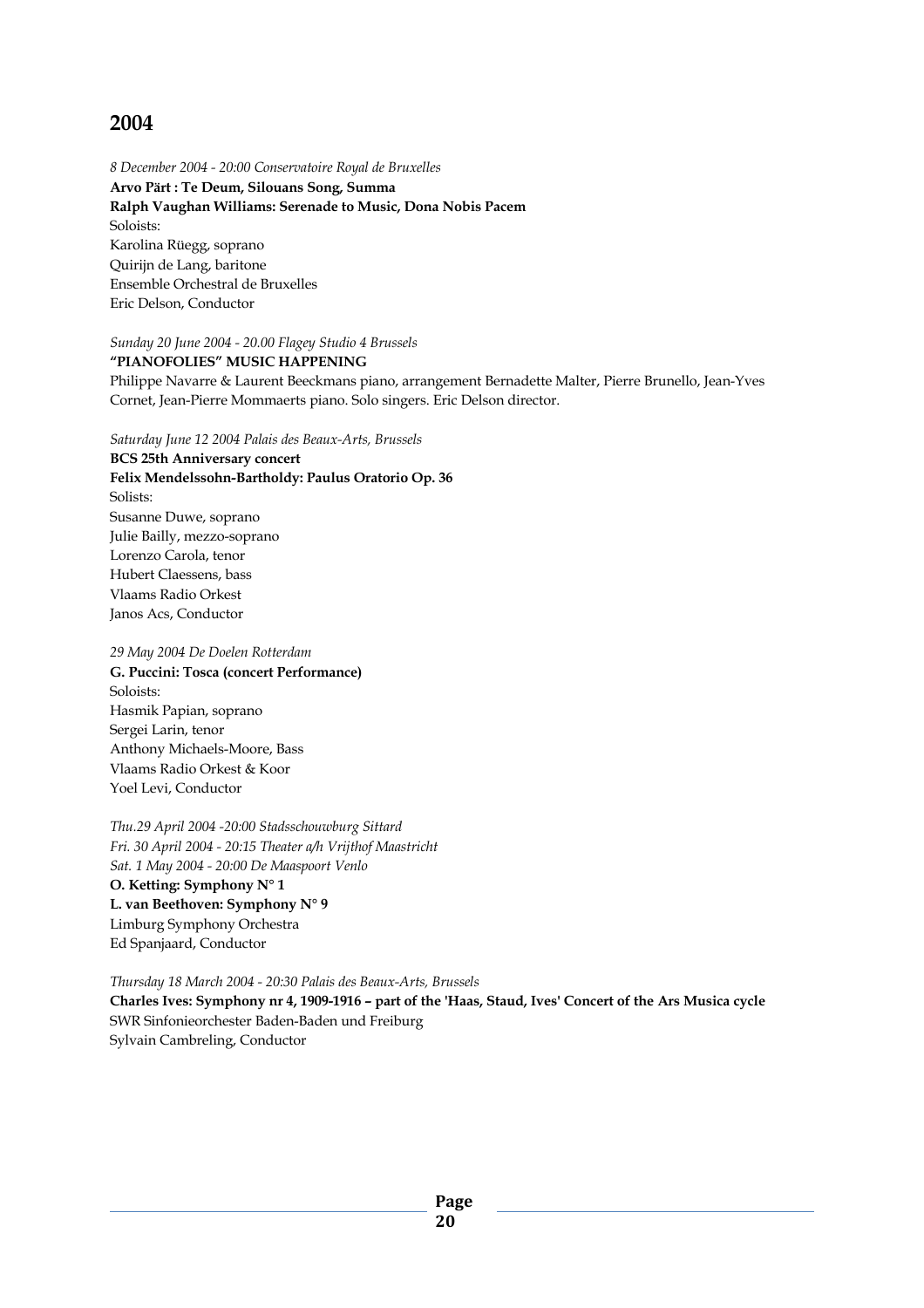*Thursday 12 February 2004, Predikherenkerk, Leuven Friday 13 February 2004, Palais des Beaux-Arts, Brussels Saturday 14 February 2004, Bijloke, Gent* 

**G. Mahler: Symphony N° 3** 

Susannah Self, Alto Vlaams Radio Koor Schola Cantorum Cantate Domino Vlaams Radio Orkest Yoel Levi, Conductor

*Saturday 17 January 2004 - 20:00 Palais des Beaux-Arts, Brussels* 

**Hector Berlioz: Ouverture Corsaire, Tristia, op. 18, Chasse royale et orage (Les Troyens, H 133), Marseillaise (arr. Berlioz), Te Deum, op. 22**  Cambridge Philharmonic Society Brussels Choral Society Justin Lavender, Tenor Cambridge Philharmonic Orchestra Martin West, Conductor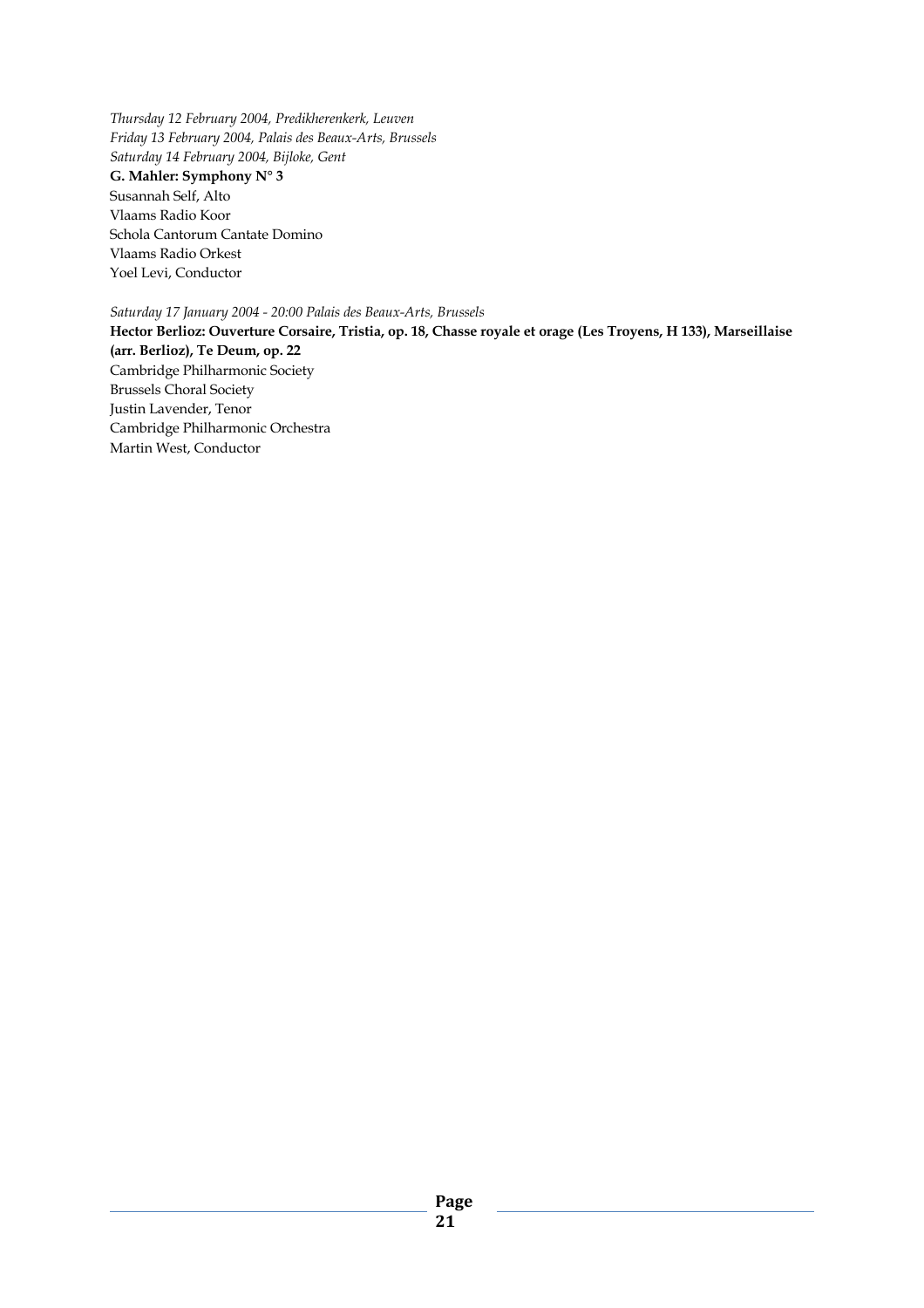*Saturday 22 November 2003 - 20:00 Ely Cathedral*  **Hector Berlioz : Ouverture Corsaire, Tristia, op. 18, Chasse royale et orage (Les Troyens, H 133), Marseillaise (arr. Berlioz), Te Deum, op. 22**  Cambridge Philharmonic Society Cantiamo! / Chesterton Singers / Sawston Village College Junior Choir / St. Ives Girls' Choir Justin Lavender, tenor Cambridge Philharmonic Orchestra Martin West, Conductor

*12 & 13 June 2003 Eglise du Collège St-Michel Brussels* 

**Franz Schubert: Messe n°5 D678 Johannes Brahms: Ave Maria, Schicksalslied, Nänie. Gesang der Parzen**  Brussels Choral Society Soloists : Elise Gäbele, soprano Julie Bailly, alto Bartholomeus De Kegel, tenor Philippe Favette, bass Ensemble orchestral de Bruxelles Dir. Eric Delson

*4 March 2003 De Doelen, Rotterdam*  **Gounod: Faust (Concert performance)**  Vlaams Radio Orkest John Neshling, conductor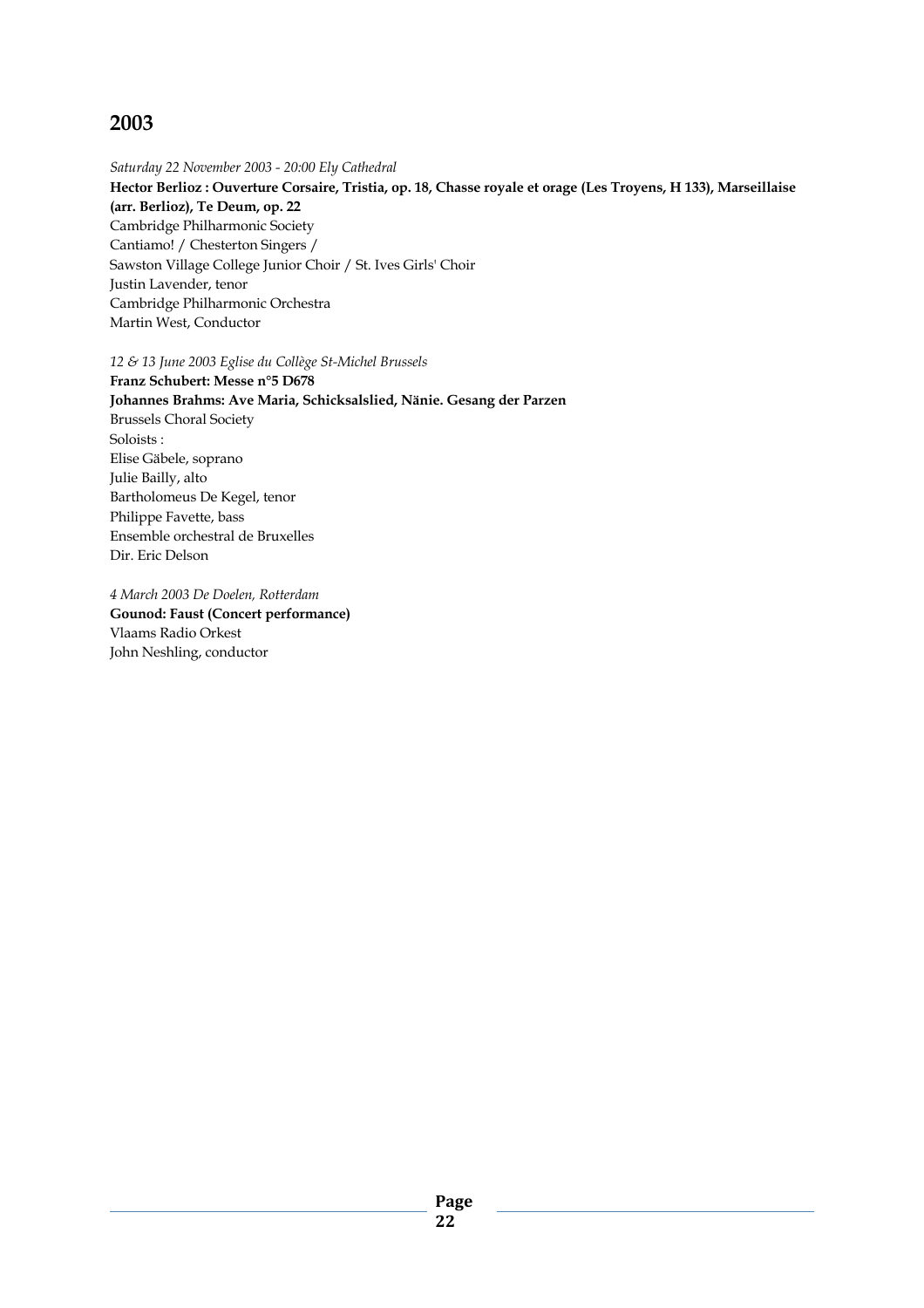*1 December Palais des Beaux-Arts, Brussels 2 Dec. 20.00, Antwerp 4 Dec., 20.00 Palais des Beaux-Arts, Charleroi 5 Dec. Plaza Hotel, Brussels* **Christmas music with Barbara Hendricks**  Prima La Musica Dirk Vermeulen, conductor

*30 October Palais des Beaux-Arts, Brussels* **Berlioz and Massenet: Damnation of Faust and Don Quichotte extracts**  José van Dam, Miyaghi Osada Orchestre Philharmonique de Liège Patrick Davin, conductor

*15 June 2002, 20.00 Palais des Beaux-Arts, Brussels*  In aid of the charity Music for Autism **Dvořák: Requiem**  Soloists: Patricia MacMahon, soprano Christine Cairns, mezzo-soprano Matthew Elton Thomas, tenor William Peel, bass-baritone Belgian National Orchestra Yuri Simonov, conductor

*1 March 2002, 20.15 De Doelen, Rotterdam*  **Bellini: Norma (Concert Performance)**  Hasmik Papian, soprano (Norma) Hubert Delamboye, tenor (Pollione) Majella Cullagh, soprano (Adalgisa) Enzo Capuano, bass (Oroveso) Margriet van Reisen, mezzo-soprano (Clotilde) André Post, tenor (Flavio) Vlaams Radiokoor Vlaams Radio Orkest Keri-Lynn Wilson, conductor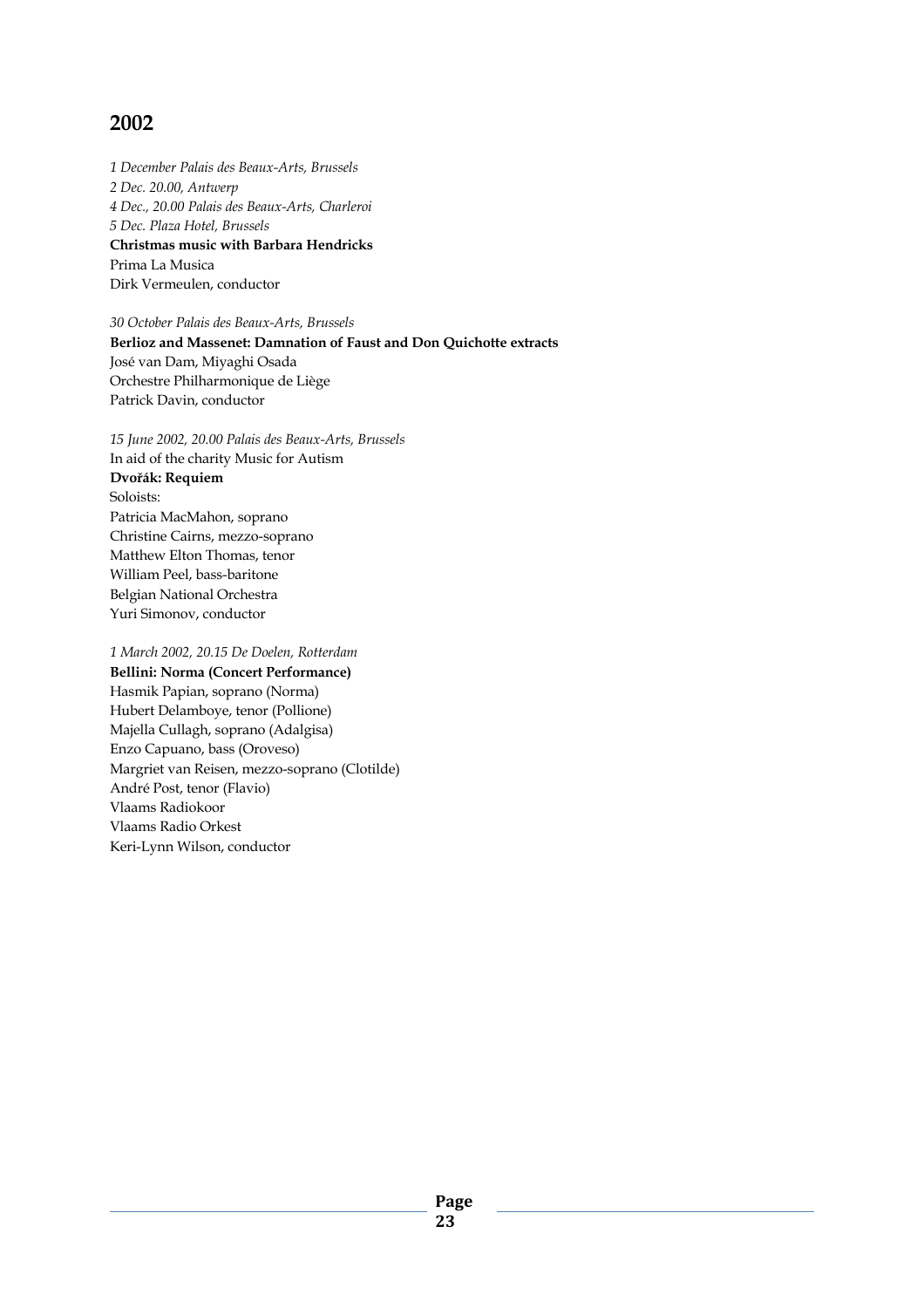*14 December 2001, 20.00 Forum, Liège 15 December 2001, 20.00 Palais des Beaux-Arts, Brussels*  **Christmas programme with Barbara Hendricks**  I Fiamminghi Koen Kessels, conductor

*9 November 2001, 20.00 Palais des Beaux-Arts, Brussels*  **Bizet: Carmen (extracts)**  Soloists: Isabelle Ruban, alto Tie Min Wang, tenor Véronique Solhosse, soprano Werner Van Mechelen, bass-baritone Marie-Christine Marghem, récitante Le Grand Orchestre d'Harmonie des Guides/Het Groot Harmonieorkest van de Gidsen Norbert Nozy, conductor

*19 October 2001, 20.00 De Bijloke, Ghent 18 October 2001, 20.00 O.L.V.-Ternoodtkerk, Merchtem*  **Beethoven: Symphony No 9 in D minor**  Soloists: Cathérine Vandevelde, soprano Carolyn Watkinson, alto Yves Saelens, tenor Pierre-Yves Pruvot, bass Vlaams Radiokoor Vlaams Radio Orkest Yoel Levi, conductor

*28 September 2001, 20.00 Koningin Elisabethzaal, Antwerp*  **Bizet: Carmen (concert version)**  Soloists: Isabelle Ruban, alto Tie Min Wang, tenor Véronique Solhosse, soprano Werner Van Mechelen, bass-baritone Anne Dorian, soprano Véronique Lambert, mezzo-soprano Léandro Lopez, tenor Aldo De Vernati, baritone Marie-Christine Marghem, récitante Les Pastoureaux (boys' choir) Stefano Giuliani, producer Het Groot Harmonieorkest van de Gidsen/Le Grand Orchestre d'Harmonie des Guides Norbert Nozy, conductor

*30 June 2001, 20.00 Palais des Beaux-Arts, Brussels* 

#### Cento anni Verdi

**Verdi: Messa da Requiem**  Soloists: Amaryllis Grégoire, soprano Susannah Self, alto Robert Luts, tenor Wilfried Van den Brande, bass baritone Guildford Choral Society Vlaams Radio Orkest (Flemish Radio Orchestra) Michel Tilkin, conductor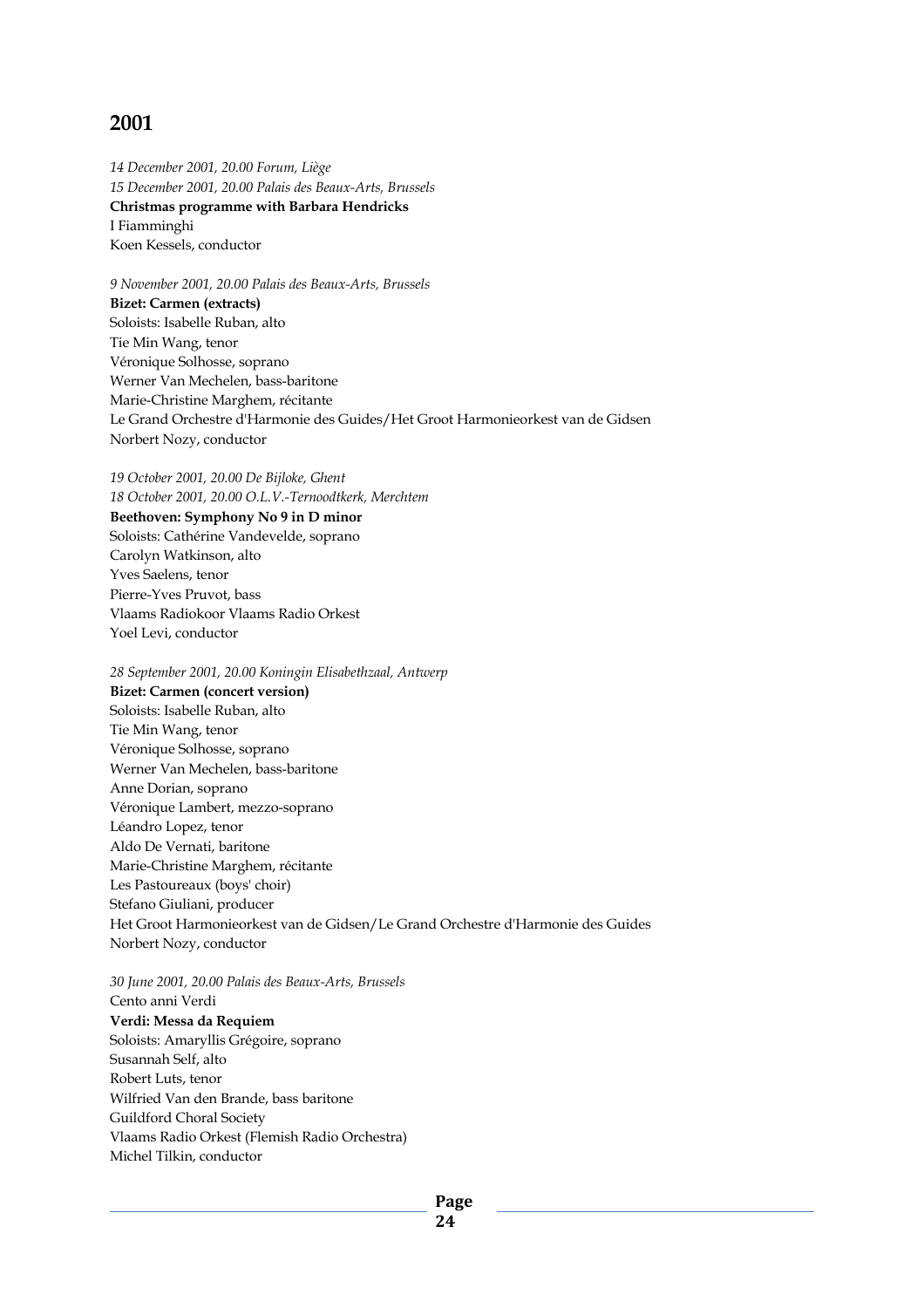*25 March 2001, 20.00 Palais des Beaux-Arts, Brussels*  Live television broadcast on RTBF2 **Gounod: Messe solennelle en l'honneur de Sainte-Cécile**  Soloists: Anne-Catherine Gillet, soprano Mariu Brensciu, tenor Leonard Grauss, bass Belgian National Orchestra Yuri Simonov, conductor

*27 January 2001, 20.30 Salle Zénith, Lille, France* 

**Concert of opera extracts**  Soloists: Lubana Al Quntar, soprano Lorenzo Carola, tenor Laurence Russell Albert, bass baritone Vlaams Radio Orkest (Flemish Radio Orchestra) Janos Acs, conductor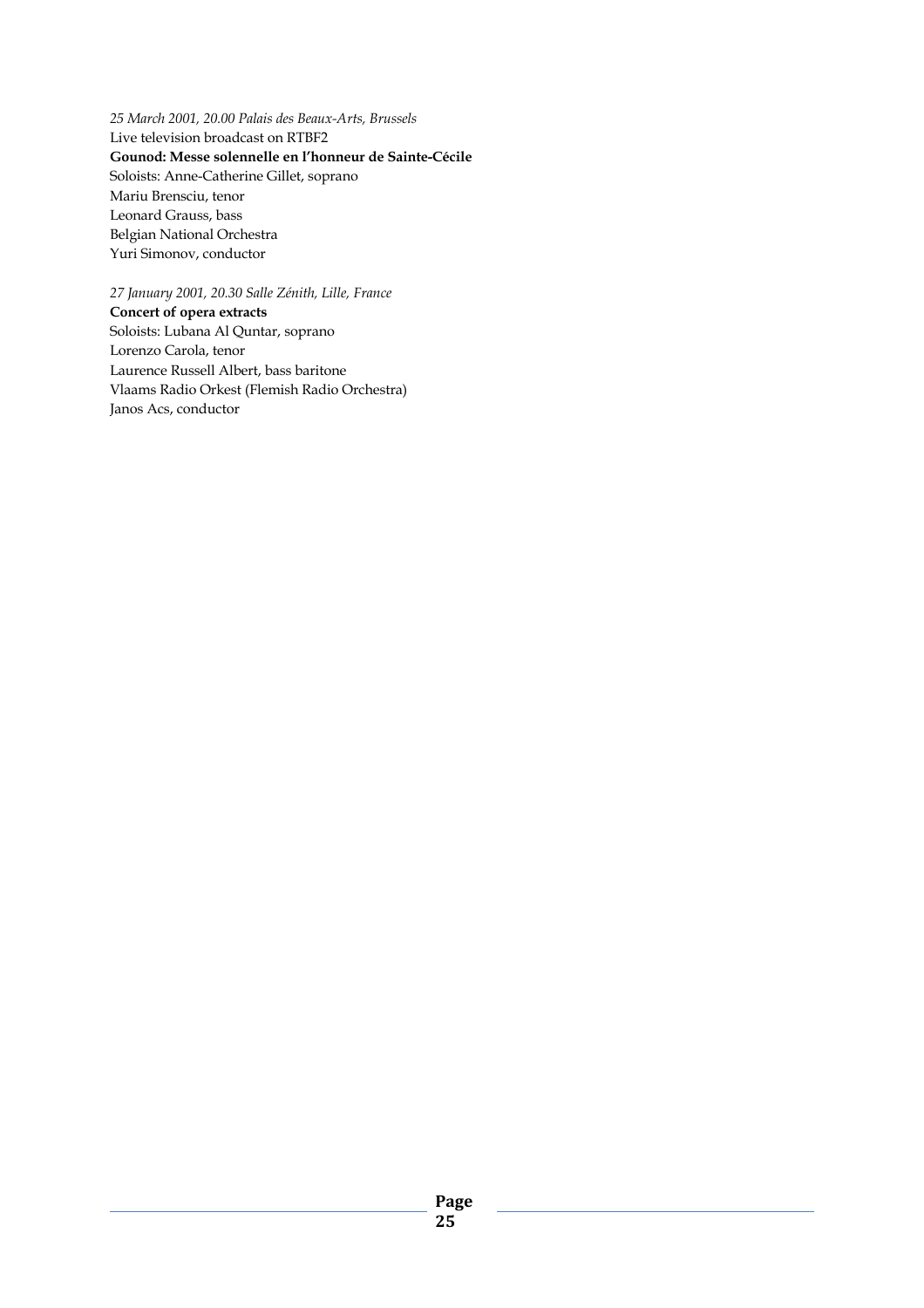*15 December 2000, 20.00 Palais des Beaux-Arts, Brussels*  **Bernstein: Chichester Psalms**  Soloists: Jasper Sturtewagen, treble Belgian National Orchestra Roman Kofman, conductor

*1 December 2000, 20.00 Palais des Beaux-Arts, Brussels*  **Beethoven: Choral Fantasia**  Soloists: Susanne Duwe, soprano Anne Loubris, soprano Nadia Loenders, alto Jan van Elsacker, tenor Bart De Kegel, tenor Erik Frithjof, baritone Muhiddin Dürrüoglu, piano Musique Royale des Guides Norbert Nozy, conductor

*9 November 2000, 20.15 Palais des Beaux-Arts, Brussels*  **Concert of opera extracts**  Soloists: Miyaghi Osada, mezzo-soprano José Van Dam, baritone Brussels Choral Society Ensemble Orchestral de Bruxelles Jacques Vanherenthals, Conductor

*8 July 2000, 20.30 Église de Saint-Hubert, Saint-Hubert* 

**Mathieu: Freyhir**  Choeur Symphonique de Namur Soloists: Véronique Solhosse, soprano Christine Solhosse, mezzo-soprano Marc Laho, tenor Patrick Delcour, baritone Orchestre Philharmonique de Liège Jean-Pierre Haeck, Conductor

*21 June 2000, 19.30 - Grand'Place, Brussels*  Fête de la Musique **Beethoven: Symphony No 9 (finale)** 

Soloists: Laurence Mison, soprano Isabelle Everaert, alto Lorenzo Carola, tenor Benoît Toussaint, baritone Belgian National Orchestra Michel Tilkin, Conductor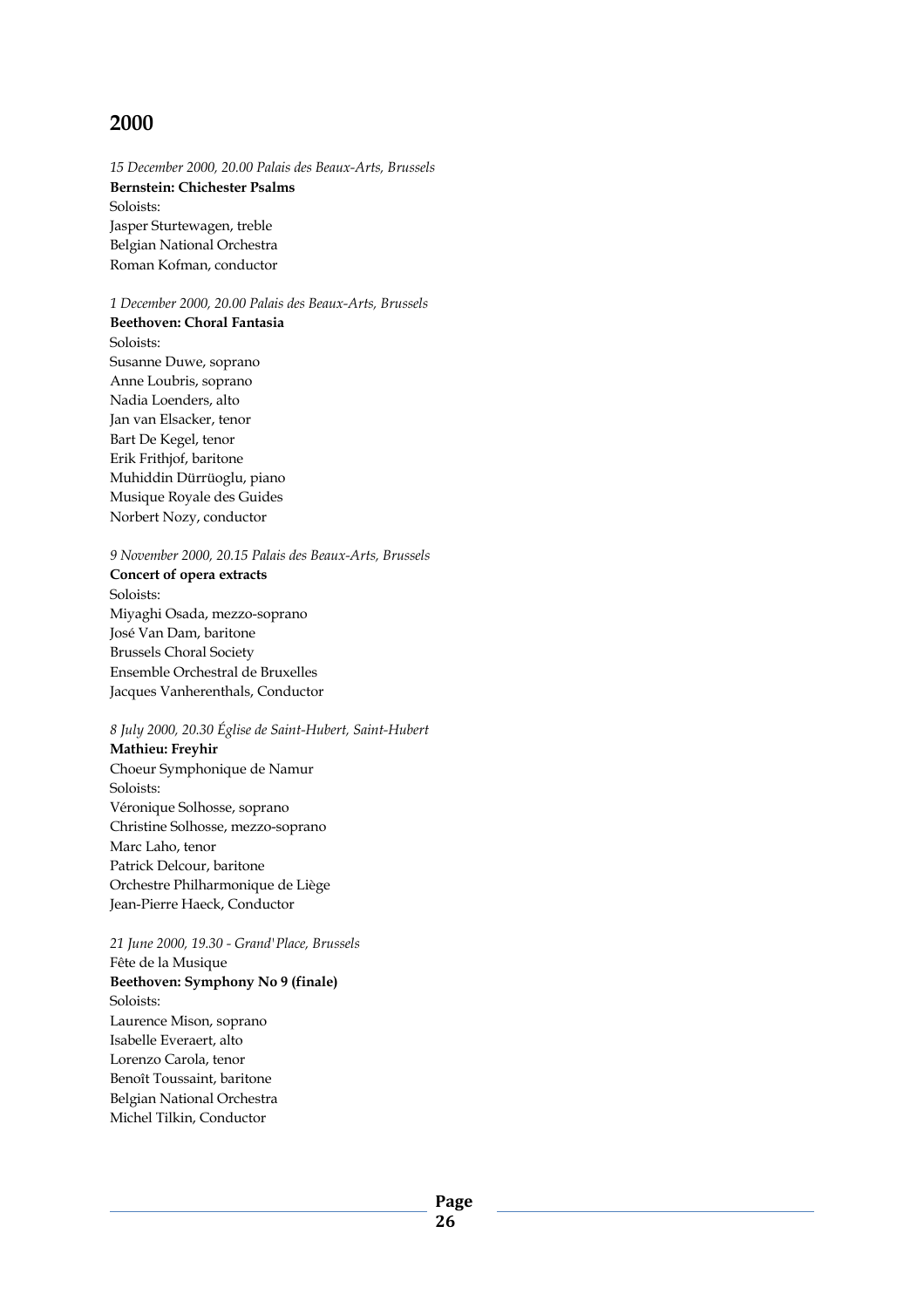*8 April 2000, 19.30 Royal Albert Hall, London*  **Johannes Brahms: Academic Festival Overture with chorale finale arranged by Malcolm Sargent Francis Poulenc: Gloria William Walton: Belshazzar's Feast**  Brussels Choral Society, City of London Choir, Guildford Choral Society, Leicester Philharmonic Choir Mary Hegarty, soprano Anthony Michaels-Moore, baritone Philharmonia Orchestra Hilary Davan Wetton, Conductor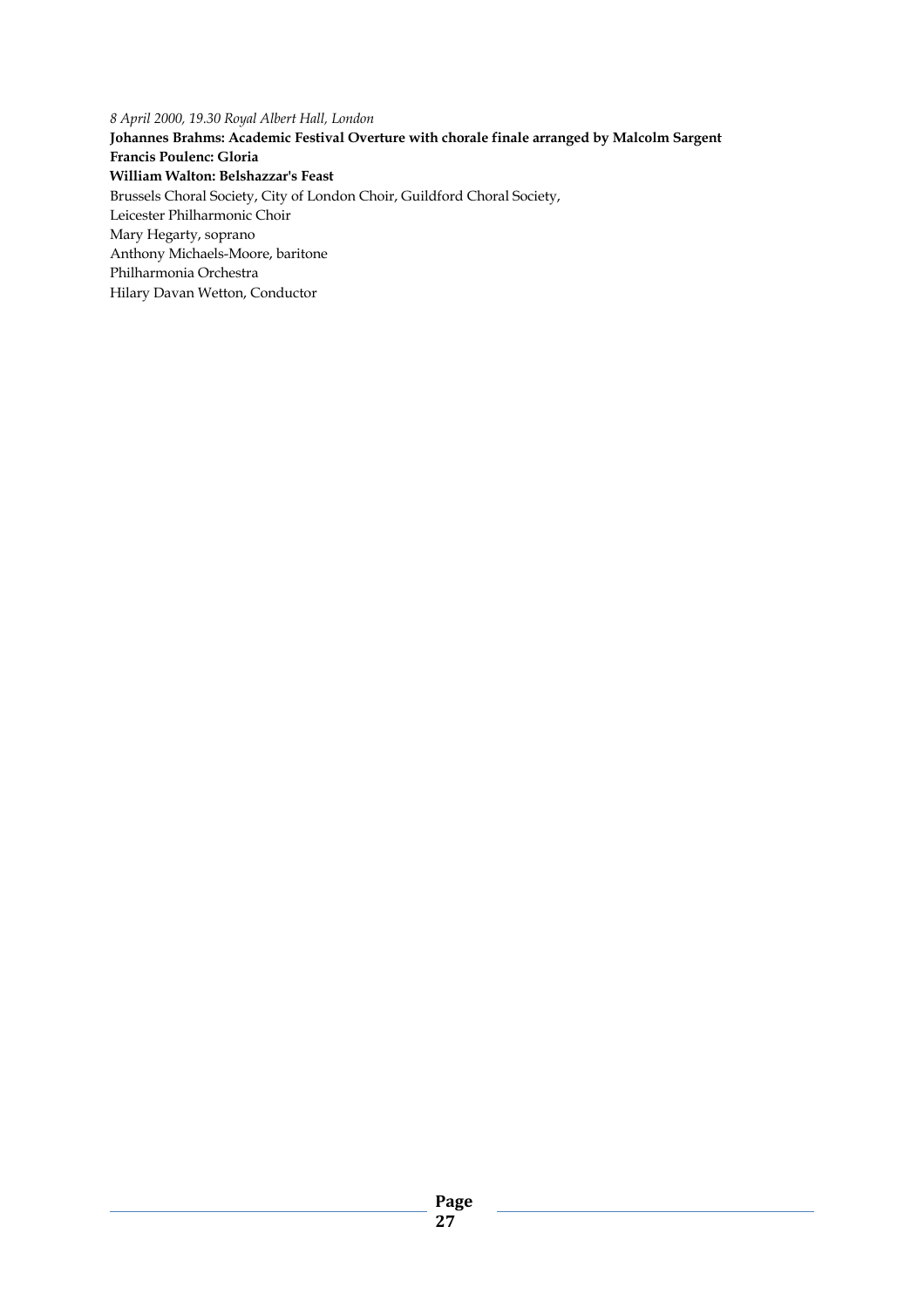*7 & 10 December 1999, 20.00 Royal Music Conservatory, Brussels*  **J.S. Bach: Jauchzet, frohlocket from the Weihnachtsoratorium (1734) W.A. Mozart: Exsultate, jubilate (K165, 1773) (soprano and orchestra) W.A. Mozart: Vesperae solennes de confessore (K339, 1780) Francis Poulenc: Gloria (1959) Philippe Navarre: Ouverture sur des airs de Noël (1990) (orchestra) Eric Delson: A Holiday Triptych (1999 - world première) Robert De Cormier: Shout for Joy (a suite of Christmas spirituals) (1979)**  Maureen Brathwaite, soprano Ensemble Orchestral de Bruxelles Tom Cunningham, conductor

*19 June 1999, 20.00 Palais des Beaux-Arts, Brussels* 

**Felix Mendelssohn Elijah**  Soloists: Irene Drummond, soprano Christine Cairns, mezzo-soprano Martyn Hill, tenor Alan Opie, baritone Belgian National Orchestra John Lubbock, conductor

*25/26 March 1999, 20.00 Église du Collège Saint-Michel, Brussels*  **Claudio Monteverdi: Vespro della Beata Vergine**  Soloists, choir and orchestra Tom Cunningham, conductor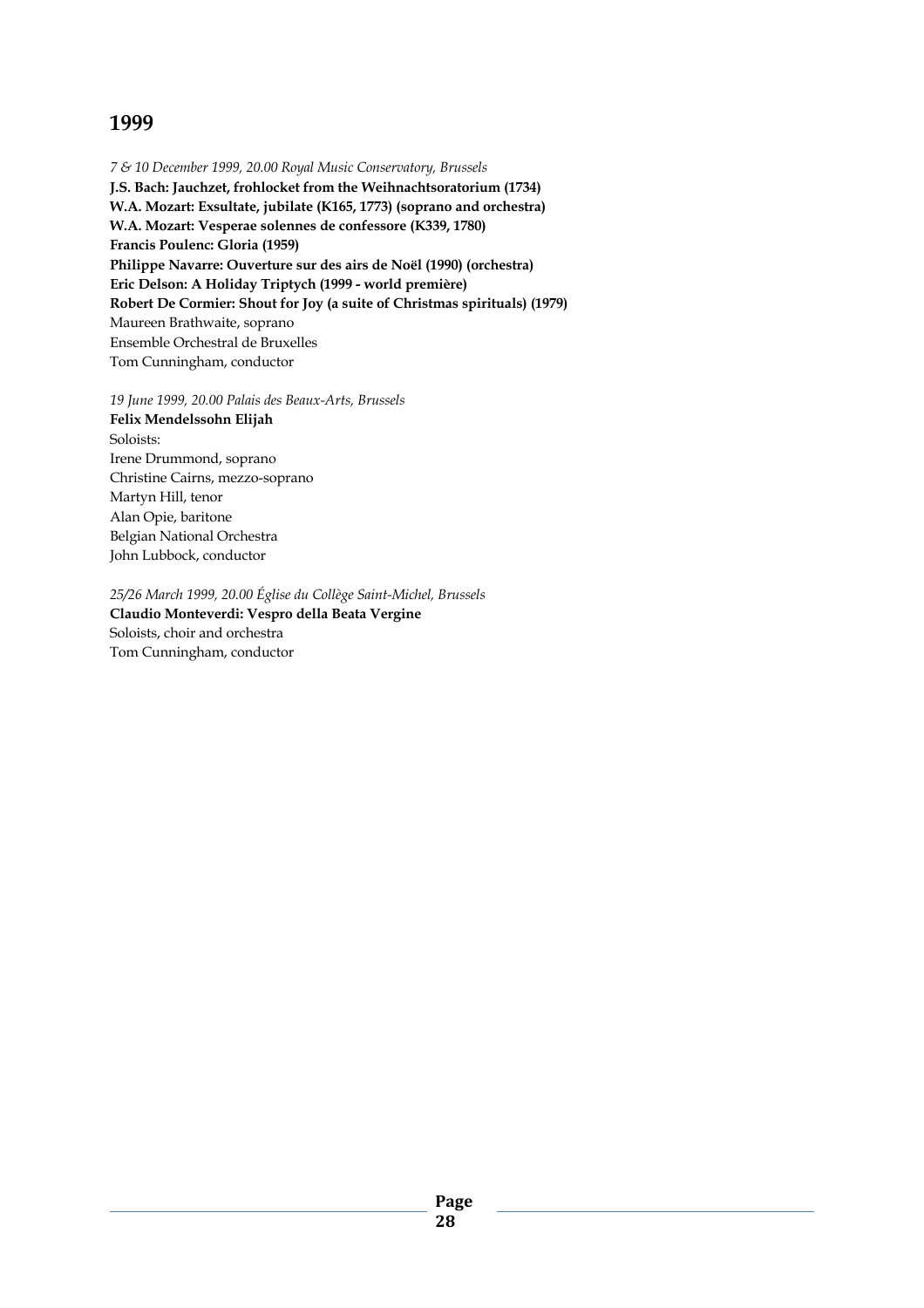*13 December 1998 Palais des Beaux-Arts, Brussels*  **Anton Bruckner: Mass in F Minor**  Belgian National Orchestra Yuri Simonov, conductor

*4 December 1998 Palais des Beaux-Arts, Brussels*  **Maurice Ravel: Daphnis et Chloé**  Musique Royale des Guides Norbert Nozy, conductor

*21 November 1998 Palais des Beaux-Arts, Brussels*  **Igor Stravinsky: Symphony of Psalms Henryk Gorecki : Ad Matrem**  Belgian National Orchestra Antoni Wit, Conductor

*30 October 1998 Palais des Beaux-Arts, Brussels*  **Opera arias and choruses**  Soloists: José Van Dam, Miyaghi Osada Ensemble Orchestral de Bruxelles Jacques Vanherenthals, conductor

*9 July 1998 Studio Steurbaut Ghent*  CD recording **Ravel: Daphnis et Chloé (suite no. 2)**  Musique Royale des Guides Norbert Nozy, conductor

*26 June 1998 VUB Aula Q Brussels* 

**Orff: Carmina Burana Gershwin: Porgy and Bess (extracts)**  Soloists: Maureen Brathwaite, soprano Wills Morgan, tenor Stephen Salters, baritone Philippe Navarre, Thierry Fiévet, pianos Philippe Leblanc, woodwind Louison Renault, percussion Tom Cunningham, conductor

*20 May 1998 Stadsschouwburg Leuven* 

**Orff: Carmina Burana**  Soloists: Anne-Catherine Gillet, soprano Ludwig Van Gijsegem, tenor Stephen Salters, baritone Mol Percussion Orchestra Catherine Mertens, Marc Caluwaerts, pianos Jan Valach, conductor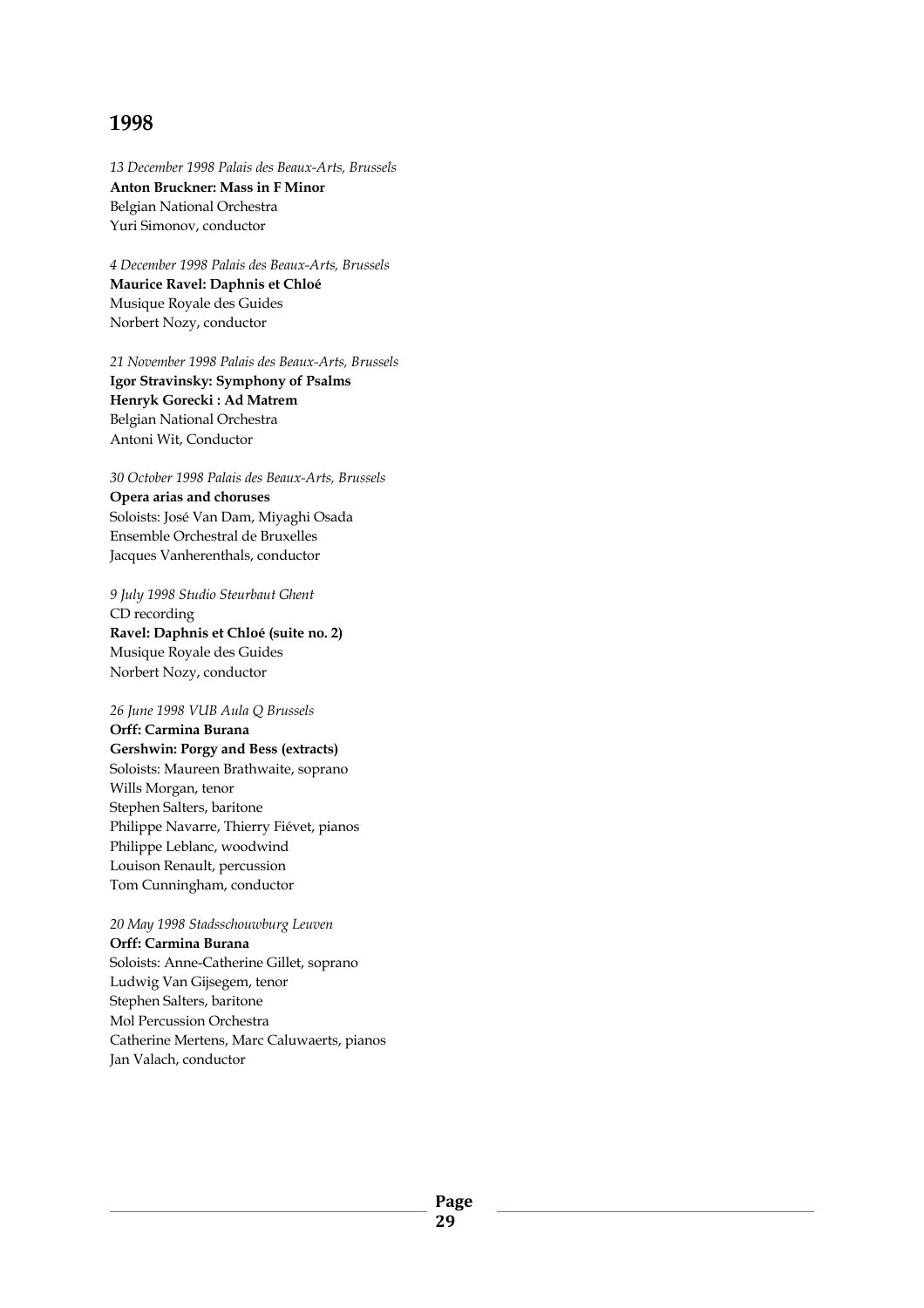*26 March 1998 Palais des Beaux-Arts Brussels*  **Dvořák: Stabat Mater**  Soloists: Anneli Harteneck, soprano Miyaghi Osada, mezzo-soprano Gonzalo Tomckowiack Videla, tenor Stephen Hindes, baritone Orchestre Symphonique des Jeunes de Bruxelles Marc Collet, conductor A live recording of this concert was issued on CD BCS9801

*25 March 1998 Palais des Beaux-Arts Brussels*  **Beethoven: Choral Fantasia**  Soloists: Xenia Konsek, soprano Sylvie De Pauw, soprano Nadia Loenders, alto Axel Everaert, tenor Bart De Kegel, tenor Wilfried Vandenbrande, bass Daniel Blumenthal, piano Belgian National Orchestra Yuri Simonov, conductor This concert was recorded by RTBF Musique 3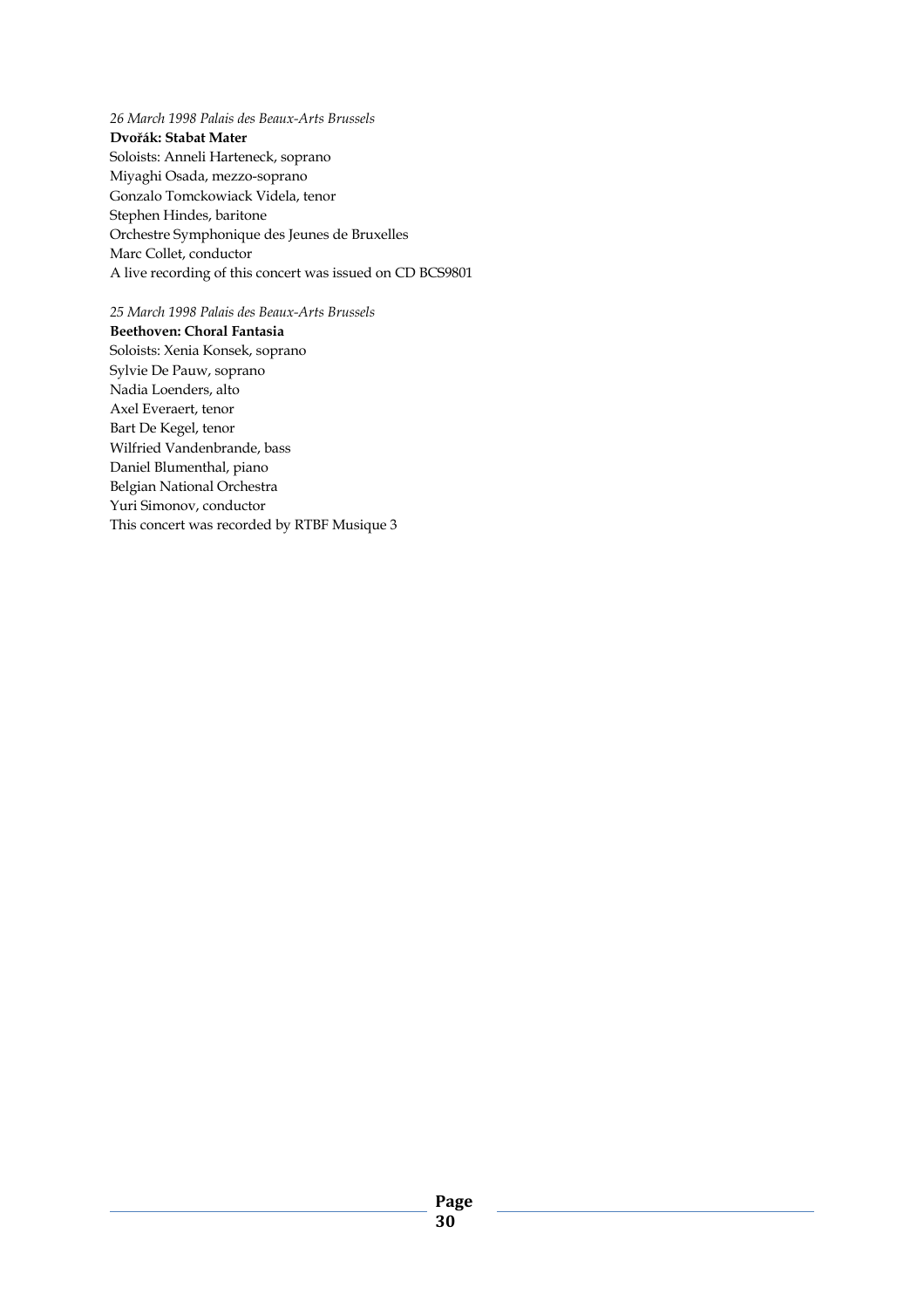*13 & 14 December 1997 Palais des Beaux-Arts Brussels*  **Bruckner: Te Deum**  Soloists: Malmfrid Sand, soprano Lucienne Van Deyck, mezzo-soprano Adrian Thompson, tenor Michael Burt, bass Belgian National Orchestra Yuri Simonov, conductor This concert was broadcast by RTBF Musique 3

#### *28 & 29 November 1997 Royal Music Conservatory Brussels*

**Mozart: Requiem**  Soloists: Hildegarde Van Overstraeten, soprano Rita De Plancke, alto Ivan Goossens, tenor Jan Van Der Crabben, bass Ensemble Orchestral de Bruxelles Jacques Vanherenthals, conductor

*15 July 1997 Rodahal Kerkrade, Netherlands 2 July 1997 Palais des Beaux-Arts Brussels 5 July 1997 Grand'Place Brussels* 

**Gershwin: Porgy and Bess**  Soloists: Maureen Brathwaite, soprano Jo Ann Pickens, soprano Hyacinth Nicholls, mezzo soprano Wills Morgan, tenor Ira Spaulding, baritone Daniel Washington, bass-baritone 55 members of the BCS together with 16 singers from Ex Tempore Musique Royale des Guides Norbert Nozy, conductor

*13 & 15 June 1997 Palais des Beaux-Arts Brussels*  **Verdi: Quattro Pezzi Sacri**  Soloist: Françoise Renson, soprano Belgian National Orchestra Yuri Simonov, conductor This concert was broadcast by RTBF Musique 3

*19 March 1997 Palais des Beaux-Arts Brussels*  **Brahms: Ein Deutsches Requiem**  Soloists: Madiha Figuigui, soprano Jean Guy Devienne, baritone Orchestre Symphonique des Jeunes de Bruxelles Marc Collet, conductor

*15 March 1997 Guildford Cathedral*  **Brahms: Ein Deutsches Requiem**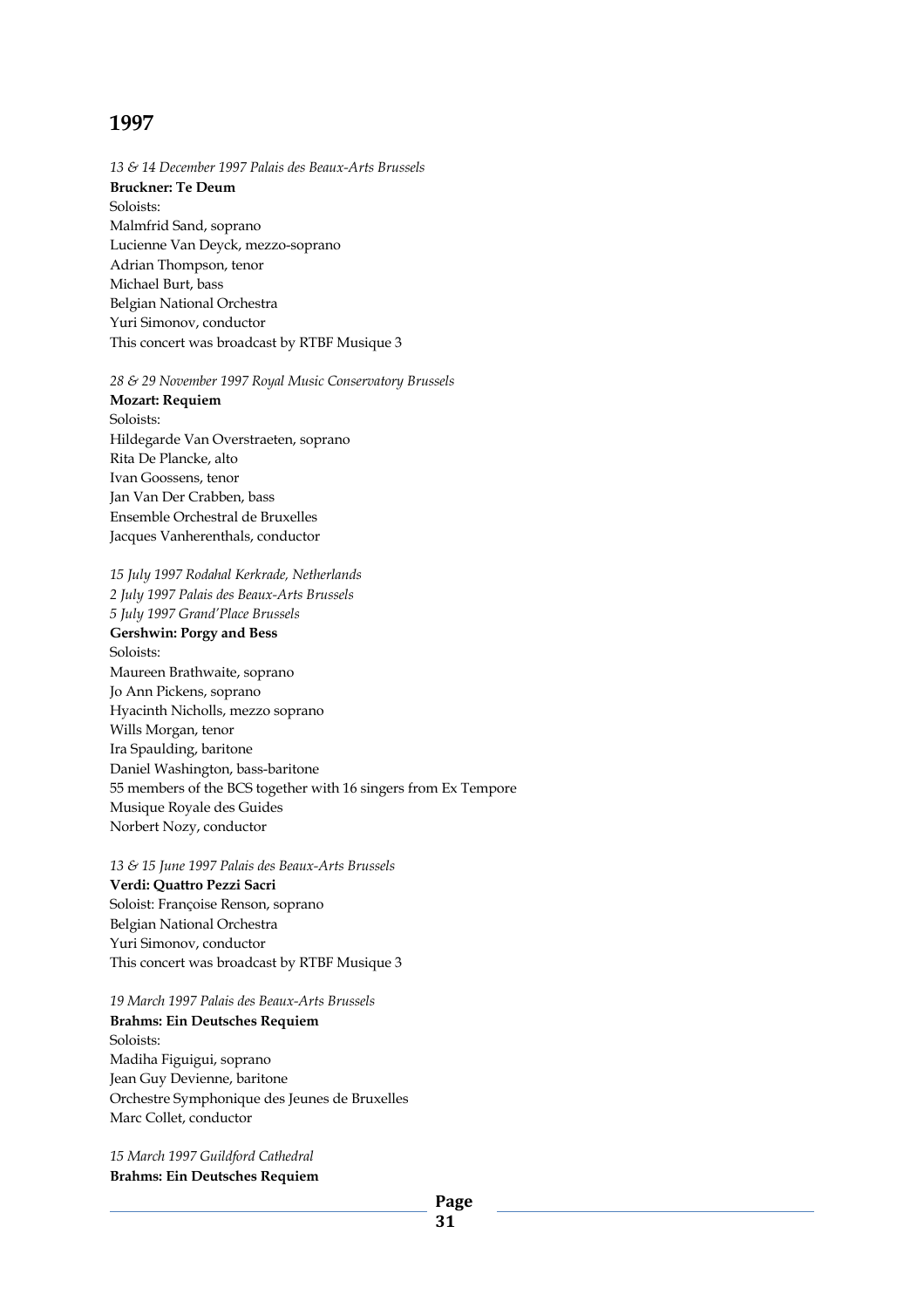Soloists: Patricia Rozario, mezzo-soprano Ian Caddy, bass-baritone Guildford Choral Society London Philharmonic Orchestra Hilary Davan Wetton, conductor

*24 & 26 January 1997 Palais des Beaux-Arts Brussels*  **Szymanowski: Stabat Mater**  Soloists: Elzbieta Szmytka, soprano Penelope Walker, mezzo-soprano Michael George, baritone Belgian National Orchestra Yuri Simonov, conductor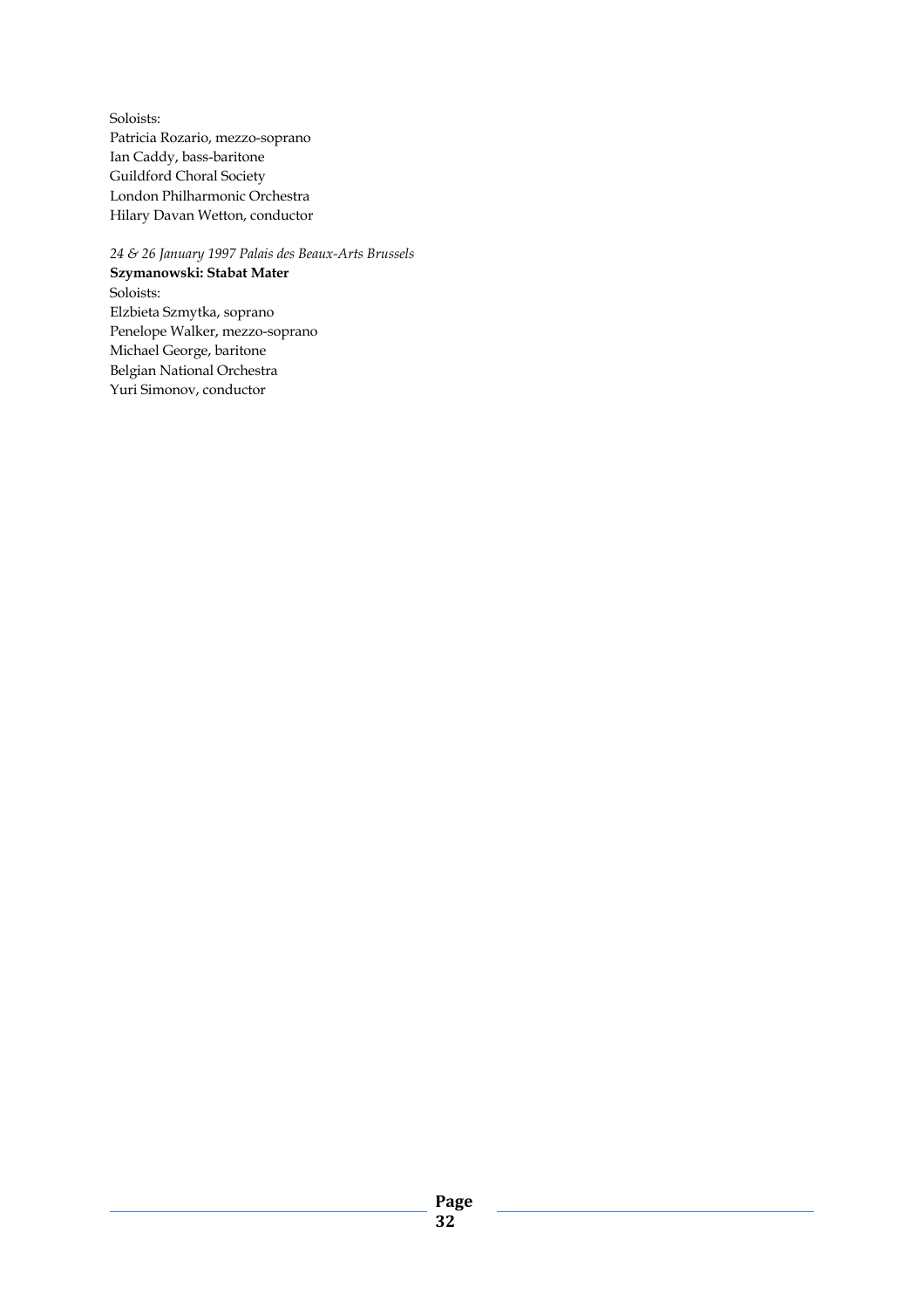*15 December 1996 Palais des Beaux-Arts Brussels*  **Stravinsky: Symphony of Psalms**  Belgian National Orchestra Yuri Simonov, conductor

*23 June 1996 N.D. des Grâces, Chant d'Oiseau Brussels* 

**Janácek: Otcenáš Janácek: Zdrávas Maria Bruckner: Os justi, Ave Maria, Virga Jesse Fauré: Requiem**  Soloists: Cristel De Meulder, soprano Jan Van Elsacker, tenor Lieven Termont, baritone Ensemble Orchestral de Bruxelles Tom Cunningham, conductor

*29 & 31 March 1996 Palais des Beaux-Arts Brussels 30 March 1996 Palais des Beaux-Arts Charleroi*  **Verdi: Requiem**  Soloists: Nicola Ferner-Waite, soprano Penelope Walker, mezzo-soprano Sidwell Hartman, tenor Andrew Greenan , bass Belgian National Orchestra Yuri Simonov, conductor This concert was broadcast by RTBF Musique 3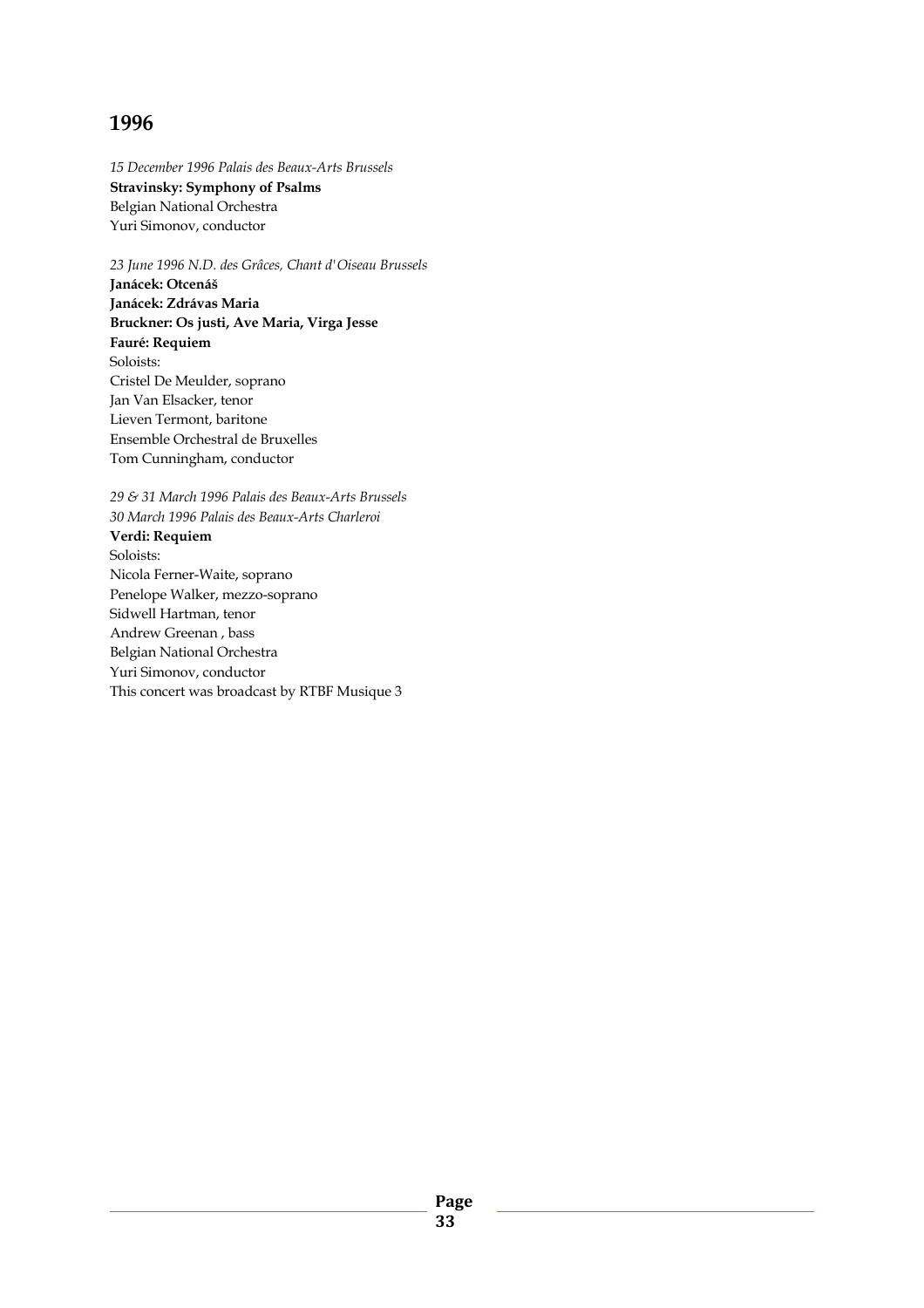*15 & 17 December 1995 Palais des Beaux-Arts Brussels*  **Honegger: Une Cantate de Noël Vaughan Williams: Fantasia on Christmas Carols**  and a programme of Christmas music Soloist: Nanco de Vries, bass with the Antwerps Kathedraalkoor children's choir Belgian National Orchestra Yuri Simonov, conductor This concert was broadcast by RTBF Musique 3

#### *25 June 1995 St John's International School Waterloo*

**Paul Halley: Love Songs for Springtime arr. Smith: Plenty Good Room arr. Whalum: The Lily of the Valley arr. Ehret: Didn't my Lord deliver Daniel? arr. Erb: Shenandoah Aaron Copland: Stomp Your Foot**  Soloists: Jane Alleslev, soprano Janet Hughes, Fiona White, piano Tom Cunningham, conductor

#### *29 April 1995 Palais des Beaux-Arts Brussels*

**Elgar: The Dream of Gerontius**  Soloists: Penelope Walker, mezzo-soprano Philip Sheffield, tenor Nicholas Folwell, baritone Belgian National Orchestra Yuri Simonov, conductor

*29 January 1995 Palais des Beaux-Arts Brussels*  **Handel/Mozart: Messiah**  Soloists: Mary Hegarty, soprano Patricia Bardon, alto Neil Archer, tenor John Riley-Schofield, baritone Belgian National Orchestra Simon Halsey, conductor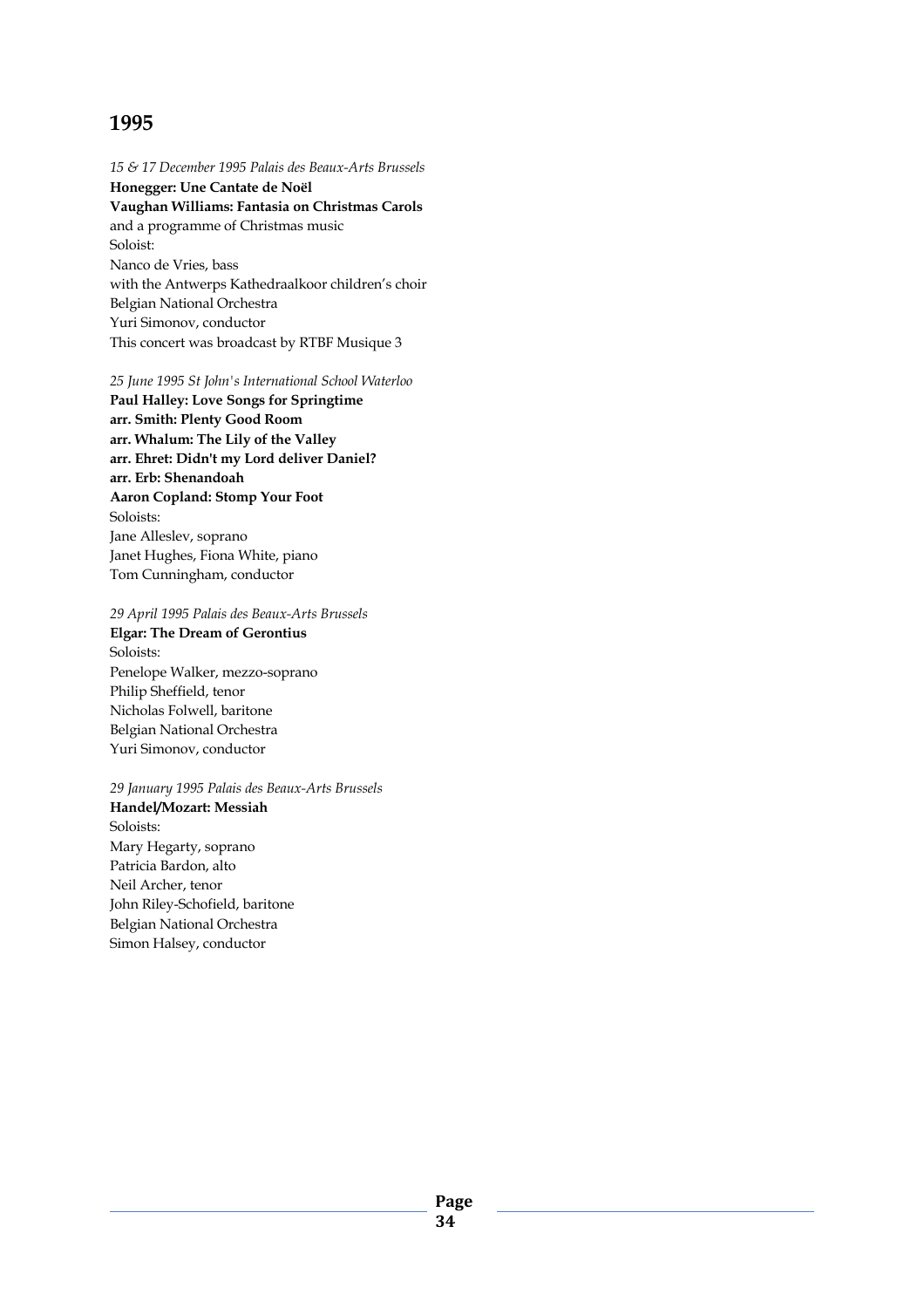*23 September 1994 Palais des Beaux-Arts Brussels 24 September 1994 De Singel Antwerp*  **Borodin: Polovtsian Dances (from Prince Igor)**  Koninklijk Filharmonisch Orkest van Vlaanderen Andrei Boreyko, conductor This concert was recorded by BRT3 (Festival of Flanders concert)

*11 June 1994 Palais des Beaux-Arts Brussels*  **Walton: Belshazzar's Feast**  Soloist: John Riley-Schofield, baritone Belgian National Orchestra Marc Soustrot, conductor

*6 May 1994 Théâtre du Résidence Palace Brussels*  **Brahms Wie lieblich sind Deine Wohnungen Borodin Polovtsian Dances (extract)**  Janet Hughes, Alison Stroud, piano Tom Cunningham, conductor CHS gala concert, with other groups

*11 February 1994 Zuidlaantheater Terneuzen (NL) 12 February 1994 Koningin Elisabethzaal Antwerp*  **Sullivan: extracts from Pirates of Penzance and Mikado**  The Brussels Gilbert & Sullivan Chorus made up of members of the Brussels Choral Society and the Brussels Light Opera Company Soloists: Mary Hegarty, soprano Richard Suart, baritone Koninklijk Filharmonisch Orkest van Vlaanderen Conductor: Simon Halsey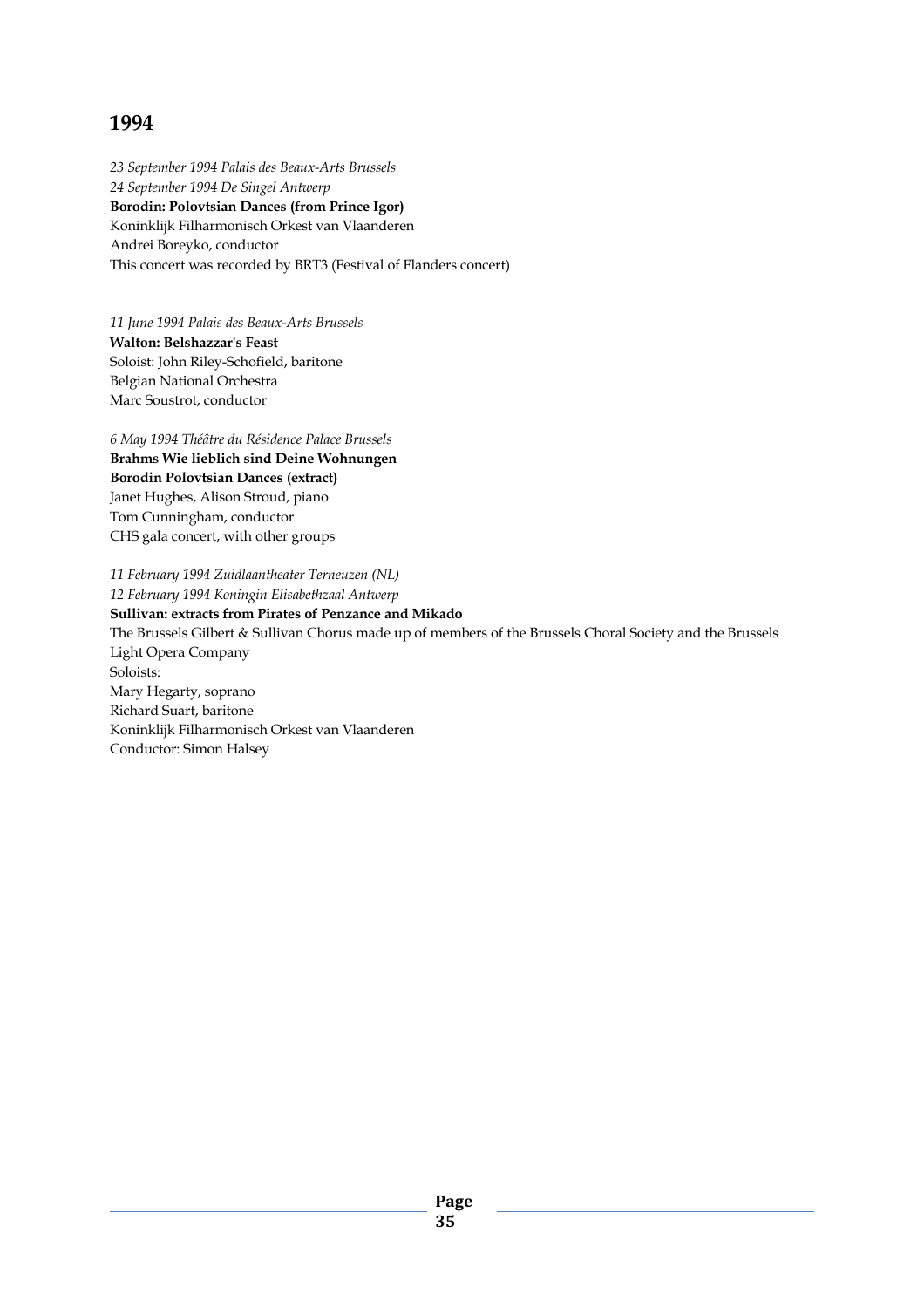*9 December 1993 Conservatoire Royal de Musique Liège 10 & 12 December 1993 Palais des Beaux-Arts Brussels*  **Brahms: Ein Deutsches Requiem**  Soloists: Hillevi Martinpelto, soprano Thierry Félix, baritone Belgian National Orchestra Karl Anton Rickenbacher, conductor

*18 October 1993 N.D. des Grâces, Chant d'Oiseau Brussels* 

**Jongen: Mass Op. 130**  Janet Hughes, organ Ensemble de Cuivres Luc Capouillez Tom Cunningham, conductor

*4 July 1993 Heilig Hartkerk Knokke* 

**Jongen: Mass Op. 130 Fauré: Requiem (1888 version)**  Soloists: Chantal Dejaeger, soprano Carine De Meyer, violin Janet Hughes, organ Tom Cunningham, conductor

*19 May 1993 Mátyás Templom (Matthias Church) Budapest*  **Jongen: Mass Op. 130**  Janet Hughes, organ Dohnányi Ernö Szimfonikus Zenekar Fúvóskara (brass ensemble) Tom Cunningham, conductor

*17 May 1993 Zeneakadémia (Liszt Academy) Budapest* 

**Mozart: Mass in C minor Mozart: Requiem**  Soloists: Marianna Váradi, soprano Zsuzsanna Csonka, soprano Annamária Kovács, alto Gábor Kállay, tenorImre Ürmössy, bass 80 members of the BCS together with members of the Budapesti Akadémiai Kórustársaság (Budapest Academic Choral Society) Salieri Kamarazenekar (orchestra) Gábor Hollerung, conductor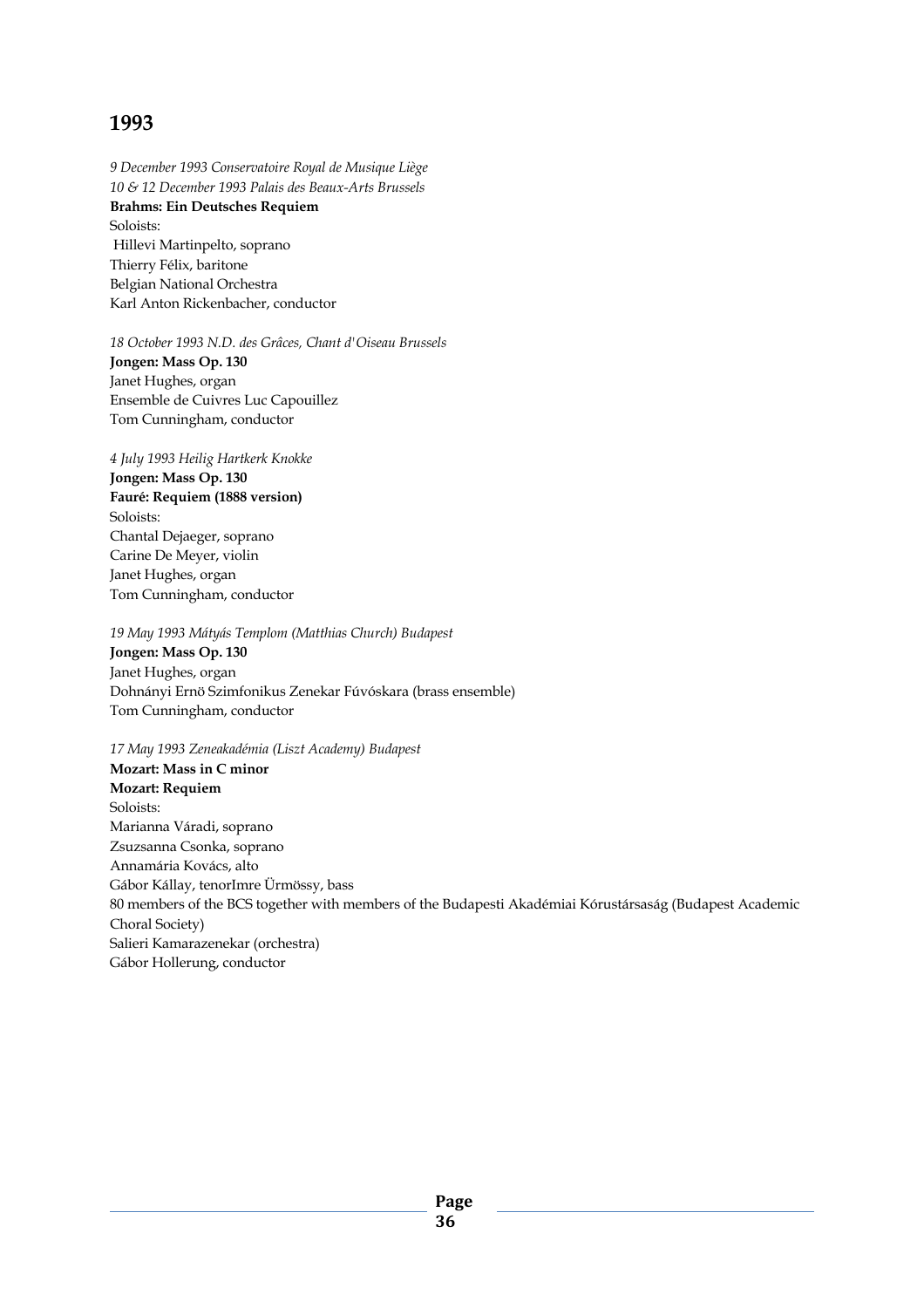*9 May 1993 St Julian's, Auderghem Brussels*  **Mozart: Exsultate, jubilate Mozart: Laudate Dominum Mozart: Mass in C minor**  Soloists: Greta De Reyghere, soprano Dominique Mols, soprano André Grégoire, tenor Thierry Vallier, bass Orchestra Tom Cunningham, conductor

*4 & 5 March 1993 Palais des Beaux-Arts Brussels*  **Mahler: Symphony No. 2**  Soloists: Dinah Bryant, soprano Patricia Bardon, alto Belgian National Orchestra Ronald Zollman, conductor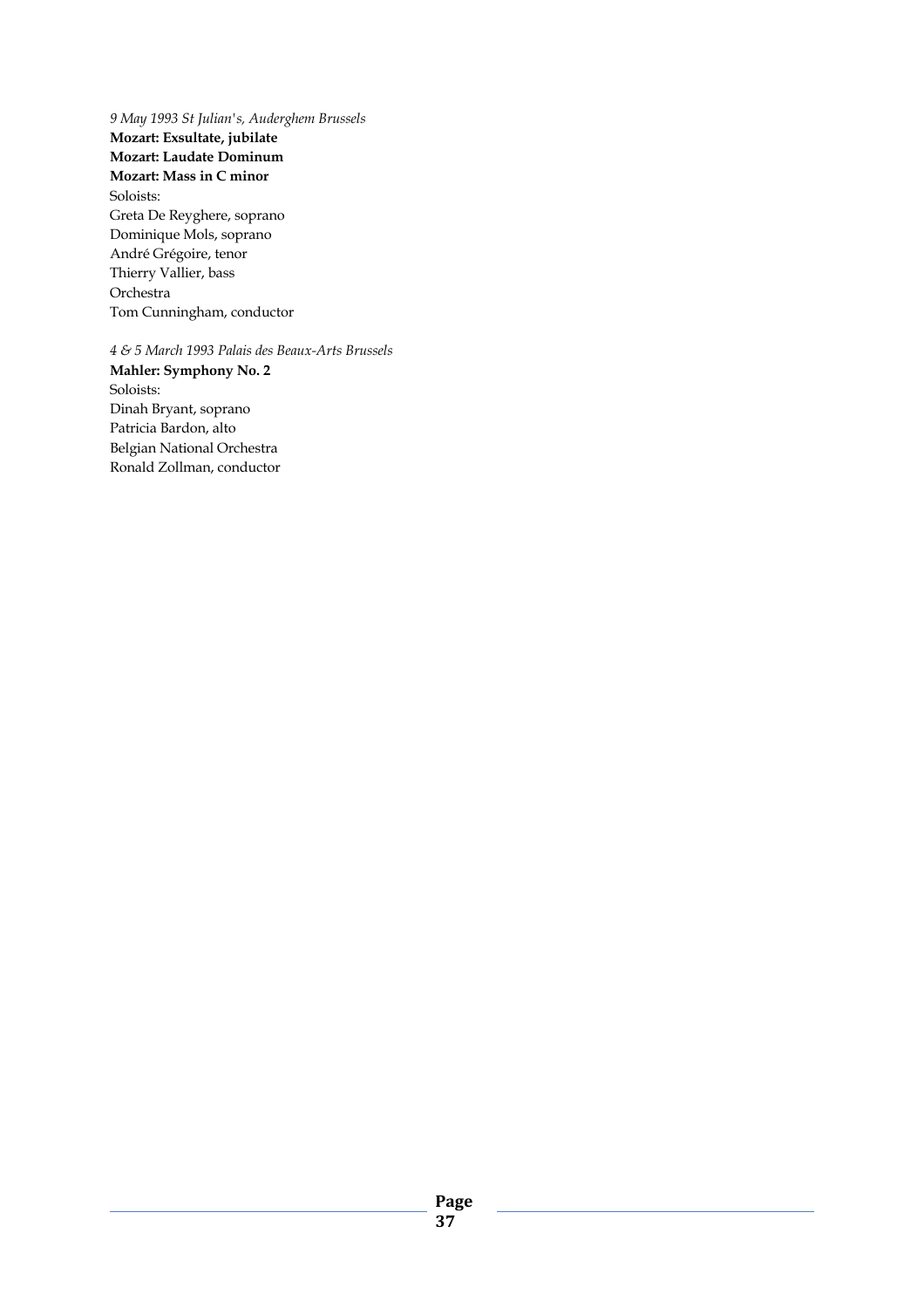*31 December 1992 Palais des Beaux-Arts Brussels*  **Beethoven: Symphony No. 9**  Soloists: Alison Hargan, soprano Christine Cairns, mezzo-soprano Maldwyn Davies, tenor Mark Beesley, bass Belgian National Orchestra Ronald Zollman, conductor

#### *12 & 13 December 1992 Palais des Beaux-Arts Brussels*

**Bernstein: Chichester Psalms and a programme of Christmas music**  Soloist: Johan Willemse, treble with a children's choir from the British School of Brussels Belgian National Orchestra Ronald Zollman, conductor

#### *27 June 1992 BSB Arts Centre Auditorium Tervuren*

**Concert of light music**  Instrumental Trio led by Franz Fievez Tom Cunningham, conductor

*30 April 1992 Palais des Beaux-Arts Brussels 2 May 1992 Kerk van Nieuwenhove Waregem*  **Haydn: Die Schöpfung**  Soloists: Joan Rodgers, soprano Zeger Vandersteene, tenor Klaus Mertens, bass Belgian National Orchestra Peter Hirsch, conductor

#### *20 April 1992 Great Hall, Music Conservatory Moscow*

**Jongen: Mass Op. 130**  Janet Hughes, organ 50 members of the BCS together with the Moscow State Choir Brass from the Moscow Philharmonic Orchestra Tom Cunningham, conductor This concert was broadcast live on Moscow Radio

#### *27 February 1992 BRTN TV Studio 5 Brussels*

BRTN TV1 Mijn Hart is Vol Muziek recording **Wolf: Morgenhymnus Van Nuffel: Tantum Ergo, Ave Maria Jongen: Sanctus (from Mass Op. 130)**  Janet Hughes, organ Erik De Vos, piano Tom Cunningham, conductor This programme was shown on BRTN TV1 on 25 Oct. 1992 and 20 July 1993

*23 February 1992 Palais des Beaux-Arts Brussels*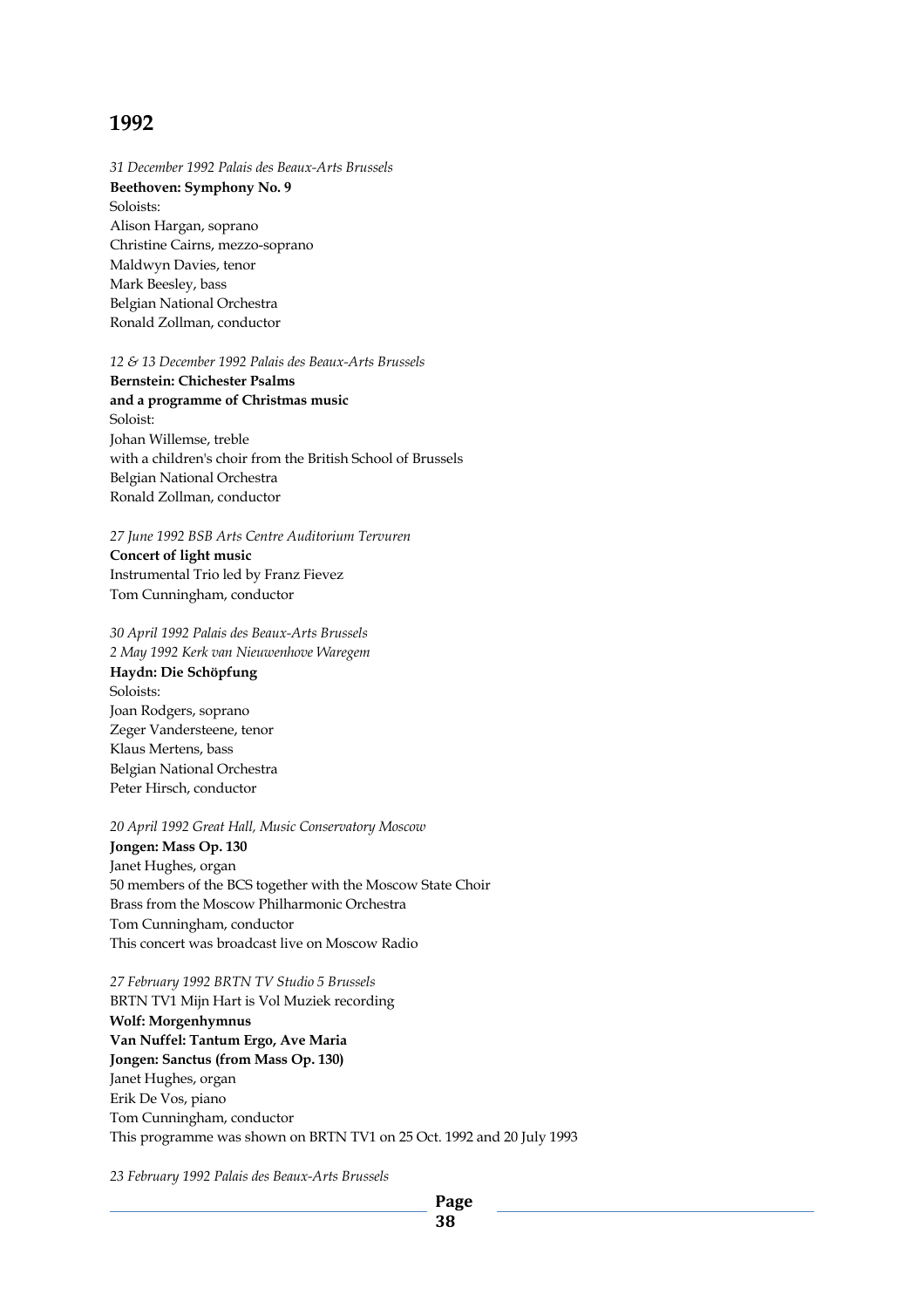**Wolf: Morgenhymnus Kodály: Psalmus Hungaricus, Op. 13**  Soloist: András Molnár, tenor Belgian National Orchestra Tamás Vetö, conductor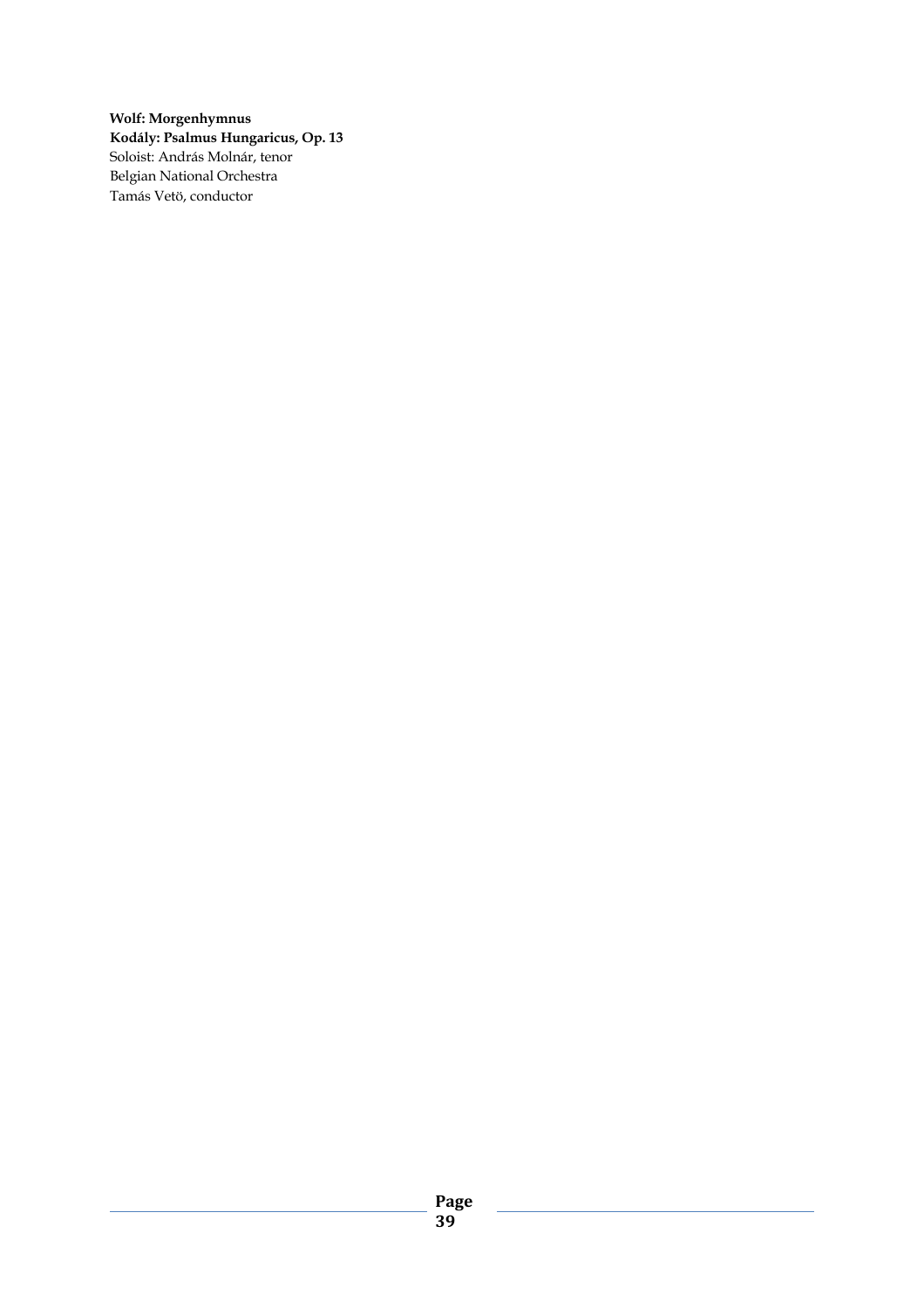*22 December 1991 N.D. du Blankedelle Brussels*  **Christmas concert with a section of the Brussels Choral Society and a children's choir from the British School of Brussels**  David Iliff, organ Tom Cunningham, conductor

*15 December 1991 Palais des Beaux-Arts Brussels*  **Mendelssohn: Symphony no. 2 (Lobgesang), Op. 52**  Soloists: Linda Kitchen, soprano An Willems, soprano Neil Mackie, tenor Belgian National Orchestra Ronald Zollman, conductor

*27 June 1991 N.D. des Grâces, Chant d'Oiseau Brussels* 

**Peeters: Entrata Festival Van Nuffel: Tantum Ergo Ave Maria Jongen: Mass Op. 130**  Janet Hughes, organ Ensemble de Cuivres Luc Capouillez Tom Cunningham, conductor This concert was broadcast by RTBF3 on 8 September 1991 A live recording of this concert was issued on CD and cassette: Pavane ADW 7242

*30 May 1991 N.D. des Grâces, Chant d'Oiseau Brussels*  (Memorial concert for E.A. Blackwell, with other groups) **Jongen: Credo (from Mass Op. 130)**  Janet Hughes, organ Tom Cunningham, conductor

*19 March 1991 Palais des Beaux-Arts Brussels 22 & 23 March 1991 Koningin Elisabethzaal Antwerp*  **Prokofiev: Alexander Nevsky**  Soloist: Patricia Bardon, alto Belgian National Orchestra Ronald Zollman, conductor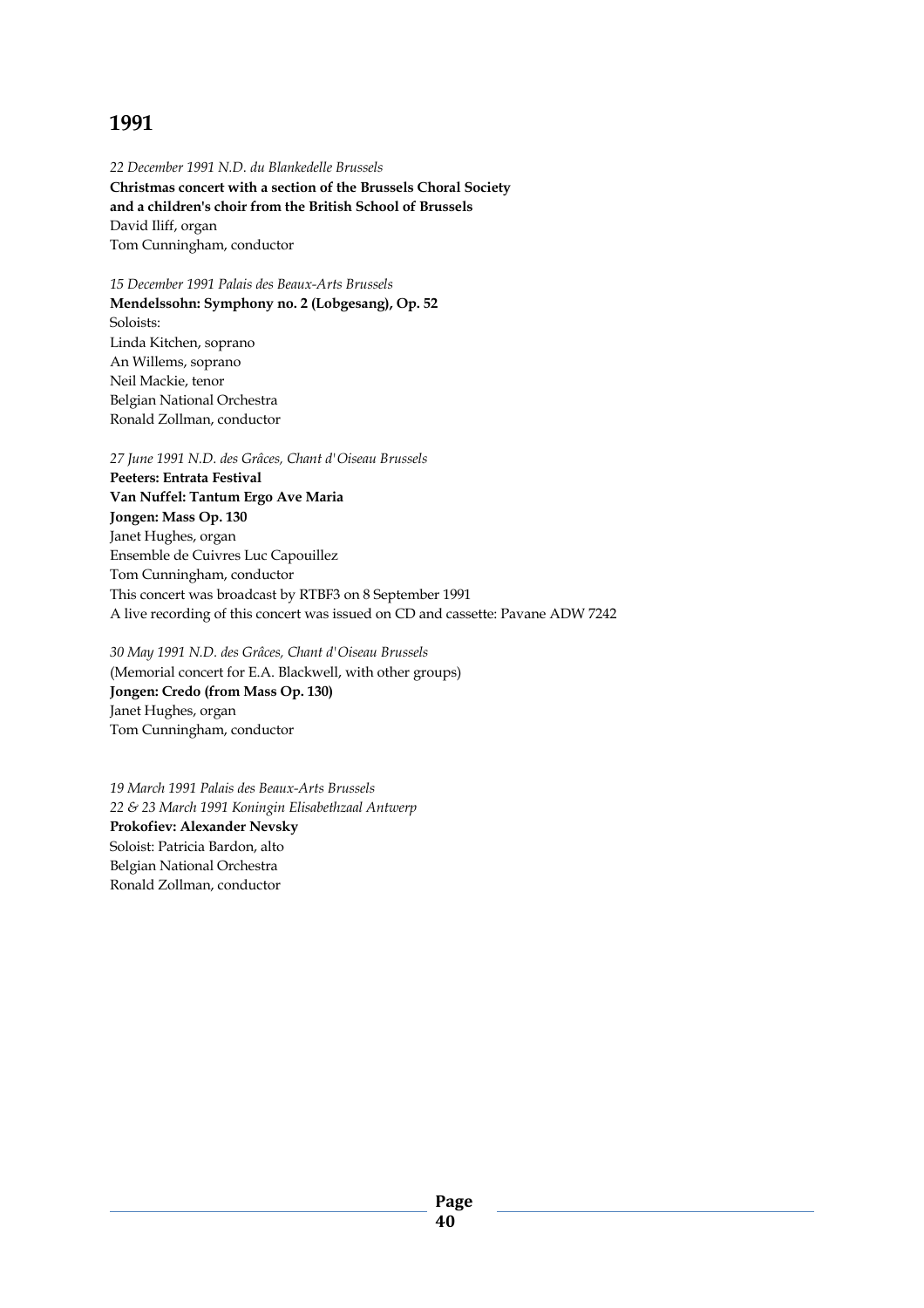*23 December 1990 N.D. du Blankedelle Brussels*  **Christmas concert with a section of the Brussels Choral Society and a children's choir from the British School of Brussels**  Janet Hughes, organ Tom Cunningham, conductor

*7 & 8 December 1990 Palais des Beaux-Arts Brussels*  **Mendelssohn: Sommernachtstraum Schubert: Mass No. 5 in A flat major D.678**  Soloists: Greta De Reyghere, soprano Christine Cairns, mezzo-soprano Martyn Hill, tenor Brian Rayner-Cook, bass Belgian National Orchestra Ronald Zollman, conductor

*4 July 1990 Grand'Place Brussels 6 July 1990 Palais des Beaux-Arts Brussels*  **Orff: Carmina Burana**  Soloists: Qilian Chen, soprano Luc De Meulenaere, counter-tenor John Riley-Schofield, baritone Da Capo 2000 children's choir Brussels Festival Orchestra Robert Janssens, conductor

*25 March 1990 Palais des Beaux-Arts Brussels*  **Verdi: Requiem**  Soloists: Alison Hargan, soprano Patricia Bardon, mezzo-soprano Maldwyn Davies, tenor Stafford Dean, bass-baritone Brussels Festival Orchestra Tom Cunningham, conductor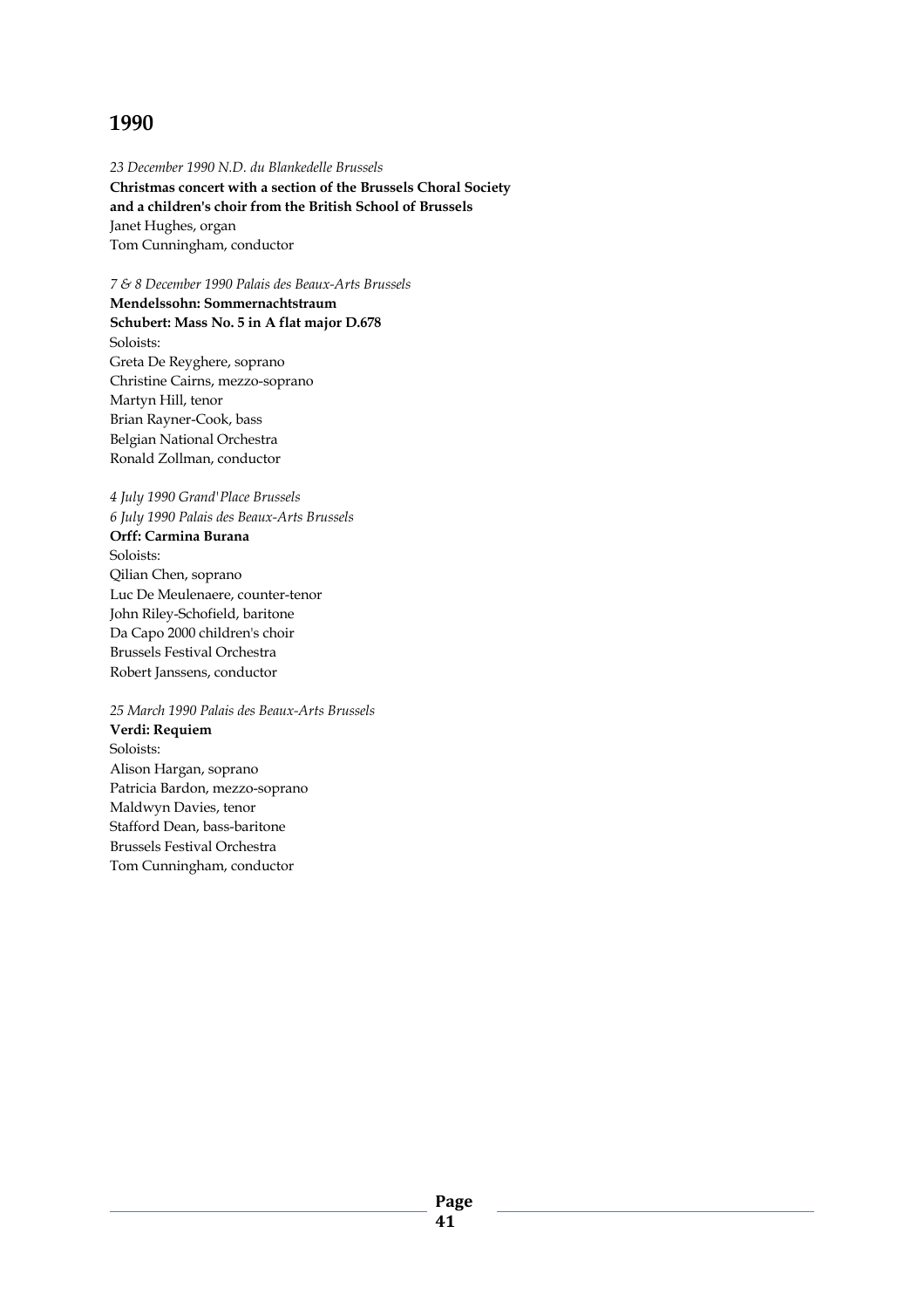*17 December 1989 Palais des Beaux-Arts Brussels*  **Handel: Messiah**  Soloists: Mary Hegarty, soprano Christine Cairns, mezzo-soprano Wynford Evans, tenor John Riley-Schofield, baritone David Miller, continuo Brussels Festival Orchestra Tom Cunningham, conductor

#### *24 & 27 November 1989 Cirque Royal Brussels*

**Mozart: Das Lob der Freundschaft (Masonic Cantata) Mozart: Requiem**  Soloists: Greta De Reyghere, soprano Dina Grossberger, mezzo-soprano André Grégoire, tenor Jules Bastin, bass Brussels Festival Orchestra Robert Janssens, conductor

*5 June 1989 Palais des Beaux-Arts Brussels* 

**Brahms: Ein Deutsches Requiem**  Soloists: Julie Kennard, soprano Michael George, bass-baritone BRT-Koor Brussels Festival Orchestra Tom Cunningham, conductor This concert was recorded for future transmission by BRT3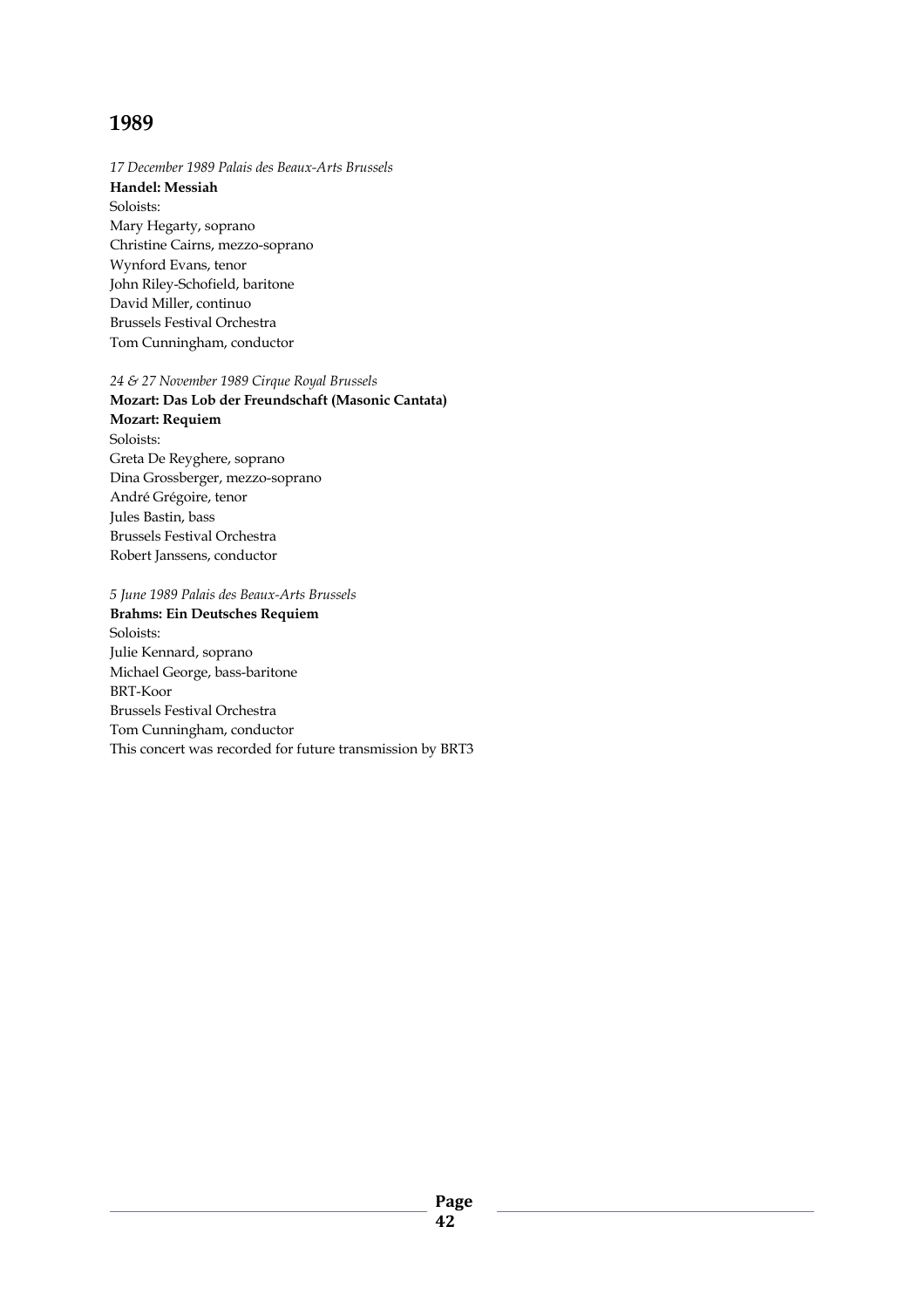*11 December 1988 Palais des Beaux-Arts Brussels*  **Puccini: Messa di Gloria programme of Christmas music**  Soloists: Carlos Belbey, tenor Marc Meersman, baritone with a children's choir from the British School of Brussels Brussels Festival Orchestra Tom Cunningham, conductor

*24 October 1988 Cirque Royal Brussels* 

**Beethoven: Fidelio choruses Verdi: Nabucco chorus**  Soloists: Marie-Noëlle de Callataÿ, soprano Qilian Chen, soprano Jules Bastin, bass Brussels Festival Orchestra Robert Janssens, conductor

*4 July 1988 Palais des Beaux-Arts Brussels*  **Kodály: Missa brevis Beethoven: Fidelio choruses**  Soloists: Greta De Reyghere, soprano Anna Marsilio, alto André Grégoire, tenor Jules Bastin, bass Brussels Festival Orchestra Robert Janssens, conductor

*20 March 1988 Palais des Beaux-Arts Brussels*  **Haydn: Die Schöpfung**  Soloists: Alison Hagley, soprano Karl-Heinz Brandt, tenor Werner Lechte, bass Brussels Festival Orchestra Tom Cunningham, conductor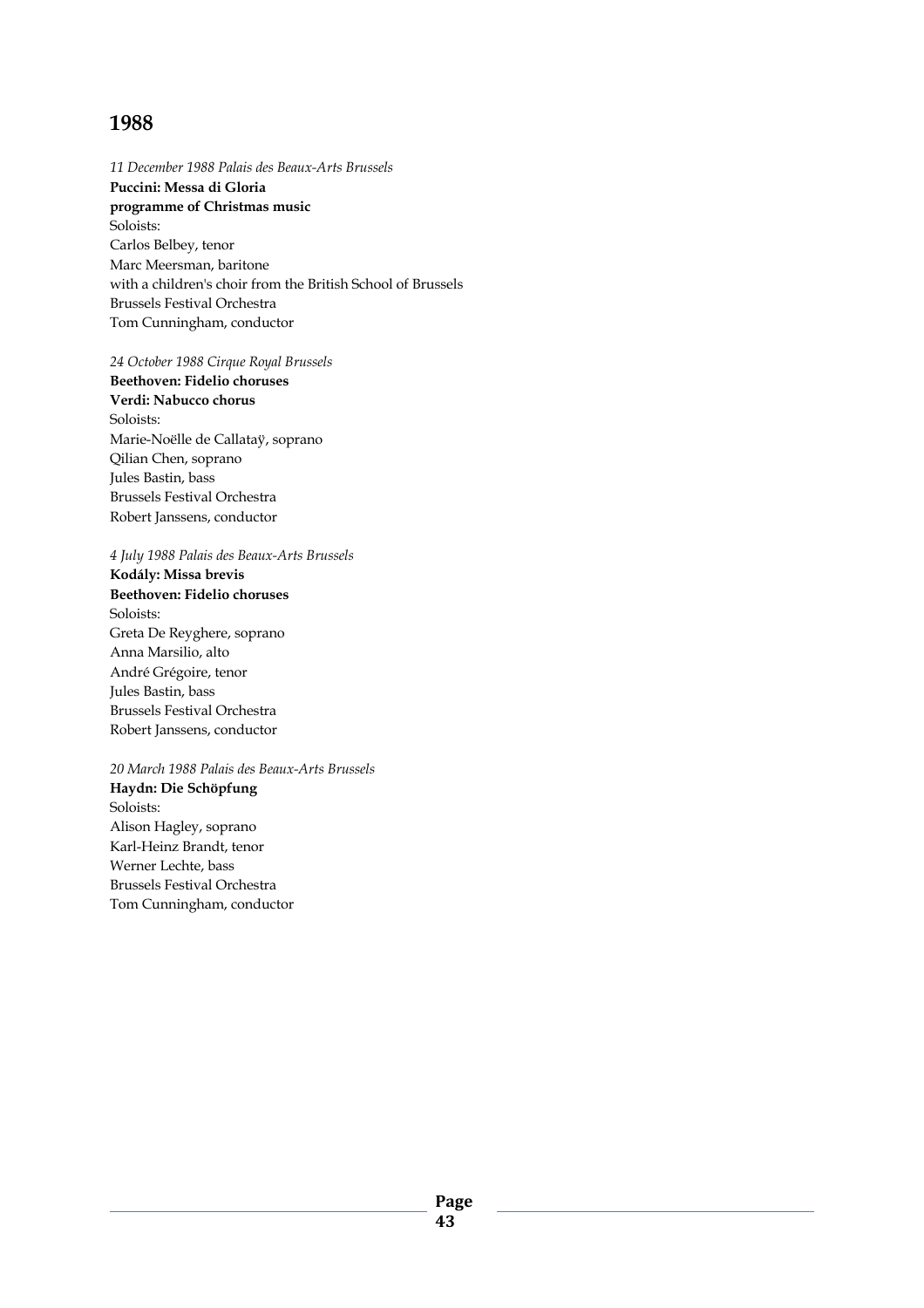*14 December 1987 Palais des Beaux-Arts Brussels*  **Poulenc: Gloria and a programme of Christmas music**  Soloist: Greta De Reyghere, soprano with children's choirs from the British School of Brussels and the European School Brussels II Brussels Festival Orchestra Tom Cunningham, conductor A live recording of the Christmas part of this concert was issued on CD and cassette: Pavane ADW 7193

*6 July 1987 Palais des Beaux-Arts Brussels* 

**Mozart: Das Lob der Freundschaft (Masonic Cantata) Mozart:Requiem**  Soloists: Greta De Reyghere, soprano Dina Grossberger, mezzo-soprano André Grégoire, tenor Jules Bastin, bass Brussels Festival Orchestra Robert Janssens, conductor

*10 May 1987 Palais des Beaux-Arts Brussels*  **Elgar: The Dream of Gerontius**  Soloists: Christine Cairns, mezzo-soprano Jerome Pruett, tenor Michael George, baritone with a children's choir from the British School of Brussels Brussels Festival Orchestra Tom Cunningham, conductor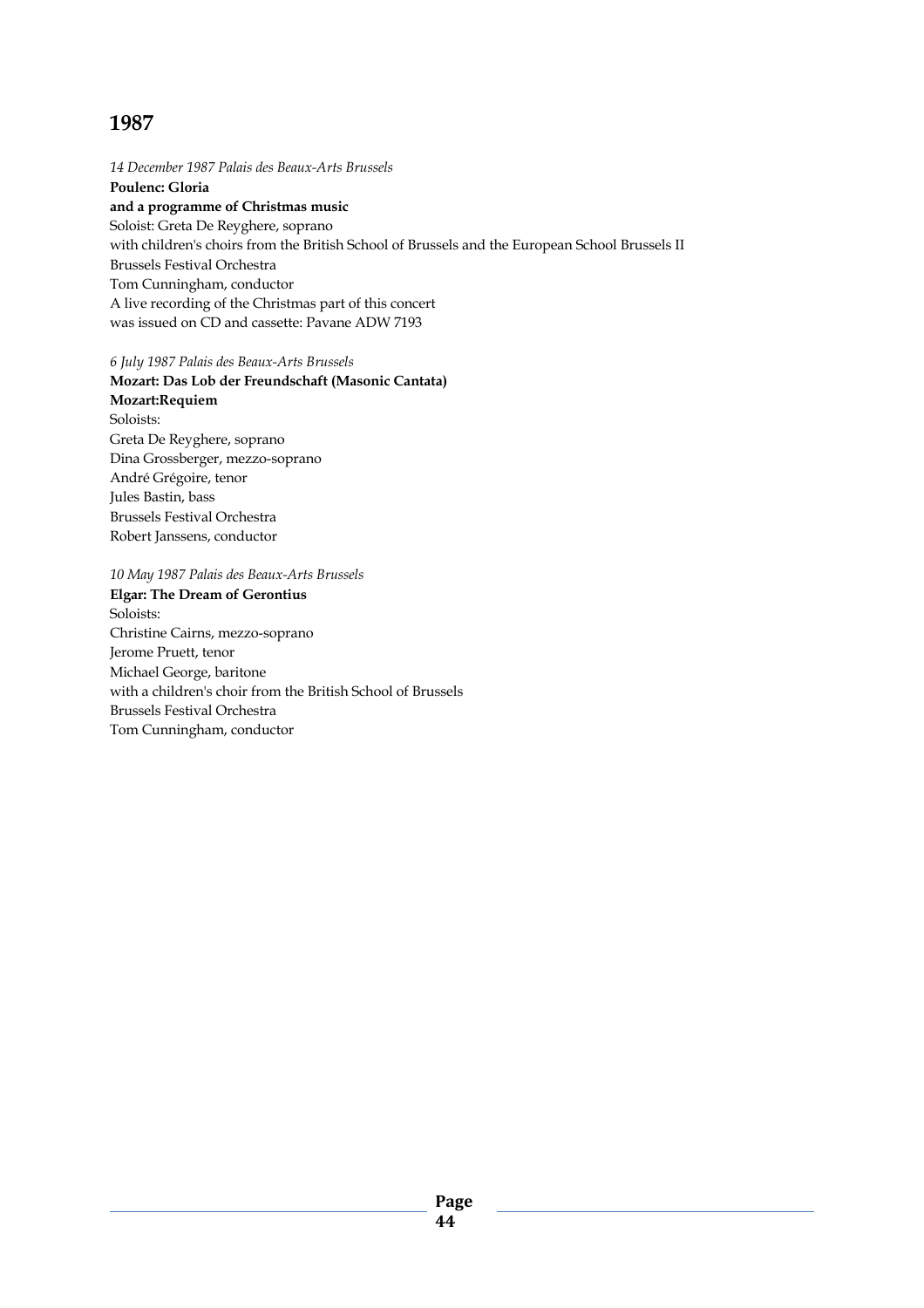*18 December 1986 Royal Music Conservatory Brussels*  **Bernstein: Chichester Psalms and a programme of Christmas music**  Soloists: Edward Evershed, treble Edwin Gibson, tenor with a children's choir from the British School of Brussels Brussels Festival Orchestra Tom Cunningham, conductor

*26 June 1986 Eglise de la Chapelle Brussels* 

**Weber: Euryanthe (concert version)**  Soloists: Martine Surais, soprano Mady Urbain, mezzo-soprano Nick Dumont, tenor Philippe Bohée, baritone Jean Segani, bass Brussels Festival Orchesta Conductor: Robert Janssens

*8 June 1986 Palais des Beaux-Arts Brussels*  **Mendelssohn: Elijah**  Soloists: Greta De Reyghere, soprano Sara Clethero, alto Edwin Gibson, tenor John Riley-Schofield, baritone Brussels Festival Orchestra Conductor: Tom Cunningham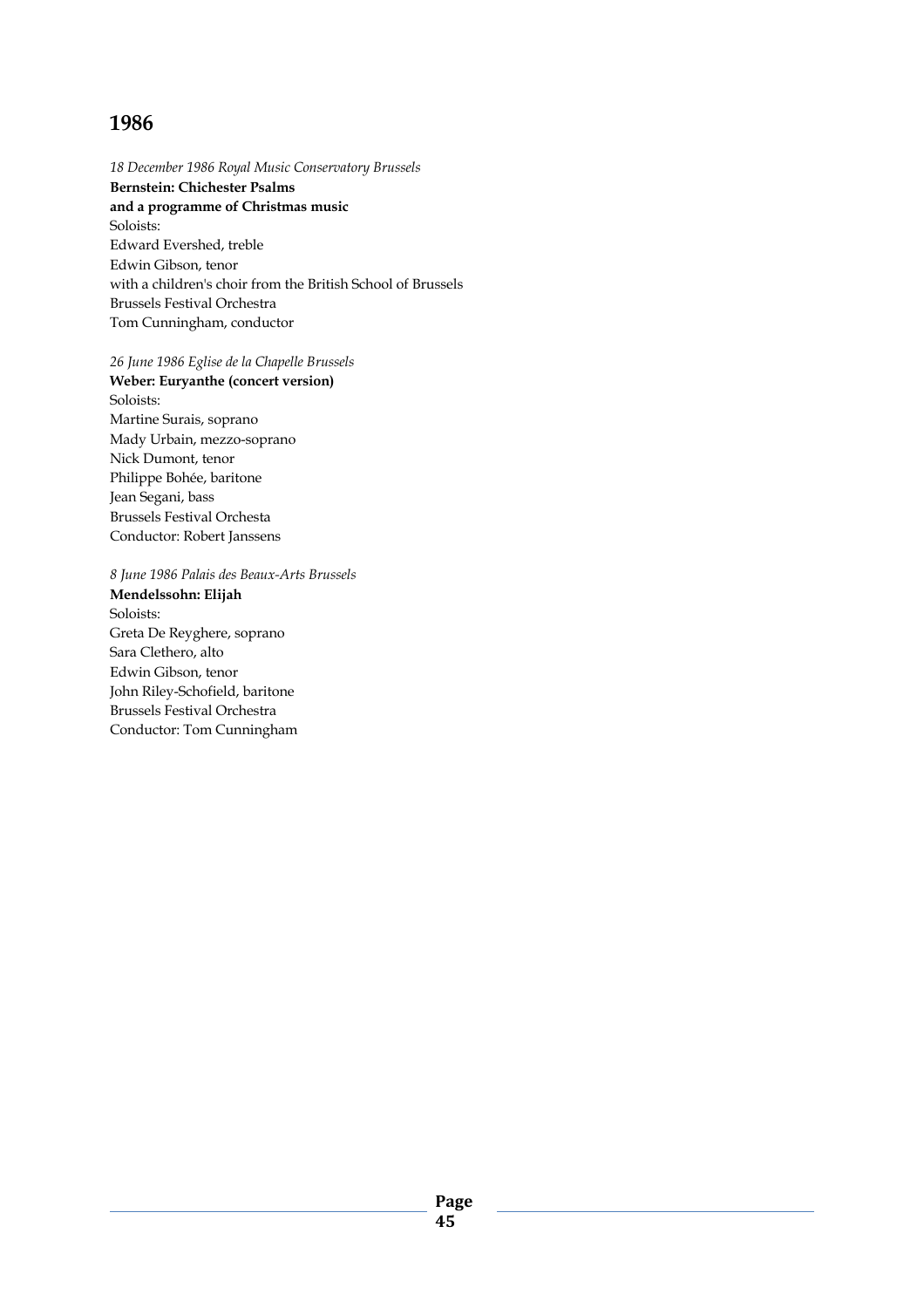*24 December 1985 St Anne's, Auderghem Brussels*  **Christmas concert with a section of the Brussels Choral Society**  Ensemble de Cuivres Luc Capouillez Conductor: Tom Cunningham

*22 November 1985 N.D. des Grâces, Chant d'Oiseau Brussels* 

**Peeters: Entrata Festiva Van Nuffel: Tantum Ergo Ave Maria Jongen: Mass for choir, organ and brass (opus 130)**  Pamela Davidson, organ Ensemble de Cuivres Luc Capouillez Conductor: Tom Cunningham The Jongen mass was broadcast by RTBF3 on 7 April 1986

*7 June 1985 St Julian's, Auderghem Brussels*  **Handel: Samson**  Soloists: James Griffett, tenor Una Barry, soprano Joyce Ellis, alto Edwin Gibson, tenor John Riley-Schofield, baritone (ad hoc professional orchestra) Conductor: Tom Cunningham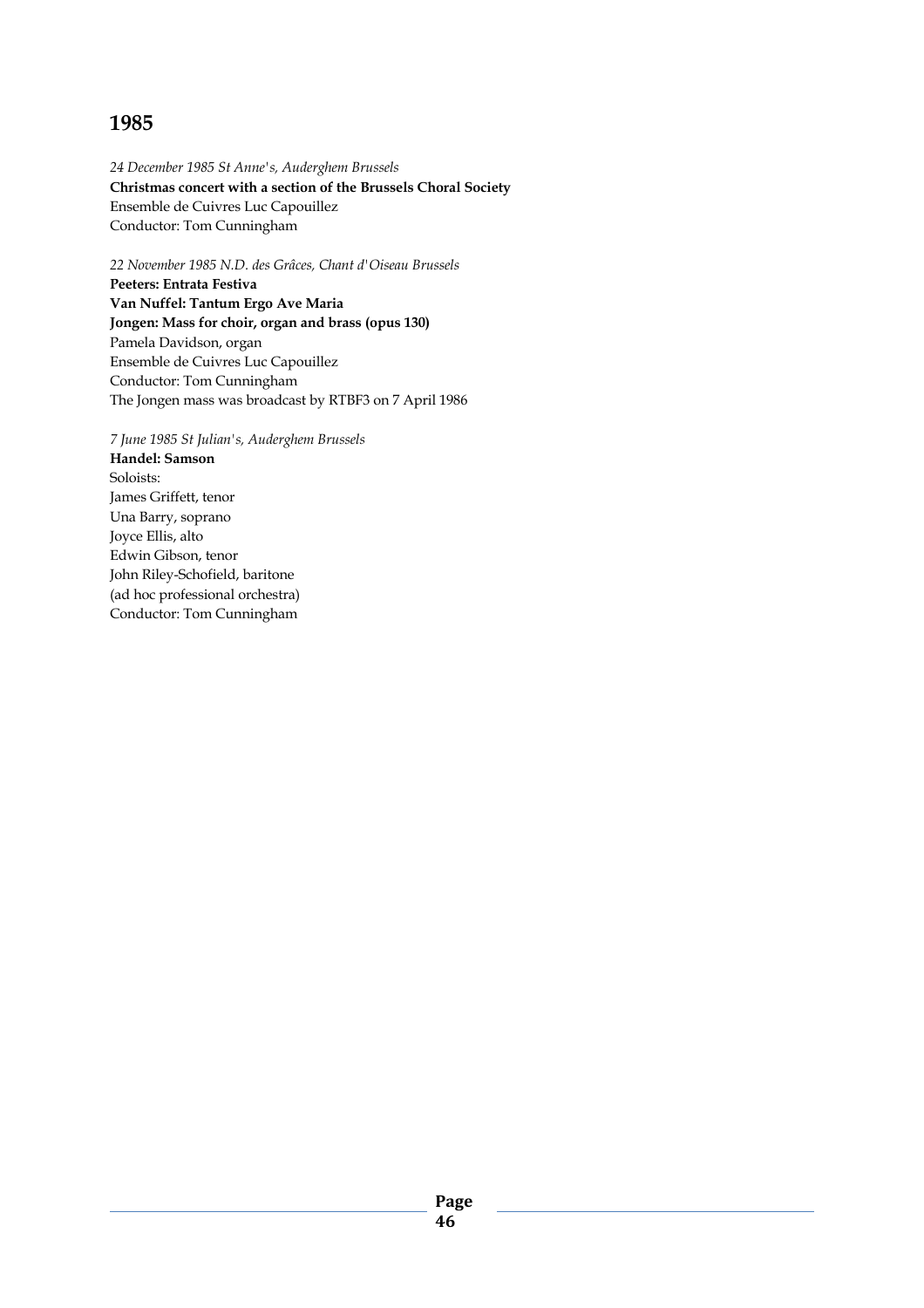*24 December 1984 St Anne's, Auderghem Brussels*  **Christmas concert with a section of the Brussels Choral Society**  Ensemble de Cuivres Luc Capouillez Conductor: Tom Cunningham

*23 November 1984 N.D. des Grâces, Chant d'Oiseau Brussels* 

**Duruflé: Requiem**  Soloists: Dina Grossberger, mezzo-soprano Marc Meersman, baritone Luc Dupuis, organ Joint concert with BRT-Koor Conductor: Vic Nees This concert was broadcast live by BRT3 and recorded for future transmission by RTBF3

*25 May 1984 St Julian's, Auderghem Brussels* 

**Puccini: Messa di Gloria Poulenc: Gloria**  Soloists: Greta De Reyghere, soprano Edwin Gibson, tenor Bill Parker, baritone (ad hoc professional orchestra) Conductor: Tom Cunningham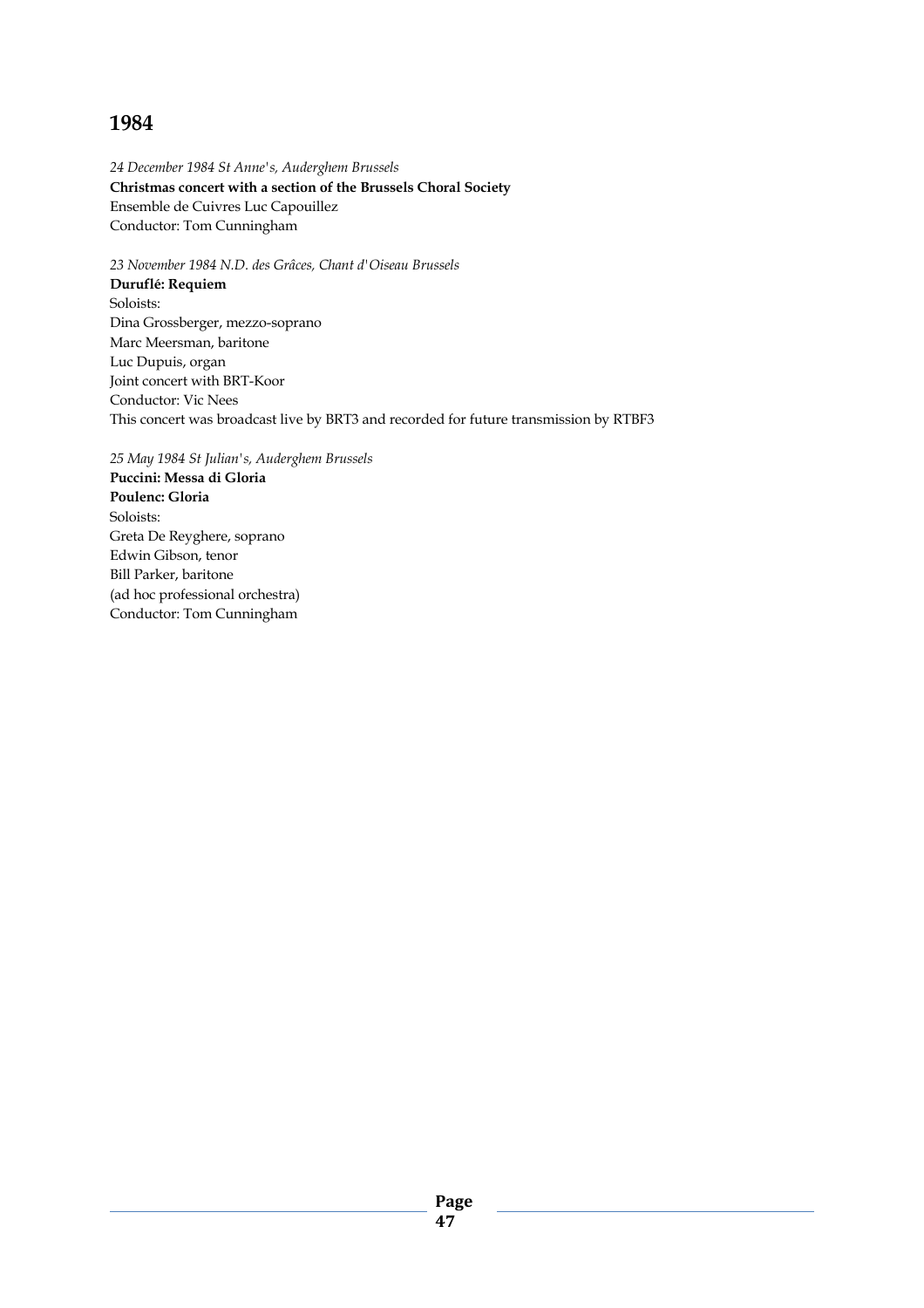*30 October 1983 St Botolph's Church Colchester, England*  **Monteverdi: Ave Maris Stella Elgar: The Shower; The Fountain; Serenade Rutter: Gloria**  Essex Youth Orchestra Conductors: Derek Thompson, George Reynolds

*23 April 1983 Eglise Saint-Jacques Brussels 27 April 1983 Basilique Tongeren 6 May 1983 De Singel Antwerp*  **Handel: Zadok the Priest; The King shall Rejoice Dvořák: Te Deum**  Soloists: Diane Gray, soprano Paul Gray, baritone Jeugd-en-Muziekorkest Antwerpen Conductor: Frans Cuypers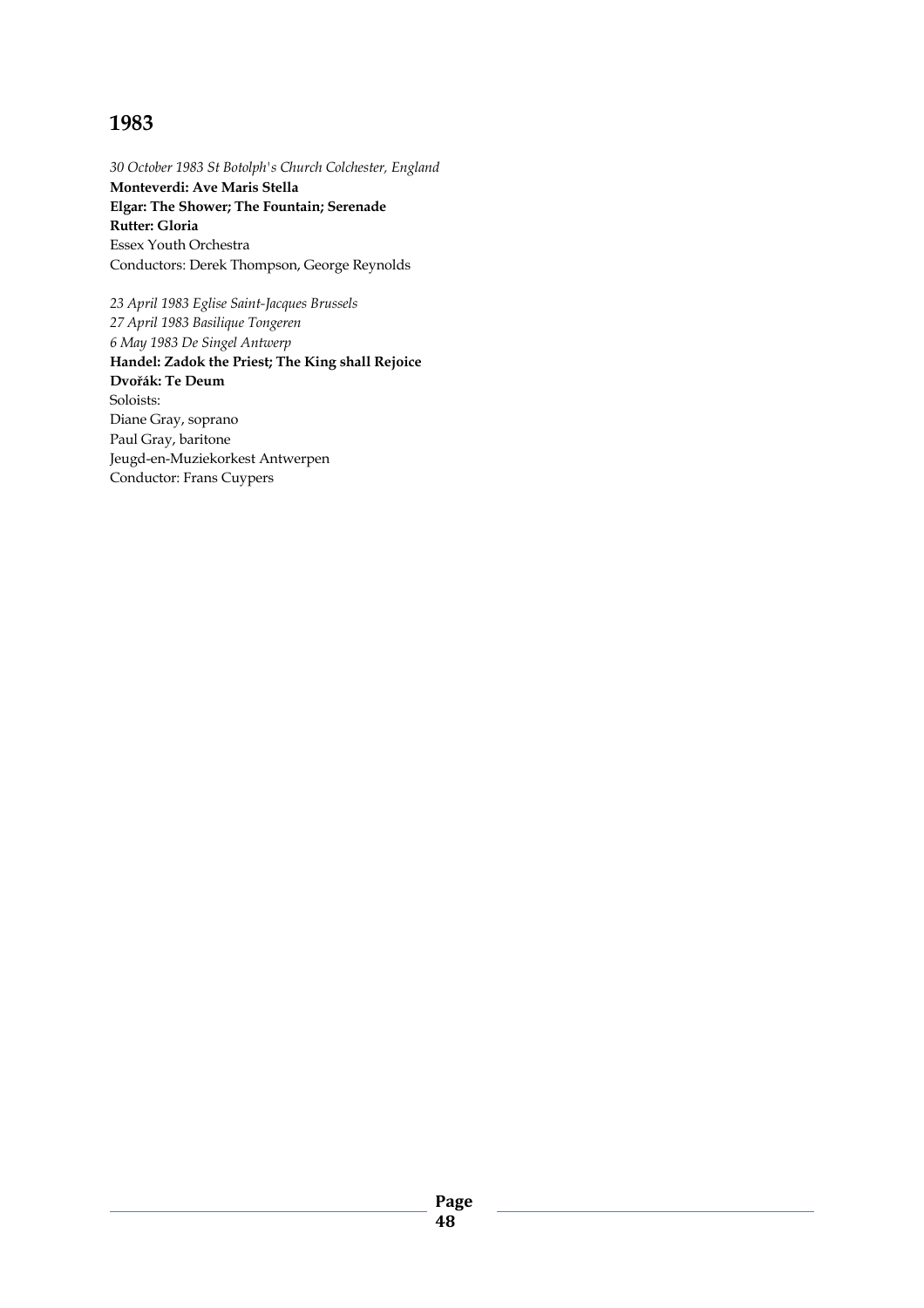*7 November 1982 Holy Trinity Pro-Cathedral Brussels*  **Gabrieli: Omnes Gentes Elgar: The Shower; The Fountain; Serenade Rutter: Gloria (part)**  Union Brass Conductor: Derek Thompson

*16 May 1982 Palais des Beaux-Arts Brussels*  **Haydn: Spring (from The Seasons) Vaughan Williams: Toward the Unknown Region Orff: Carmina Burana**  Soloists: Blanche Gérard, soprano Wouter Goedhart, tenor Jo Baert, bass The Chigwellian Choral Society and the Mia Vinck Kinderkoor Essex Youth Orchestra Conductor: Derek Thompson

#### *16 April 1982 Royal Albert Hall London*

(Joint performance by 25 choirs - 750 voices) **Holst: The Planets & Orff: Carmina Burana**  Soloists: Anna Bernardin, soprano Tay Cheng-Jim, counter-tenor Peter Sidhom, baritone Essex Youth Orchestra Conductor: John Georgiadis

## *28 March 1982 Palais des Beaux-Arts Brussels*

Festival of St Francis concert organised by the Association of English-speaking Churches in Brussels **Bruckner: Offertorium; Ecce Sacerdos Handel: O thou that tellest good tidings; Hallelujah Chorus (Messiah)**  Soloist: Bernadette Greevy, alto Philharmonie Royal Concordia d'Ottignies Conductors: Derek Thompson, Marcel Ancion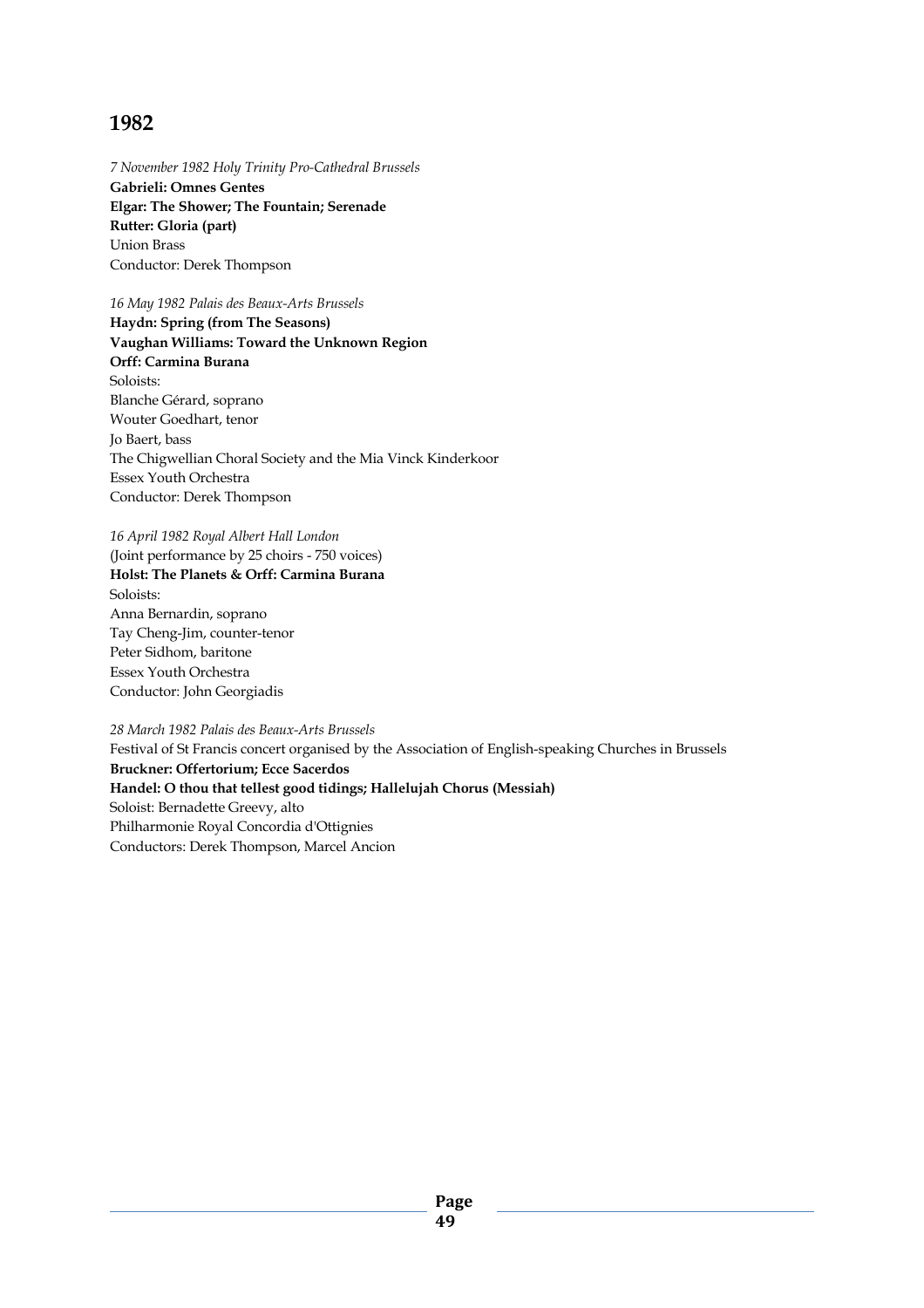*24 May 1981 Palais des Beaux-Arts Brussels*  **Handel: Dixit Dominus Purcell: The Fairy Queen**  Soloists: Patrizia Kwella, soprano Jacquelyn Fugelle, soprano Christopher Robson, counter-tenor Brian Cheetham, counter-tenor James Anderson, tenor Donald Francke, bass Essex Youth Orchestra Conductor: Derek Thompson

## **1980**

*4 May 1980 Palais des Beaux-Arts Brussels*  **Vivaldi: Gloria Fauré: Requiem**  Soloists: Christopher Squire, treble Jill Washington, soprano Marilyn Bennett, mezzo-soprano Stephen Williams, baritone Essex Youth Orchestra Conductor: Derek Thompson

# **1979**

*6 May 1979 Palais des Beaux-Arts Brussels*  Inaugural concert **Handel: Messiah**  Soloists: Paul Phoenix, treble Patrizia Kwella, soprano Claire Powell, alto Alastair Thompson, tenor Stephen Varcoe, bass Essex County Youth Orchestra Conductor: Derek Thompson